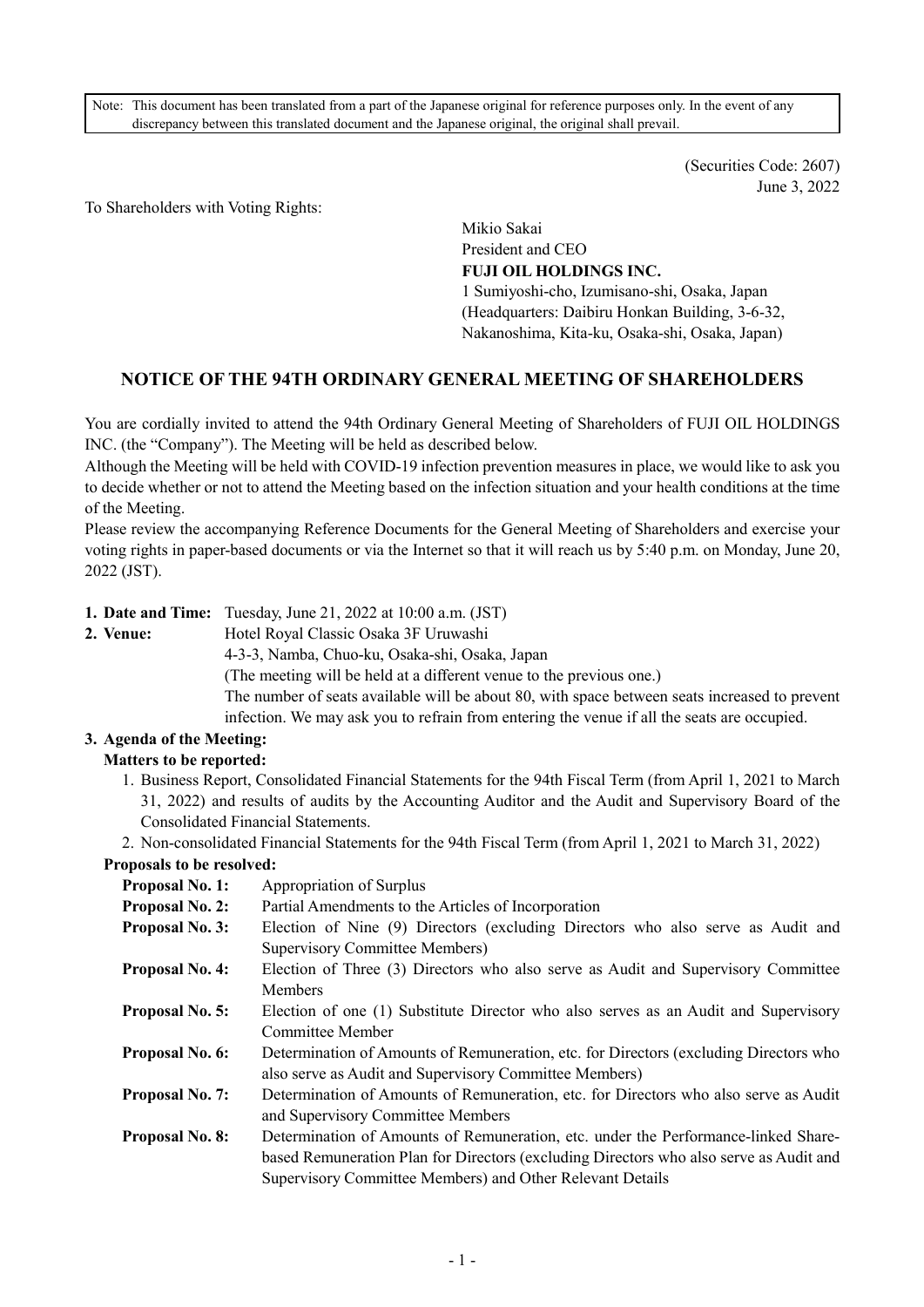[Requests to the Shareholders]

- (1) Matters concerning prior to the General Meeting of Shareholders
- If any revisions are made to the Reference Documents for the General Meeting of Shareholders, Business Reports, the Consolidated Financial Statements and Non-consolidated Financial Statements, they will be posted on the Company's website (https://www.fujioilholdings.com).
- (2) Matters concerning the day of the General Meeting of Shareholders
- When attending the Meeting, please submit the enclosed Voting Rights Exercise Form at the reception desk of the venue on the day of the Meeting. Also, please bring this Notice as reference documents for the Meeting.
- Alcohol-based disinfectant will be available for shareholders' use near the reception desk. (Shareholders who come to the venue are kindly requested to bring and wear a facemask.)
- Attendees will have their temperature checked before entering the venue. Anyone who has a confirmed fever (37.5°C or higher) or appears unwell may be refused admission and asked to return home.
- All Staff members at the venue will wear facemasks after checking their physical condition including temperature checks.
- The aforementioned matters are subject to revision depending on the status of the coronavirus situation ahead of the day of the Meeting and the details of further announcements by the government.

Updates will be posted on the Company's website (https://www.fujioilholdings.com).

Even if you come to the venue on the day of the Meeting, please check the website in advance.

- (3) Others
- As for the documents attached to the Notice of the 94th Ordinary General Meeting of Shareholders, "Update on Property and Profits/losses," "Details of Main Businesses," "Main Business Locations and Factories," "Update on Share Warrants, etc.," "Systems for Ensuring Proper Business Operations," "Consolidated Statements of Shareholders' Equity," "Notes to Consolidated Financial Statements," "Statements of Shareholders' Equity," and "Notes to Non-Consolidated Financial Statements" are posted on the Internet website of the Company (https://www.fujioilholdings.com) as per laws and regulations as well as the provisions of Article 13 of the Articles of Incorporation, and therefore are not provided in the documents attached to the Notice of the 94th Ordinary General Meeting of Shareholders. The documents attached to the Notice of the 94th Ordinary General Meeting of Shareholders and the documents posted on the internet website of the Company were subject to auditing for the preparation of the audit report by the Corporate Auditors and the accounting audit report by the Accounting Auditor.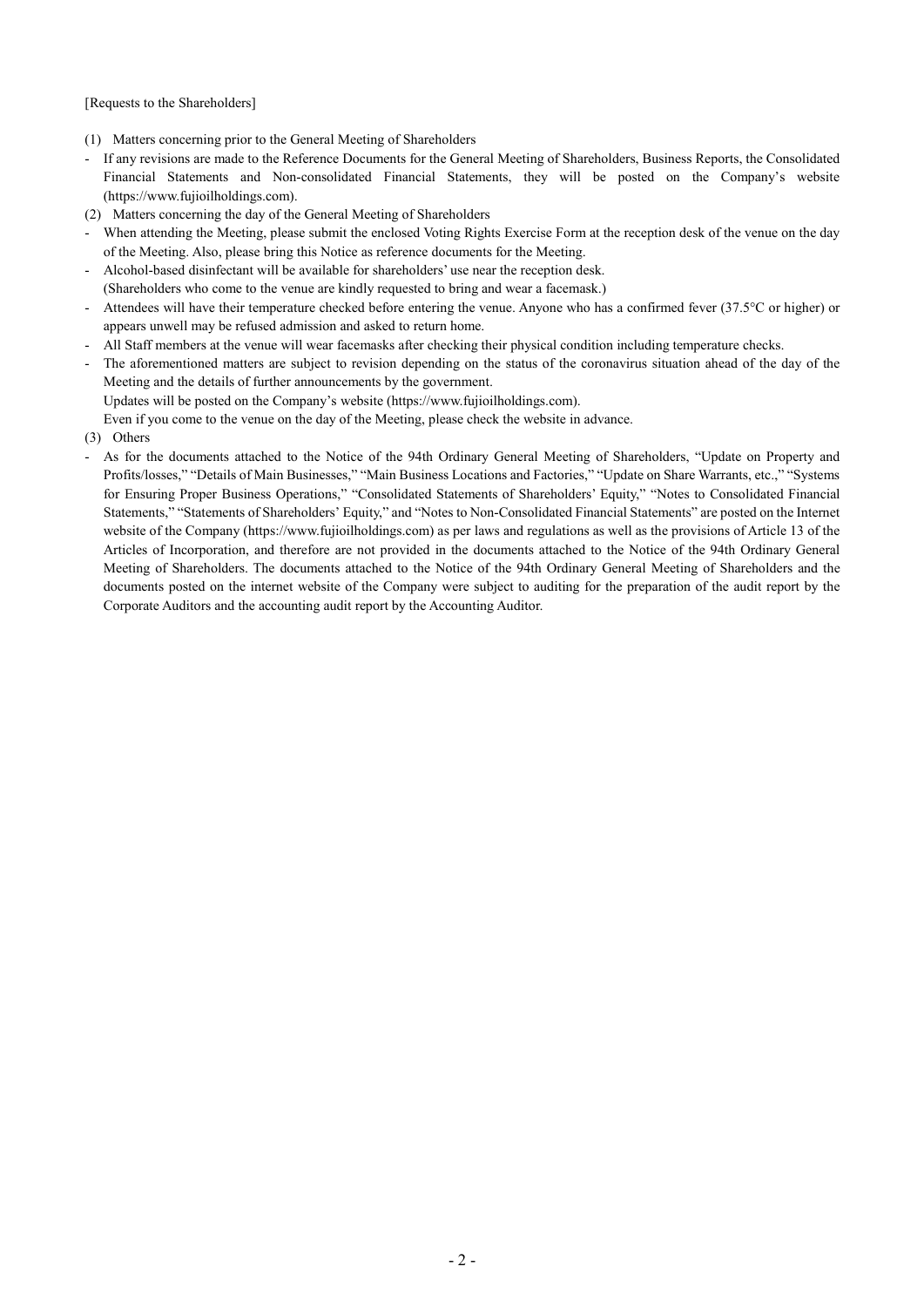# **Reference Documents for the General Meeting of Shareholders**

# Proposal No. 1: Appropriation of Surplus

Based on the policy of targeting a dividend payout ratio of 30-40%, the Company has positioned maintaining internal reserves necessary for future business development in the sustainable growth process while paying out stable dividends as its important shareholder profits-return policy. Additionally, the Company considers ROE (Return on Equity) to be a key management indicator and has been engaged in business activities targeting ROE of 8% for the medium-term business plan "Reborn 2024" and 10% for the vision for 2030.

In an effort to proactively return its profits to shareholders, the Company proposes to distribute year-end dividends for the 94th Fiscal Term, as detailed below.

- (1) Kind of dividend property Cash
- (2) Matters regarding the assignment of dividend property and the total value thereof 26 yen per share of common stock of the Company Total value of dividends: 2,237,951,872 yen
- (3) The day on which such distribution of dividend of surplus takes effect June 22, 2022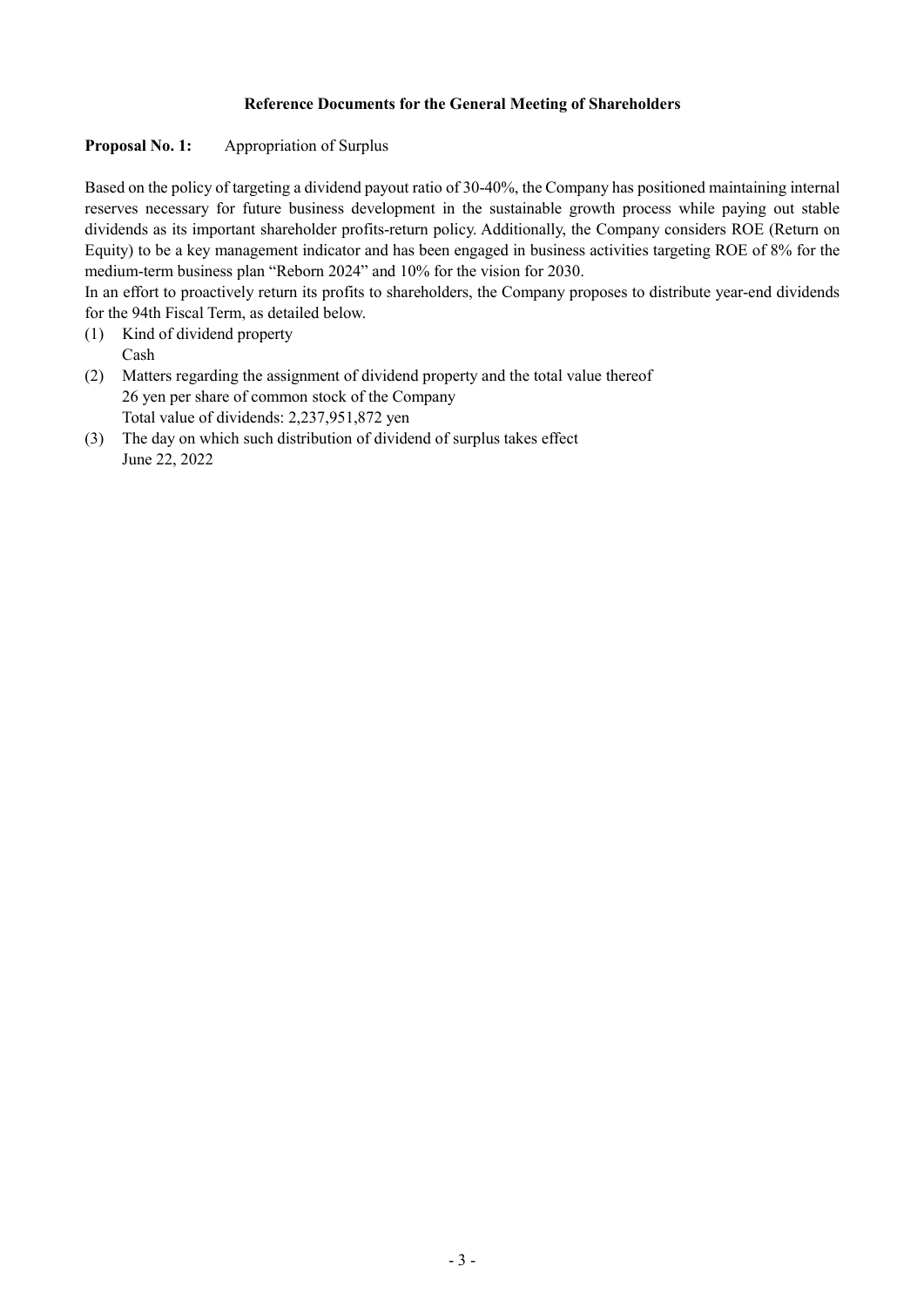## **Proposal No. 2:** Partial Amendments to the Articles of Incorporation

- 1. Reasons for amendments
	- (1) We propose to transition from a company with a Board of Corporate Auditors to a company with an Audit and Supervisory Committee to further enhance our corporate governance by appointing Audit and Supervisory Committee Members responsible for auditing, etc. of job execution of Directors to the members of Board of Directors, thereby reinforcing the supervisory function of the Board, and to accelerate growth strategy execution by delegating authority for making decisions on important business execution to Directors. To this end, we propose to adopt new provisions concerning Directors who also serve as Audit and Supervisory Committee Members and the Audit and Supervisory Committee and delete or amend provisions concerning Corporate Auditors and the Board of Corporate Auditors, as required for the transition to a company with an Audit and Supervisory Committee.
	- (2) Article 11, Paragraph 2 of the Proposed Amendments stipulates that general meetings of shareholders may be held without a designated venue if the Board of Directors decides that holding the meeting with a designated venue is not appropriate due to spread of infection, occurrence of natural disasters, etc.
	- (3) The amendments described in the proviso to Article 1 of the Supplementary Provisions of the Act Partially Amending the Companies Act (Act No. 70 of 2019) will take effect on September 1, 2022. Therefore, we propose the following amendments to prepare for the implementation of the system for providing documents for general meetings of shareholders in electronic format.
		- (i) Article 13, Paragraph 1 of the Proposed Amendments stipulates that information provided in Reference Documents for the General Meeting of Shareholders, etc. shall be provided in electronic format.
		- (ii) Article 13, Paragraph 2 of the Proposed Amendments stipulates the limitation of scope of information provided in paper documents distributed to shareholders upon their request.
		- (iii) Since the provision on Disclosure of Reference Materials for General Meeting of Shareholders via the Internet and Deemed Provision (Article 13 of the current Articles of Incorporation) will no longer be relevant, we propose to delete this provision.
		- (iv) We propose to adopt supplementary provisions concerning the effective dates, etc. associated with the aforementioned adoption and deletion.
	- (4) We propose amendments, etc. to the wording associated with the aforementioned amendments.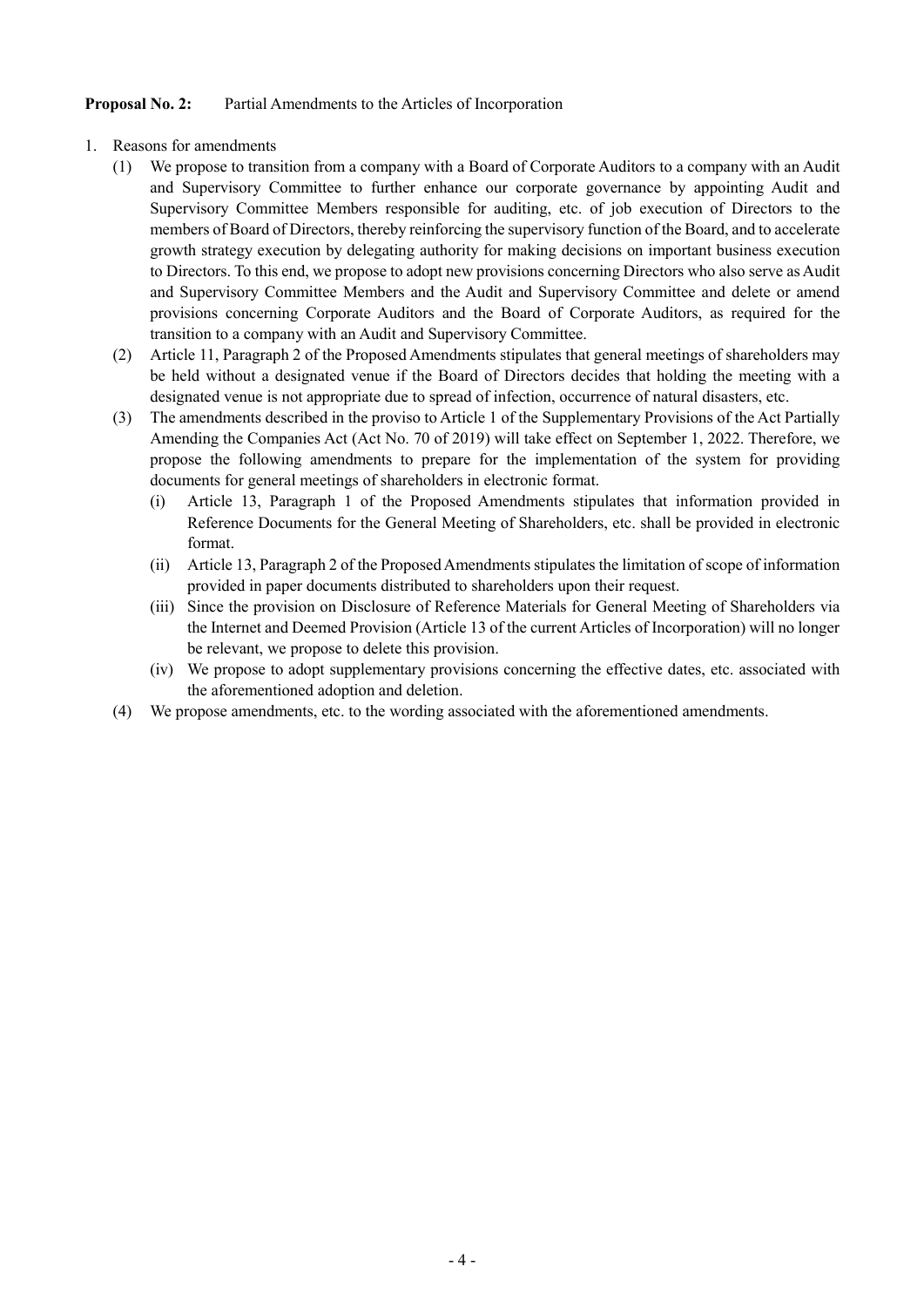# 2. Details of amendments

The details of the amendments are outlined as follows. (The amended sections are underlined.) The amendments to the Articles of Incorporation related to this Proposal will become effective at the conclusion of the Meeting.

|                                                                                       | (The amended sections are underlined)                                                   |
|---------------------------------------------------------------------------------------|-----------------------------------------------------------------------------------------|
| Current Articles of Incorporation                                                     | Proposed Amendments                                                                     |
| Chapter 1                                                                             | Chapter 1                                                                               |
| <b>GENERAL PROVISIONS</b>                                                             | <b>GENERAL PROVISIONS</b>                                                               |
| Articles 1 to 4 (Text omitted)                                                        | Article 1 to 4 (Unchanged)                                                              |
| Chapter 2                                                                             | Chapter 2                                                                               |
| <b>SHARES</b>                                                                         | <b>SHARES</b>                                                                           |
| Articles 5 to 10 (Text omitted)                                                       | Articles 5 to 10 (Unchanged)                                                            |
| Chapter 3                                                                             | Chapter 3                                                                               |
| GENERAL MEETING OF SHAREHOLDERS                                                       | <b>GENERAL MEETING OF SHAREHOLDERS</b>                                                  |
| Convocation                                                                           | Convocation                                                                             |
| Article 11                                                                            | Article 11                                                                              |
| An ordinary general meeting of shareholders of the Company                            | (1) An ordinary general meeting of shareholders of the                                  |
| shall be convened in June of each year, and an extraordinary                          | Company shall be convened in June of each year, and an                                  |
| general meeting of shareholders may be convened whenever                              | extraordinary general meeting of shareholders may be                                    |
| necessary. General meetings of shareholders shall be convened                         | convened whenever necessary.                                                            |
| in Osaka Prefecture.                                                                  |                                                                                         |
| (Newly adopted)                                                                       | The Company may hold a general meeting of shareholders<br>(2)                           |
|                                                                                       | without a designated venue if the Board of Directors                                    |
|                                                                                       | decides that holding the meeting with a designated venue                                |
|                                                                                       | is not appropriate due to spread of infection, occurrence of<br>natural disasters, etc. |
|                                                                                       | Article 12 (Unchanged)                                                                  |
| Article 12 (Text omitted)<br>Disclosure of Reference Materials for General Meeting of | (Deleted)                                                                               |
| Shareholders via the Internet and Deemed Provision                                    |                                                                                         |
| Article 13                                                                            |                                                                                         |
| When convening a general meeting of shareholders, it may be                           |                                                                                         |
| deemed that the Company has provided shareholders with                                |                                                                                         |
| information concerning matters that should be described or                            |                                                                                         |
| presented in reference materials for the general meeting of                           |                                                                                         |
| shareholders, business reports, and non-consolidated and                              |                                                                                         |
| consolidated financial statements, provided that they are                             |                                                                                         |
| disclosed via the Internet in accordance with the provisions of                       |                                                                                         |
| the Ordinance of the Ministry of Justice.                                             |                                                                                         |
| (Newly adopted)                                                                       | Measures for Provision in Electronic Format, etc.                                       |
|                                                                                       | Article 13                                                                              |
|                                                                                       | (1) When convening a general meeting of shareholders, the                               |
|                                                                                       | Company shall electronically provide information                                        |
|                                                                                       | presented in the Reference Documents for the General                                    |
|                                                                                       | Meeting of Shareholders, etc.                                                           |
|                                                                                       | (2) The Company may opt to omit part or all of information                              |
|                                                                                       | specified by the Ordinance of the Ministry of Justice that                              |
|                                                                                       | is to be electronically provided from paper documents                                   |
|                                                                                       | distributed to shareholders who request such documents                                  |
|                                                                                       | prior to the record date for voting rights.                                             |
| Articles 14 to 16 (Text omitted)                                                      | Article 14 to 16 (Unchanged)                                                            |
| Chapter 4                                                                             | Chapter 4                                                                               |
| DIRECTORS AND BOARD OF DIRECTORS                                                      | DIRECTORS AND BOARD OF DIRECTORS                                                        |
| Article 17 (Text omitted)                                                             | Article 17 (Unchanged)                                                                  |
| Number of Directors                                                                   | Number of Directors                                                                     |
| Article 18                                                                            | Article 18                                                                              |
| The number of Directors of the Company shall not be more                              | (1) The number of Directors (excluding Directors who also                               |
| than $s$ <i>ixteen</i> (16).                                                          | serve as Audit and Supervisory Committee Members)                                       |
|                                                                                       | shall not be more than twelve (12).                                                     |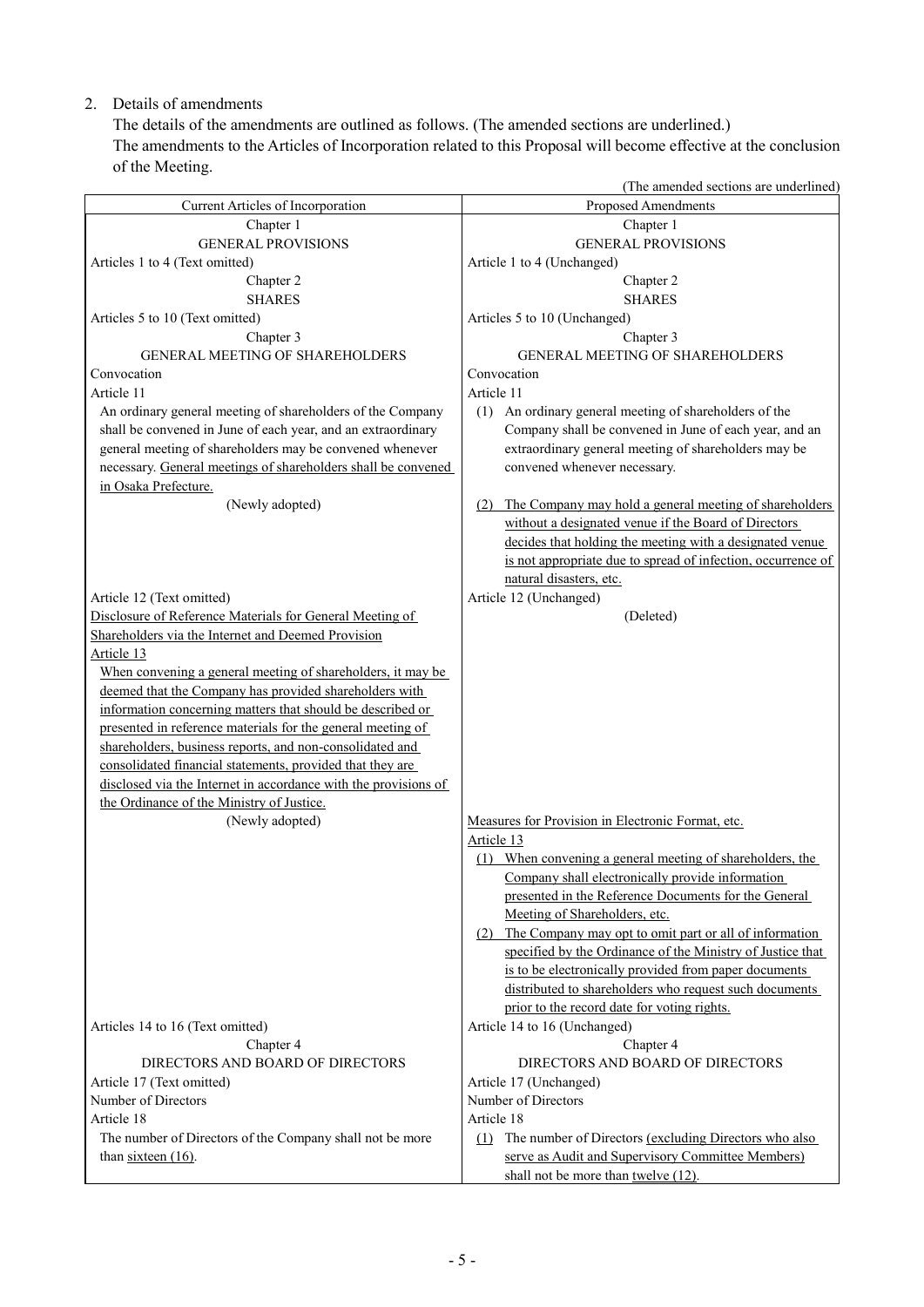| Current Articles of Incorporation                                   | Proposed Amendments                                                            |
|---------------------------------------------------------------------|--------------------------------------------------------------------------------|
| (Newly adopted)                                                     | The number of Directors who also serve as Audit and<br>(2)                     |
|                                                                     | Supervisory Committee Members shall not be more than                           |
|                                                                     | four $(4)$ .                                                                   |
| <b>Election of Directors</b>                                        | <b>Election of Directors</b>                                                   |
| Article 19                                                          | Article 19                                                                     |
| (1) Directors shall be elected by a resolution of the general       | (1) Directors who are and who are not Audit and Supervisory                    |
| meeting of shareholders.                                            | Committee Members shall be separately elected by a                             |
|                                                                     | resolution of the general meeting of shareholders.                             |
| (Text omitted)<br>(2)                                               | (Unchanged)<br>(2)                                                             |
| (Text omitted)<br>(3)                                               | (3) (Unchanged)                                                                |
| Term of Office of Directors                                         | Term of Office                                                                 |
| Article 20                                                          | Article 20                                                                     |
| The term of office of Directors shall expire at the close of<br>(1) | The term of office of Directors (excluding Directors who<br>(1)                |
| the ordinary general meeting of shareholders held with              | also serve as Audit and Supervisory Committee Members)                         |
| respect to the last business year ending within one (1) year        | shall expire at the close of the ordinary general meeting of                   |
| after their election.                                               | shareholders held with respect to the last business year                       |
|                                                                     | ending within one (1) year after their election.                               |
| The term of office of a Director elected to increase the<br>(2)     | (Deleted)                                                                      |
| number of Directors or to fill the vacancy of a Director            |                                                                                |
| who retired prior to the expiration of his/her term of office       |                                                                                |
| shall expire upon the expiration of the term of office of the       |                                                                                |
| other Directors then in office.                                     |                                                                                |
| (Newly adopted)                                                     | The term of office of Directors who also serve as Audit<br>(2)                 |
|                                                                     | and Supervisory Committee Members shall expire at the                          |
|                                                                     | close of the ordinary general meeting of shareholders held                     |
|                                                                     | with respect to the last business year ending within two (2)                   |
|                                                                     | years after their election.                                                    |
| (Newly adopted)                                                     | (3) The term of office of a Director who also serves as an                     |
|                                                                     | Audit and Supervisory Committee Member elected to fill                         |
|                                                                     | the vacancy of a Director who also serves as an Audit and                      |
|                                                                     | Supervisory Committee Member who retired prior to the                          |
|                                                                     | expiration of his/her term of office shall expire at the same                  |
|                                                                     | time as the term of office of the retired Director who also                    |
| Article 21 (Text omitted)                                           | serves as an Audit and Supervisory Committee Member.<br>Article 21 (Unchanged) |
| Board of Directors                                                  | <b>Board of Directors</b>                                                      |
| Article 22                                                          | Article 22                                                                     |
| The Board of Directors shall consist of all Directors and make      | The Board of Directors shall consist of all Directors and<br>(1)               |
| decisions on the execution of important business of the             | make decisions on the execution of important business of                       |
| Company.                                                            | the Company, except when assignments are separately                            |
|                                                                     | arranged for Directors as per the following provisions.                        |
| (Newly adopted)                                                     | (2) As per Article 399-13, Paragraph 6 of the Companies Act,                   |
|                                                                     | the Board of Directors may assign Directors to make                            |
|                                                                     | decisions on the execution of important business, in part                      |
|                                                                     | or whole (excluding matters specified in the items under                       |
|                                                                     | Article 399-13, Paragraph 5).                                                  |
| Article 23 (Text omitted)                                           | Article 23 (Unchanged)                                                         |
| Notice to Convene Meeting of Board of Directors                     | Notice to Convene Meeting of Board of Directors                                |
| Article 24                                                          | Article 24                                                                     |
| The notice to convene a meeting of the Board of Directors<br>(1)    | (1)<br>The notice to convene a meeting of the Board of Directors               |
| shall be given to each Director and Corporate Auditor at            | shall be given to each Director at least three (3) days prior                  |
| least three (3) days prior to the date of the meeting;              | to the date of the meeting; provided, however, that the                        |
| provided, however, that the above period may be                     | above period may be shortened in case of emergency.                            |
| shortened in case of emergency.                                     |                                                                                |
| Notwithstanding the provisions of the preceding<br>(2)              | When all Directors give unanimous consent, the meeting<br>(2)                  |
| paragraph, when all Directors and Corporate Auditors give           | of the Board of Directors may be held without the formal                       |
| unanimous consent, the meeting of the Board of Directors            | convocation procedures.                                                        |
| may be held without the formal convocation procedures.              |                                                                                |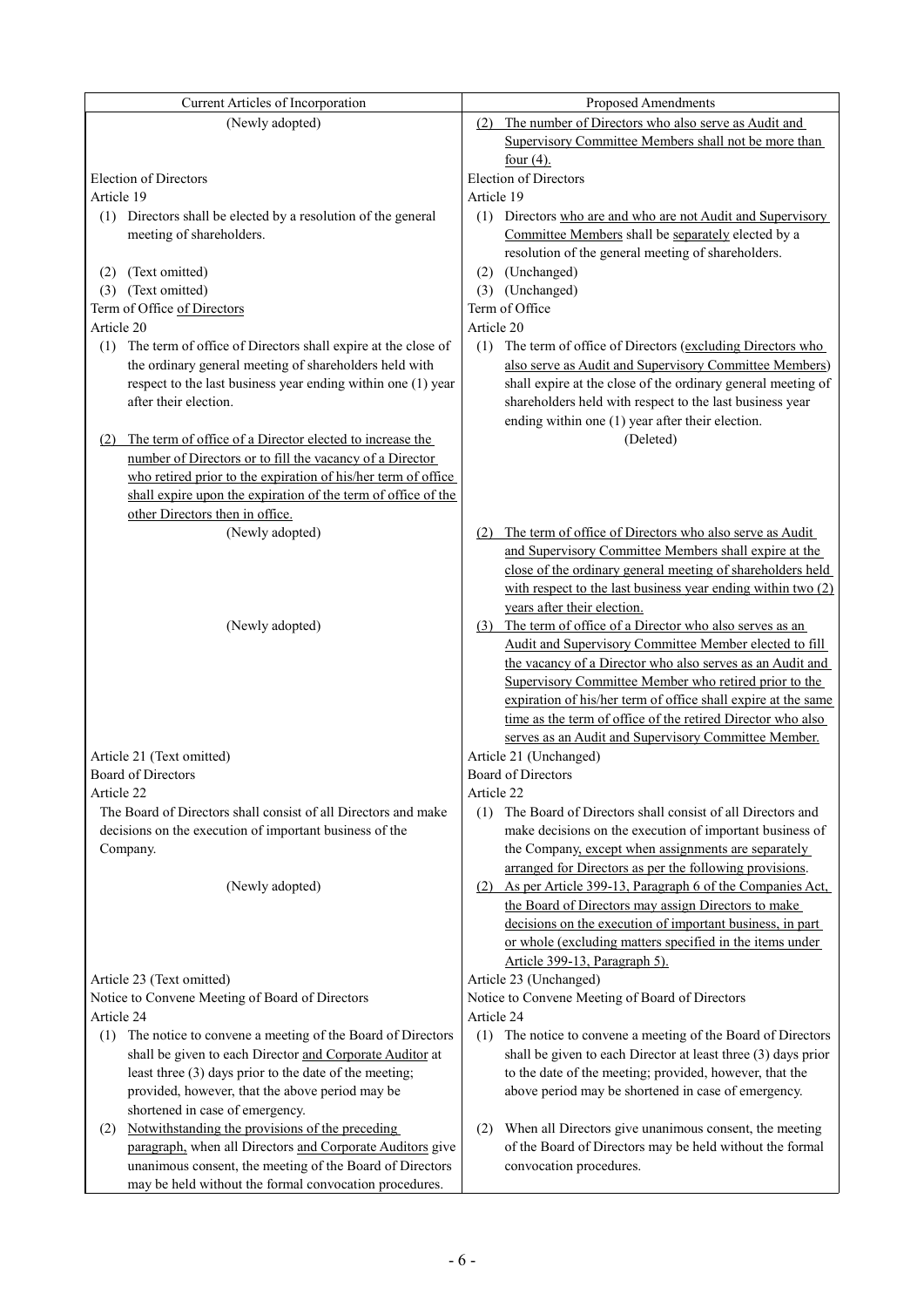| Current Articles of Incorporation                                                                                         | Proposed Amendments                                                                                                      |  |  |
|---------------------------------------------------------------------------------------------------------------------------|--------------------------------------------------------------------------------------------------------------------------|--|--|
| Representative Directors and Directors with Specific Titles                                                               | Representative Directors and Directors with Specific Titles                                                              |  |  |
| Article 25                                                                                                                | Article 25                                                                                                               |  |  |
| (1) The Company shall elect Representative Directors by a                                                                 | (1) The Company shall elect Representative Directors from                                                                |  |  |
| resolution of the Board of Directors.                                                                                     | among Directors (excluding Directors who also serve as                                                                   |  |  |
|                                                                                                                           | Audit and Supervisory Committee Members) by a                                                                            |  |  |
|                                                                                                                           | resolution of the Board of Directors.                                                                                    |  |  |
|                                                                                                                           |                                                                                                                          |  |  |
| (Text omitted)<br>(2)                                                                                                     | (2) (Unchanged)                                                                                                          |  |  |
| (3) The Company may, by a resolution of the Board of<br>Directors, elect a President, a Chairman, and one or more         | (3) The Company may, by a resolution of the Board of<br>Directors, elect a President, a Chairman, and one or more        |  |  |
|                                                                                                                           |                                                                                                                          |  |  |
| Vice Presidents, Senior Managing Directors and Managing<br>Directors from among the Directors.                            | Vice Presidents, Senior Managing Directors and Managing                                                                  |  |  |
|                                                                                                                           | Directors from among the Directors (excluding Directors<br>who also serve as Audit and Supervisory Committee             |  |  |
|                                                                                                                           | Members).                                                                                                                |  |  |
| Resolutions of Board of Directors                                                                                         | Resolutions of Board of Directors                                                                                        |  |  |
| Article 26                                                                                                                | Article 26                                                                                                               |  |  |
|                                                                                                                           |                                                                                                                          |  |  |
| (1) (Text omitted)                                                                                                        | (1) (Unchanged)                                                                                                          |  |  |
| (2) Notwithstanding the provisions of the preceding                                                                       | (2) The Company shall deem that matters to be resolved by                                                                |  |  |
| paragraph, the Company shall deem that matters to be<br>resolved by the Board of Directors are adopted by a               | the Board of Directors are adopted by a resolution of the<br>Board of Directors if all Directors consent to such matters |  |  |
| resolution of the Board of Directors if all Directors                                                                     |                                                                                                                          |  |  |
|                                                                                                                           | in writing or electronically.                                                                                            |  |  |
| consent to such matters in writing or electronically, unless<br>any Corporate Auditor expresses his/her objection to such |                                                                                                                          |  |  |
|                                                                                                                           |                                                                                                                          |  |  |
| matters.<br>Article 27 (Text omitted)                                                                                     |                                                                                                                          |  |  |
| Remuneration, etc. for Directors                                                                                          | Article 27 (Unchanged)<br>Remuneration, etc. for Directors                                                               |  |  |
| Article 28                                                                                                                | Article 28                                                                                                               |  |  |
| The remuneration, etc. for Directors shall be determined by a                                                             | The remuneration, etc. for Directors who are and who are not                                                             |  |  |
| resolution of the general meeting of shareholders.                                                                        | Audit and Supervisory Committee Members shall be separately                                                              |  |  |
|                                                                                                                           | determined by a resolution of the general meeting of                                                                     |  |  |
|                                                                                                                           | shareholders.                                                                                                            |  |  |
| Chapter 5                                                                                                                 | (Deleted)                                                                                                                |  |  |
| CORPORATE AUDITORS AND BOARD OF CORPORATE                                                                                 |                                                                                                                          |  |  |
| <b>AUDITORS</b>                                                                                                           |                                                                                                                          |  |  |
| Establishment of Corporate Auditors and Board of Corporate                                                                | (Deleted)                                                                                                                |  |  |
| <b>Auditors</b>                                                                                                           |                                                                                                                          |  |  |
| Article 29                                                                                                                |                                                                                                                          |  |  |
| The Company shall establish Corporate Auditors and a Board                                                                |                                                                                                                          |  |  |
| of Corporate Auditors.                                                                                                    |                                                                                                                          |  |  |
| Number and Election of Corporate Auditors                                                                                 | (Deleted)                                                                                                                |  |  |
| Article 30                                                                                                                |                                                                                                                          |  |  |
| (1) The number of Corporate Auditors of the Company shall                                                                 |                                                                                                                          |  |  |
| not be more than four $(4)$ .                                                                                             |                                                                                                                          |  |  |
| (2) Corporate Auditors shall be elected by a resolution of the                                                            |                                                                                                                          |  |  |
| general meeting of shareholders.                                                                                          |                                                                                                                          |  |  |
| (3) Resolutions for the election of Corporate Auditors shall be                                                           |                                                                                                                          |  |  |
| adopted by an affirmative vote of the majority of voting                                                                  |                                                                                                                          |  |  |
| rights of shareholders present at the general meeting of                                                                  |                                                                                                                          |  |  |
| shareholders, a quorum for which shall be the presence of                                                                 |                                                                                                                          |  |  |
| shareholders with one-third $(1/3)$ or more of the voting                                                                 |                                                                                                                          |  |  |
| rights exercisable for such meeting.                                                                                      |                                                                                                                          |  |  |
| Term of Office of Corporate Auditors                                                                                      | (Deleted)                                                                                                                |  |  |
| Article 31                                                                                                                |                                                                                                                          |  |  |
| The term of office of Corporate Auditors shall expire at the                                                              |                                                                                                                          |  |  |
| close of the ordinary general meeting of shareholders held with                                                           |                                                                                                                          |  |  |
| respect to the last business year ending within four (4) years                                                            |                                                                                                                          |  |  |
| after their election.                                                                                                     |                                                                                                                          |  |  |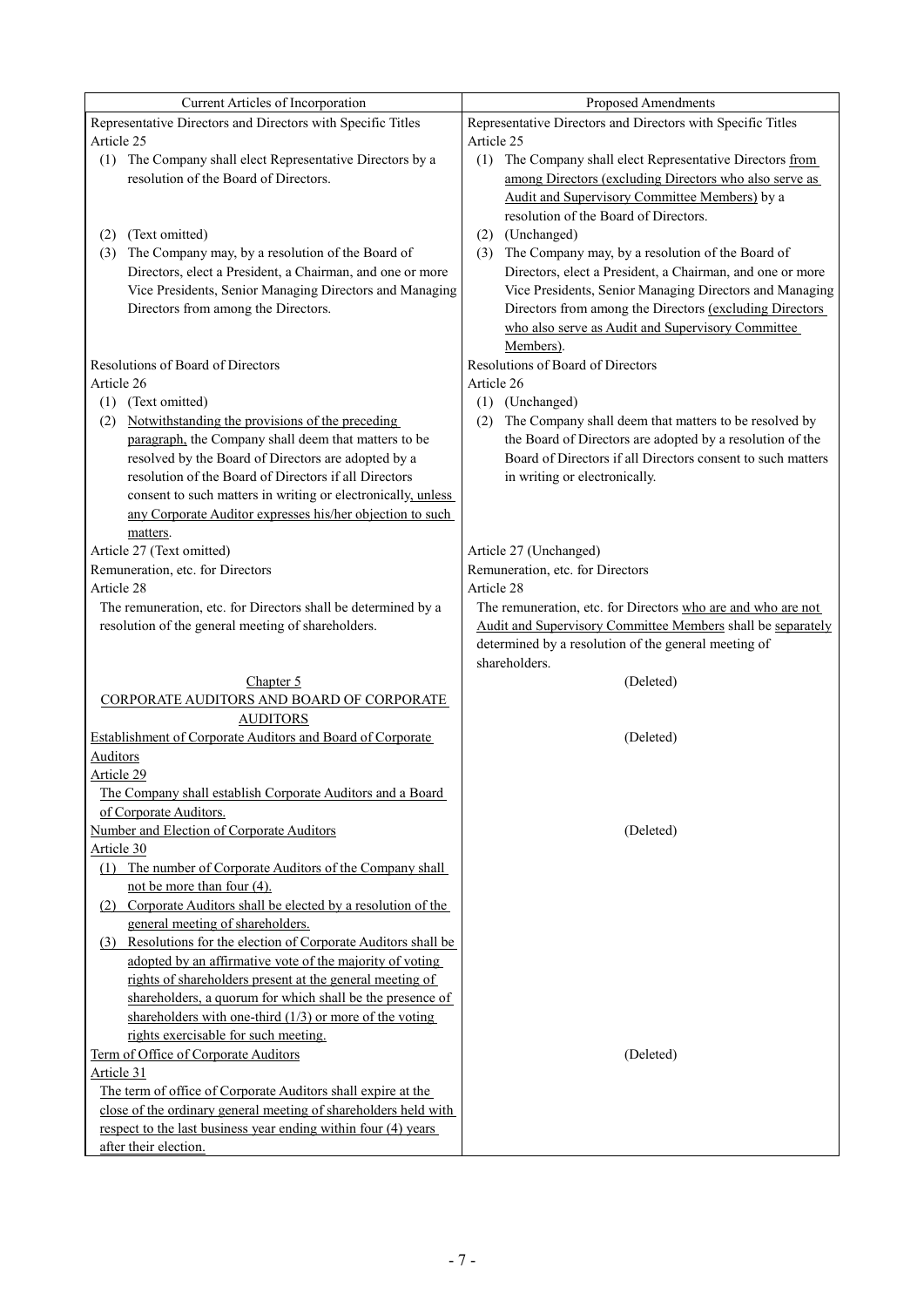| Current Articles of Incorporation                                                                       | Proposed Amendments                                       |
|---------------------------------------------------------------------------------------------------------|-----------------------------------------------------------|
| Exemption from Liability of Corporate Auditors                                                          | (Deleted)                                                 |
| Article 32                                                                                              |                                                           |
| (1) The Company may, by a resolution of the Board of                                                    |                                                           |
| Directors, exempt a Corporate Auditor (including a person                                               |                                                           |
| who was a Corporate Auditor) from the liability as set                                                  |                                                           |
| <u>forth in Article 423, paragraph 1 of the Companies Act to</u>                                        |                                                           |
| the extent of the limit provided for in laws and regulations,                                           |                                                           |
| provided that such Corporate Auditor has performed                                                      |                                                           |
| his/her duties in good faith and without gross negligence.                                              |                                                           |
| (2) The Company may enter into a contract with an outside                                               |                                                           |
| Corporate Auditor to limit the liability of such outside                                                |                                                           |
| Corporate Auditor as set forth in Article 423, paragraph 1                                              |                                                           |
| of the Companies Act up to the limit of the amount                                                      |                                                           |
| provided for in laws and regulations, provided that such                                                |                                                           |
| <u>outside Corporate Auditor has performed his/her duties in</u>                                        |                                                           |
| good faith and without gross negligence.                                                                |                                                           |
| <b>Full-time Corporate Auditors</b>                                                                     | (Deleted)                                                 |
| Article 33                                                                                              |                                                           |
| The Board of Corporate Auditors shall elect full-time Corporate                                         |                                                           |
| Auditors from among the Corporate Auditors.                                                             |                                                           |
| Notice to Convene Meeting of Board of Corporate Auditors                                                | (Deleted)                                                 |
| Article 34                                                                                              |                                                           |
| The notice to convene a meeting of the Board of Corporate                                               |                                                           |
| Auditors shall be given to each Corporate Auditor at least three                                        |                                                           |
| (3) days prior to the date of the meeting; provided, however,                                           |                                                           |
| that the above period may be shortened in case of emergency.<br>Board of Corporate Auditors Regulations | (Deleted)                                                 |
| Article 35                                                                                              |                                                           |
| Matters relating to the Board of Corporate Auditors shall be                                            |                                                           |
| governed by laws and regulations or by these Articles of                                                |                                                           |
| Incorporation as well as the Board of Corporate Auditors                                                |                                                           |
| Regulations established by the Board of Corporate Auditors.                                             |                                                           |
| Remuneration, etc. for the Board of Corporate Auditors                                                  | (Deleted)                                                 |
| Article 36                                                                                              |                                                           |
| The remuneration, etc. for Corporate Auditors shall be                                                  |                                                           |
| determined by a resolution of the general meeting of                                                    |                                                           |
| shareholders.                                                                                           |                                                           |
| (Newly adopted)                                                                                         | Chapter 5                                                 |
|                                                                                                         | AUDIT AND SUPERVISORY COMMITTEE                           |
| (Newly adopted)                                                                                         | Establishment of Audit and Supervisory Committee          |
|                                                                                                         | Article 29                                                |
|                                                                                                         | The Company shall establish an Audit and Supervisory      |
|                                                                                                         | Committee.                                                |
| (Newly adopted)                                                                                         | Full-time Audit and Supervisory Committee Members         |
|                                                                                                         | Article 30                                                |
|                                                                                                         | The Audit and Supervisory Committee may select full-time  |
|                                                                                                         | Audit and Supervisory Committee Members from among the    |
|                                                                                                         | Audit and Supervisory Committee Members.                  |
| (Newly adopted)                                                                                         | Notice to Convene a Meeting of the Audit and Supervisory  |
|                                                                                                         | Committee<br>Article 31                                   |
|                                                                                                         | (1) The notice to convene a meeting of the Audit and      |
|                                                                                                         | Supervisory Committee shall be given to each Audit and    |
|                                                                                                         | Supervisory Committee Member at least three (3) days      |
|                                                                                                         | prior to the date of the meeting; provided, however, that |
|                                                                                                         | the above period may be shortened in case of emergency.   |
|                                                                                                         | (2) When all Audit and Supervisory Committee Members give |
|                                                                                                         | unanimous consent, the meeting of the Audit and           |
|                                                                                                         | Supervisory Committee may be held without the formal      |
|                                                                                                         | convocation procedures.                                   |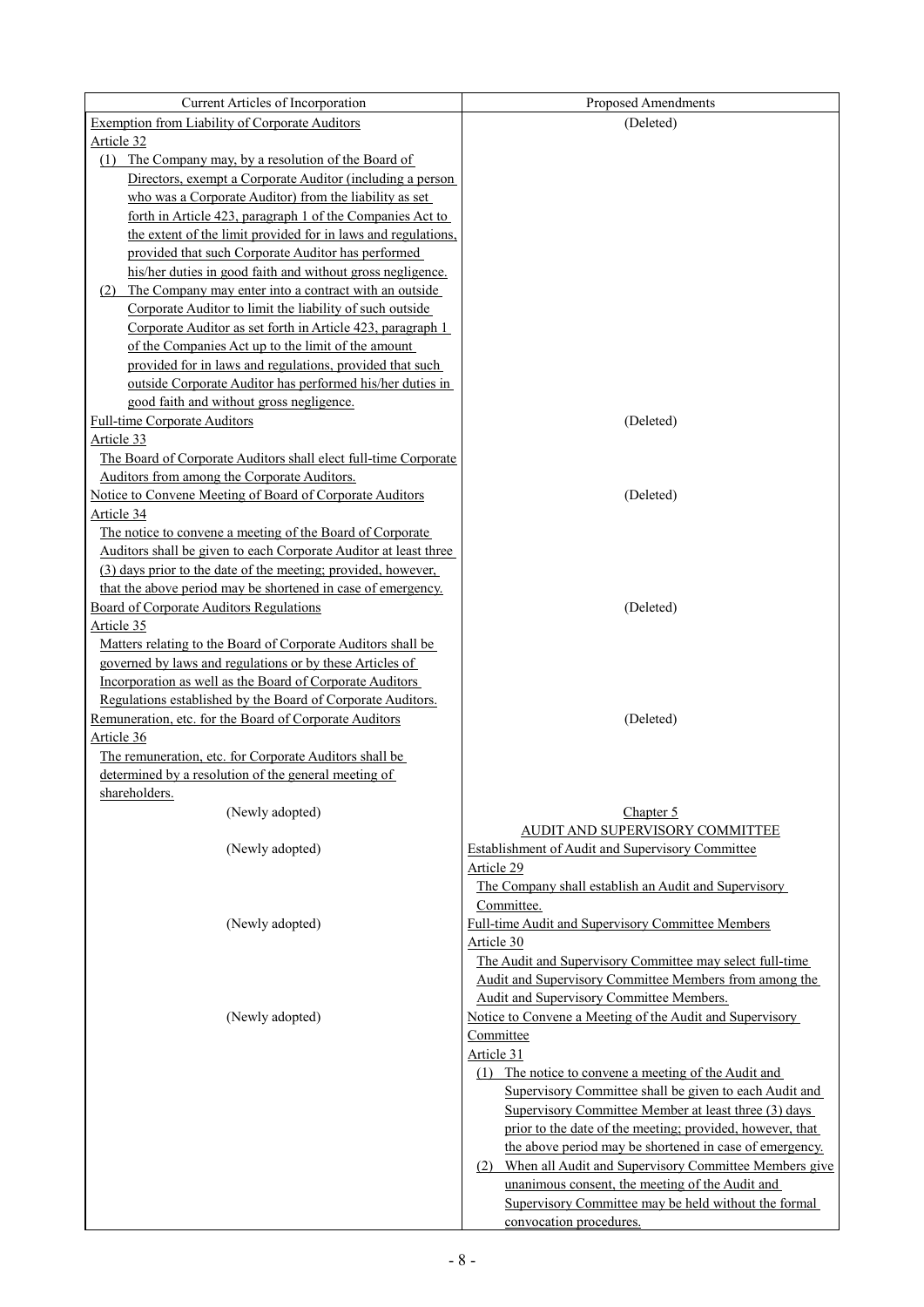| Current Articles of Incorporation                              | Proposed Amendments                                                |
|----------------------------------------------------------------|--------------------------------------------------------------------|
| (Newly adopted)                                                | <b>Audit and Supervisory Committee Regulations</b>                 |
|                                                                | Article 32                                                         |
|                                                                | Matters relating to the Audit and Supervisory Committee shall      |
|                                                                | be governed by laws and regulations or by these Articles of        |
|                                                                | Incorporation as well as the Audit and Supervisory Committee       |
|                                                                | Regulations established by the Audit and Supervisory               |
|                                                                | Committee.                                                         |
| Chapter 6                                                      | Chapter 6                                                          |
| <b>ACCOUNTING AUDITORS</b>                                     | <b>ACCOUNTING AUDITORS</b>                                         |
| Articles 37 to 39 (Text omitted)                               | Articles 33 to 35 (Unchanged)                                      |
| Remuneration, etc. for Accounting Auditors                     | Remuneration, etc. for Accounting Auditors                         |
| Article 40                                                     | Article 36                                                         |
| The remuneration, etc. for Accounting Auditors shall be        | The remuneration, etc. for Accounting Auditors shall be            |
| determined by Representative Directors with the consent of the | determined by Representative Directors with the consent of the     |
|                                                                | Audit and Supervisory Committee.                                   |
| Board of Corporate Auditors.                                   |                                                                    |
| Chapter 7                                                      | Chapter 7                                                          |
| <b>ACCOUNTS</b>                                                | <b>ACCOUNTS</b>                                                    |
| Articles 41 to 44 (Text omitted)                               | Articles 37 to 40 (Unchanged)                                      |
| Chapter 8                                                      | Chapter 8                                                          |
| TAKEOVER DEFENSE MEASURES                                      | TAKEOVER DEFENSE MEASURES                                          |
| Articles 45 to 46 (Text omitted)                               | Articles 41 to 42 (Unchanged)                                      |
| (Newly adopted)                                                | <b>SUPPLEMENTARY PROVISIONS</b>                                    |
| (Newly adopted)                                                | Transitional Measures regarding Exemption from Liability of        |
|                                                                | Corporate Auditors                                                 |
|                                                                | Article 1                                                          |
|                                                                | The Company may, by a resolution of the Board of Directors,        |
|                                                                | exempt a Corporate Auditor (including a person who was a           |
|                                                                | Corporate Auditor) from the liability as set forth in Article 423, |
|                                                                | paragraph 1 of the Companies Act for actions taken prior to the    |
|                                                                | closure of the 94th Ordinary General Meeting of Shareholders       |
|                                                                | to the extent of the limit provided for in laws and regulations,   |
|                                                                | provided that such Corporate Auditor has performed his/her         |
|                                                                | duties in good faith and without gross negligence.                 |
| (Newly adopted)                                                | Enforcement of the provision on Measures for Provision in          |
|                                                                | Electronic Format, etc.                                            |
|                                                                | Article 2                                                          |
|                                                                | (1) The deletion of Article 13 of the current Articles of          |
|                                                                | Incorporation (Disclosure of Reference Materials for               |
|                                                                | General Meeting of Shareholders via the Internet and               |
|                                                                | Deemed Provision) and adoption of Article 13 of the                |
|                                                                | Proposed Amendments (Measures for Provision in                     |
|                                                                | Electronic Format, etc.) will take effect on the effective         |
|                                                                | date of the revised provisions stipulated in the proviso to        |
|                                                                | Article 1 of the Supplementary Provisions of the Act               |
|                                                                | Partially Amending the Companies Act (Act No. 70 of                |
|                                                                | 2019) (hereinafter the "Effective Date").                          |
|                                                                | (2) Notwithstanding the provisions in the preceding                |
|                                                                | paragraph, Article 13 of the current Articles of                   |
|                                                                | Incorporation will remain effective for the general meeting        |
|                                                                | of shareholders that takes place within $six(6)$ months from       |
|                                                                | the Effective Date.                                                |
|                                                                | $(3)$ This Article will be deleted six $(6)$ months after the      |
|                                                                | Effective Date or three $(3)$ months after the date of the         |
|                                                                | general meeting of shareholders mentioned in the previous          |
|                                                                | paragraph, whichever comes later.                                  |
|                                                                |                                                                    |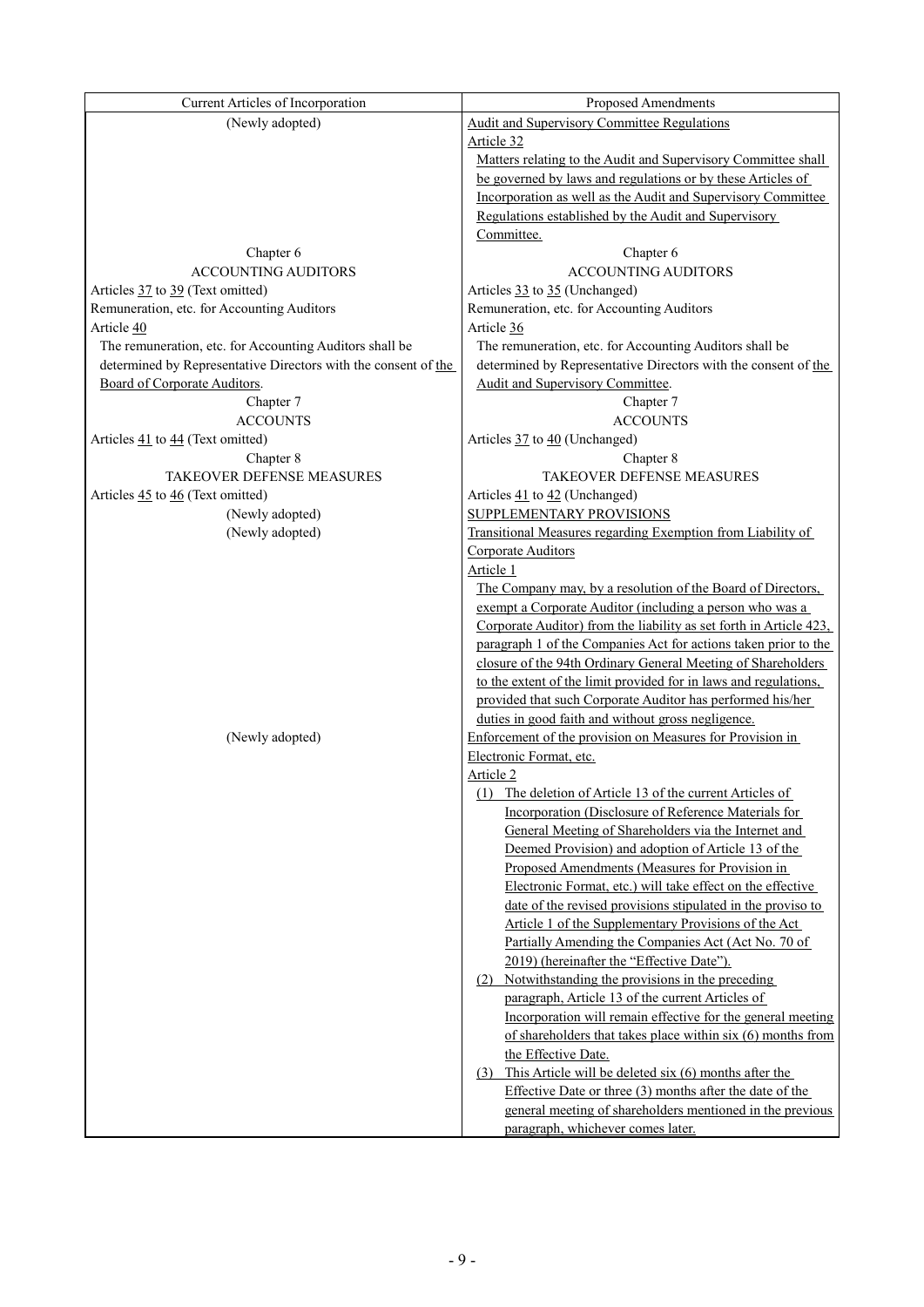# **Proposal No. 3:** Election of Nine (9) Directors (excluding Directors who also serve as Audit and Supervisory Committee Members)

If Proposal No. 2 "Partial Amendments to the Articles of Incorporation" is approved as originally proposed, the Company will become a company with an Audit and Supervisory Committee, and the terms of office of all the eight (8) Directors will expire as of the effective date of the amendments.

Therefore, we propose to elect nine (9) Directors who will take office after the Company transitions to a company with an Audit and Supervisory Committee (excluding Directors who also serve as Audit and Supervisory Committee Members; the same applies below). The Proposal will take effect on condition that the amendments to the Articles of Incorporation as described in Proposal No. 2 "Partial Amendments to the Articles of Incorporation" take effect. The candidates for Directors are as follows.

| No.            | Name<br>(Date of birth)                                |                                          | Gender | Current positions and responsibilities in<br>the Company                | Years of<br>service<br>(at the<br>conclusion of<br>the Meeting) |
|----------------|--------------------------------------------------------|------------------------------------------|--------|-------------------------------------------------------------------------|-----------------------------------------------------------------|
| $\mathbf{1}$   | Reelected                                              | Mikio Sakai<br>(October 6, 1959)         | Male   | President and Representative Director<br>Chief Executive Officer (CEO)  | 7 years and<br>0 months                                         |
| $\overline{2}$ | Reelected                                              | Tomoki Matsumoto<br>(December 20, 1960)  | Male   | Director<br>Senior Executive Officer, Chief Financial<br>Officer (CFO)  | 7 years and<br>0 months                                         |
| 3              | Reelected                                              | Takashi Kadota<br>(April 2, 1959)        | Male   | Director<br>Senior Executive Officer, Chief<br>Technology Officer (CTO) | 4 years and<br>0 months                                         |
| $\overline{4}$ | Newly<br>elected                                       | Hiroyuki Tanaka<br>(January 3, 1968)     | Male   | Senior Executive Officer, Chief Strategy<br>Officer (CSO)               |                                                                 |
| 5              | Reelected<br>Outside<br>Independent<br>Director        | Yuko Ueno<br>(July 7, 1954)              | Female | Director                                                                | 4 years and<br>0 months                                         |
| 6              | Reelected<br>Outside<br>Independent<br>Director        | Hidenori Nishi<br>(January 6, 1951)      | Male   | Director                                                                | 3 years and<br>0 months                                         |
| $\tau$         | Reelected<br>Outside<br>Independent<br>Director        | Toshiyuki Umehara<br>(September 3, 1957) | Male   | Director                                                                | 1 year and<br>0 months                                          |
| 8              | Reelected<br>Outside<br>Director                       | Shuichi Miyamoto<br>(May 5, 1965)        | Male   | Director                                                                | 1 year and<br>0 months                                          |
| 9              | Newly<br>elected<br>Outside<br>Independent<br>Director | Tomoko Tsuji<br>(August 16, 1956)        | Female | $\overline{\phantom{0}}$                                                |                                                                 |

Note: The name on the family registry of Yuko Ueno is Yuko Misaka.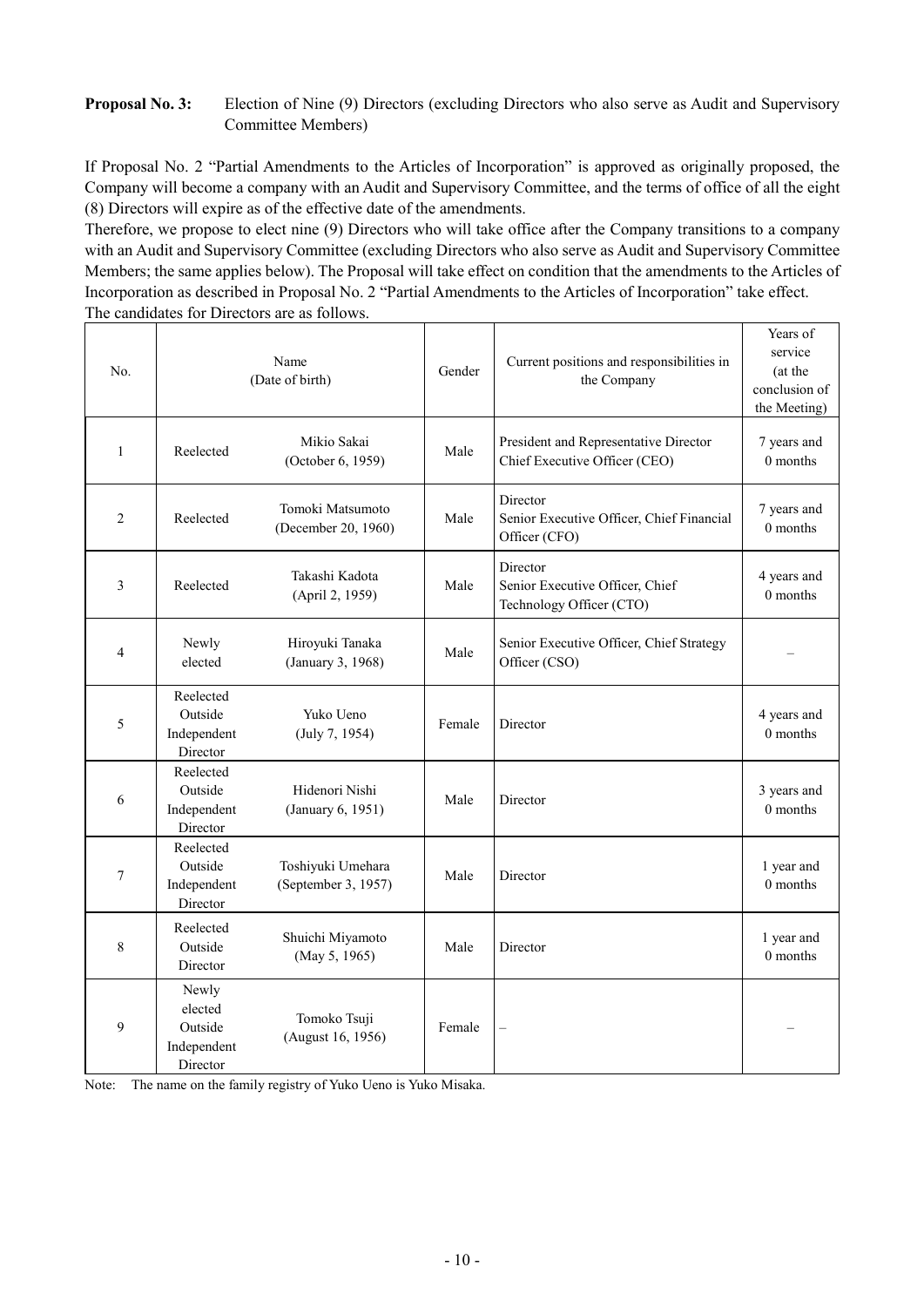[Reference] <Stance on nomination of candidates for Directors>

- The Board of Directors is expected to be organized as follows after the Company transitions to a company with an Audit and Supervisory Committee (if Proposal No. 2 "Partial Amendments to the Articles of Incorporation" described in this notice of convention is approved and adopted). Each Director (Internal and Outside Directors and Audit and Supervisory Committee Members) is expected to particularly take on the following roles.
	- Internal Directors (excluding Audit and Supervisory Committee Members): Supervise and provide guidance for the business execution side to ensure that important business operations are promoted systematically and securely under a good governance system.
	- Outside Directors (excluding Audit and Supervisory Committee Members): Evaluate (monitor) and supervise the Company's management and business execution practices for aptness and efficiency, utilizing management experience and expertise gained at other companies.
	- Directors who also serve as Audit and Supervisory Committee Members: Collaborate with the Internal Audit Division as the Audit and Supervisory Committee to promote efficient and effective auditing and assess the legal compliance and reasonability of business execution practice and organization of the governance system.
- The following skills matrix illustrates expertise available to the Board of Directors assuming that every candidate listed in this Notice is elected as originally proposed. The Company will continue to review its options with respect to the composition of its Board of Directors taking into account factors in conjunction with expertise, such that include affiliations (independence), years of service, diversity particularly in terms of gender and nationality, and changes in the business environment.
- The Company has established the standards of independence, presented subsequently, for use when selecting candidates nominated to serve as independent outside officers (Outside Directors designated by the Company to serve as independent outside officers) as specified in the following section "[Reference] <Criteria for determining the independence of Outside Directors>."
- With respect to years of service in qualifying as an independent outside officer, the Company generally deems as appropriate, from the perspective of maintaining independence as an outsider, that Directors (including Directors who also serve as Audit and Supervisory Committee Members) should have served no more than six (6) years.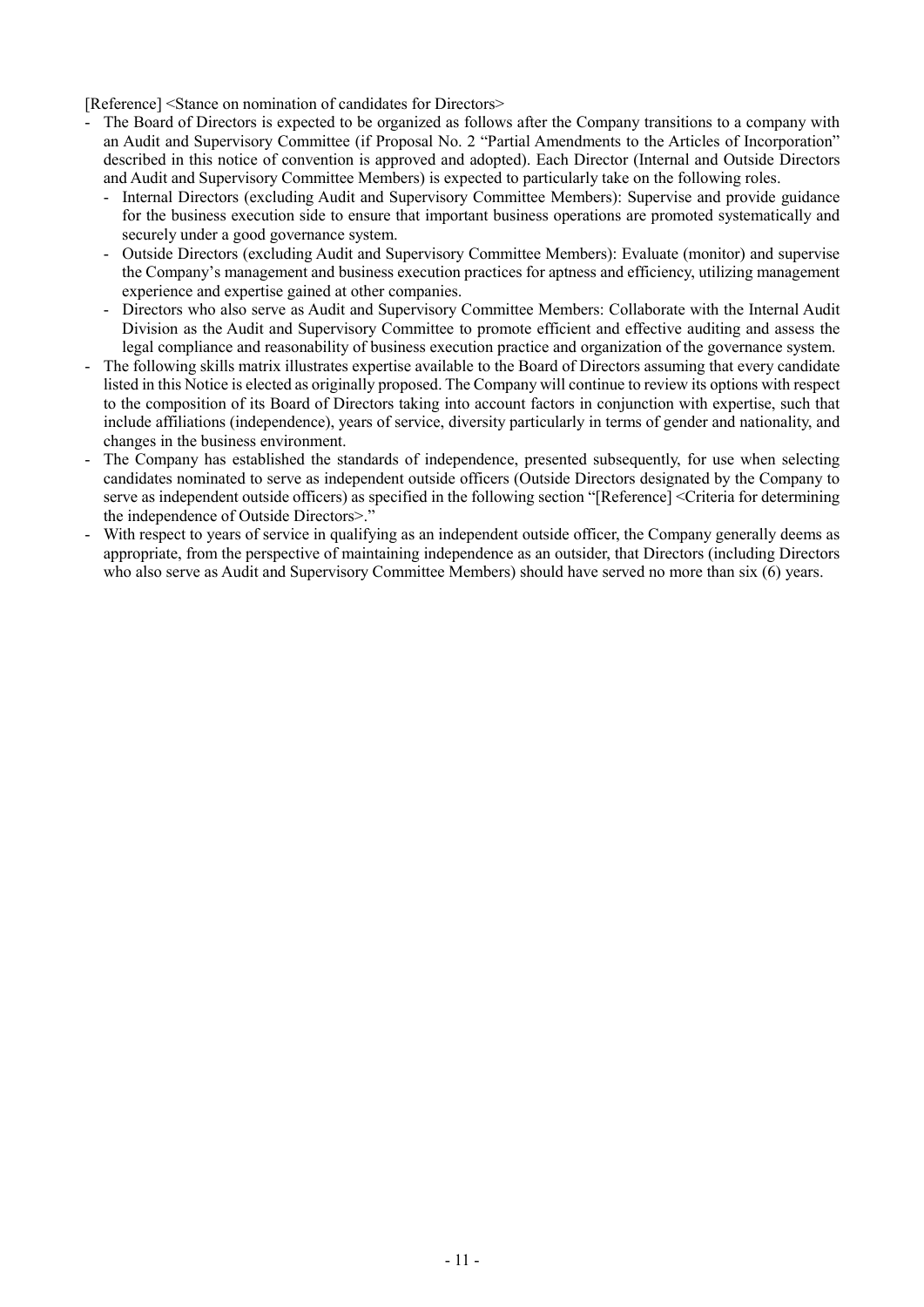[Reference] <Skills matrix (expected)>

- Diversity of Directors (Proportion of independent outside candidates: 50.0%, proportion of female candidates: 16.7%)
- The matrix indicates areas where each individual is particularly likely to demonstrate his or her expertise and experience.

|               | Director  |           | Outside Director |           |      | Director who also serves as<br>an Audit and Supervisory<br>Committee Member |         |           |           |         |        |       |
|---------------|-----------|-----------|------------------|-----------|------|-----------------------------------------------------------------------------|---------|-----------|-----------|---------|--------|-------|
|               | Sakai     | Matsumoto | Kadota           | Tanaka    | Ueno | Nishi                                                                       | Umehara | Miyamoto  | Tsuji     | Shibuya | Uozumi | Ikeda |
| Corporate     |           |           |                  |           |      |                                                                             |         |           |           |         |        |       |
| managerial    | $\bullet$ |           |                  |           |      |                                                                             |         |           |           |         |        |       |
| experience    |           |           |                  |           |      |                                                                             |         |           |           |         |        |       |
| R&D/          |           |           |                  |           |      |                                                                             |         |           |           |         |        |       |
| Technol-      |           |           |                  |           |      |                                                                             |         |           |           |         |        |       |
| ogy           |           |           |                  |           |      |                                                                             |         |           |           |         |        |       |
| Interna-      |           |           |                  |           |      |                                                                             |         |           |           |         |        |       |
| tional        |           |           |                  |           |      |                                                                             |         |           |           |         |        |       |
| business      |           |           |                  |           |      |                                                                             |         |           |           |         |        |       |
| Sustaina-     |           |           |                  |           |      |                                                                             |         |           |           |         |        |       |
| bility        | $\bullet$ |           | $\bullet$        |           |      |                                                                             |         |           | $\bullet$ |         | ė      |       |
| Sales/        |           |           |                  |           |      |                                                                             |         |           |           |         |        |       |
| Marketing     | $\bullet$ |           |                  | $\bullet$ |      | $\bullet$                                                                   |         | $\bullet$ |           |         |        |       |
| Production    |           |           |                  |           |      |                                                                             |         |           |           |         |        |       |
| (Safety,      |           |           |                  |           |      |                                                                             |         |           |           |         |        |       |
| quality       |           |           |                  |           |      |                                                                             |         |           |           |         |        |       |
| and           |           |           |                  |           |      |                                                                             |         |           |           |         |        |       |
| environm-     |           |           |                  |           |      |                                                                             |         |           |           |         |        |       |
| ent)          |           |           |                  |           |      |                                                                             |         |           |           |         |        |       |
| Finance/      |           |           |                  |           |      |                                                                             |         |           |           |         |        |       |
| Account-      |           |           |                  |           |      |                                                                             |         |           |           |         |        |       |
| ing           |           |           |                  |           |      |                                                                             |         |           |           |         |        |       |
| Legal         |           |           |                  |           |      |                                                                             |         |           |           |         |        |       |
| complian-     |           |           |                  |           |      |                                                                             |         |           |           |         |        |       |
| ce            |           |           |                  |           |      |                                                                             |         |           |           |         |        |       |
| Talent        |           |           |                  |           |      |                                                                             |         |           |           |         |        |       |
| developm-     | $\bullet$ |           |                  |           |      |                                                                             |         |           |           |         |        |       |
| ent           |           |           |                  |           |      |                                                                             |         |           |           |         |        |       |
| Informa-      |           |           |                  |           |      |                                                                             |         |           |           |         |        |       |
| tion          |           |           |                  |           |      |                                                                             |         |           |           |         |        |       |
| systems       |           |           |                  |           |      |                                                                             |         |           |           |         |        |       |
| Supply        |           |           |                  |           |      |                                                                             |         |           |           |         |        |       |
| ${\rm chain}$ |           |           |                  |           |      |                                                                             |         |           |           |         |        |       |
| managem-      |           |           |                  |           |      |                                                                             |         |           |           |         |        |       |
| ent           |           |           |                  |           |      |                                                                             |         |           |           |         |        |       |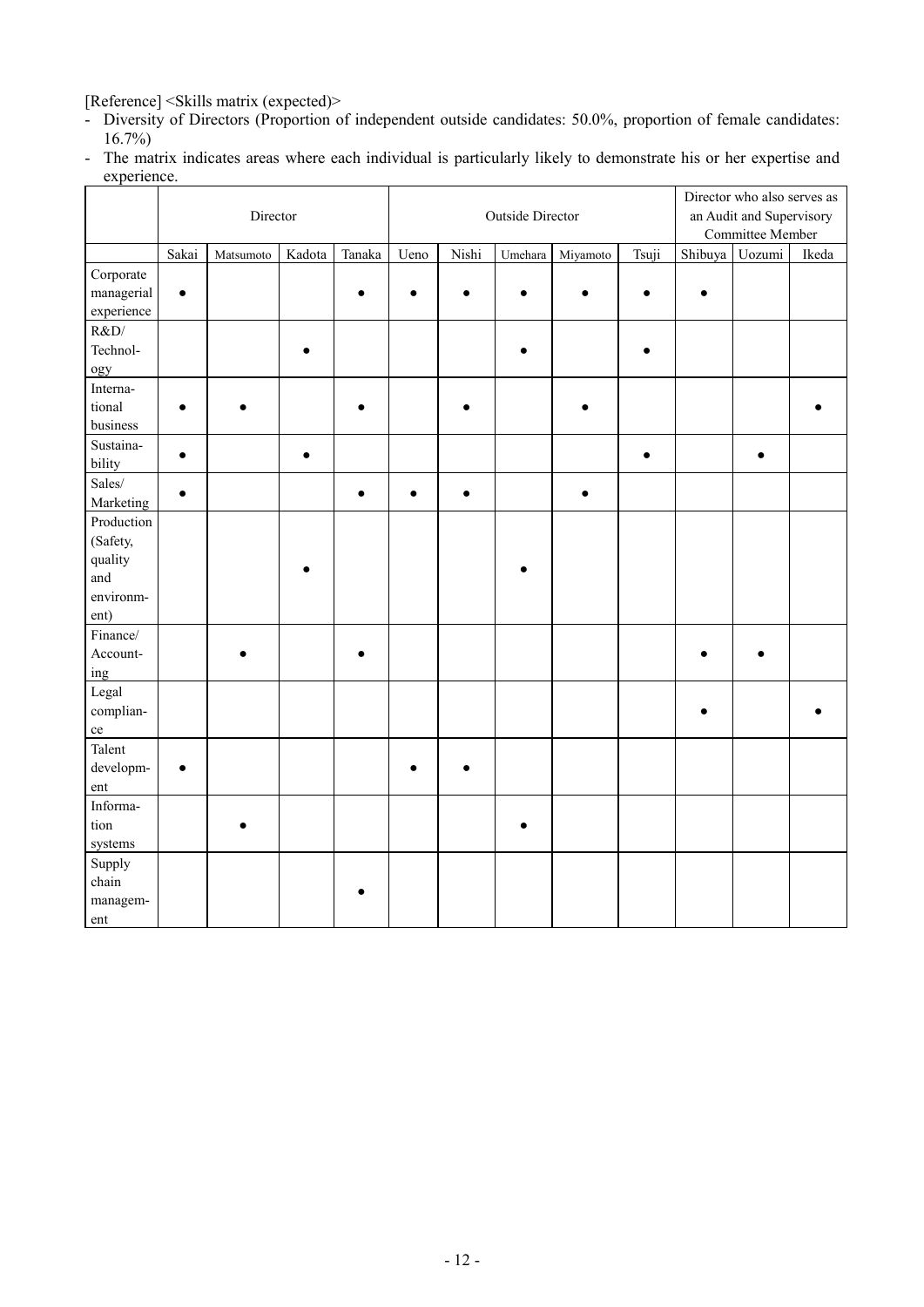[Reference] <Criteria for determining the independence of Outside Directors>

The Company deems its Outside Directors are independent if they do not fall under any of the items below under its criteria for determining their independence.

- (1) Director, Audit and Supervisory Board Member (excluding Outside Director and Outside Audit and Supervisory Board Member), Executive Officer, or employee of the Company or a subsidiary of the Company (hereinafter, collectively referred to as the "Group")
- (2) Director, Corporate Auditor, Executive Officer, or employee of a major shareholder<sup>\*</sup> of the Group \* Top ten major shareholders listed on the latest shareholder registry at the time of assuming office (including those holding Company's shares indirectly)
- (3) Director, Corporate Auditor, Executive Officer, or employee of person for whom the Group is a major business partner\*

\* Business partner defined as a party who receives payments from the Group amounting to the equivalent of 2% or more of the business partner's annual consolidated sales during the most recent fiscal year

- (4) Director, Corporate Auditor, Executive Officer, or employee of person who is a major business partner<sup>\*</sup> of the Group
	- \* (i) Business partner who makes payments to the Company amounting to the equivalent of 2% or more of the Group's annual consolidated sales during the most recent fiscal year
	- (ii) Business partner who provides loan to the Group amounts to the equivalent of 2% or more of the Group's total consolidated assets as of the end of most recent fiscal year
- (5) Director, Corporate Auditor, Executive Officer, or employee of a company to which the Group assigns Directors
- (6) A consultant, accounting professional, or legal professional who received monetary and/or other economic benefit amounting to 10 million yen or more on average per annum over the past three (3) years other than officers' remuneration from the Group
- (7) A person who falls or fell under item (1) above currently or for the past ten years
- (8) A person who falls or fell under any of items (2) to (6) above currently or for the past five years
- (9) A spouse, relative within the second degree of kinship or other relative living together of a person who falls under any of items (1) through (8) above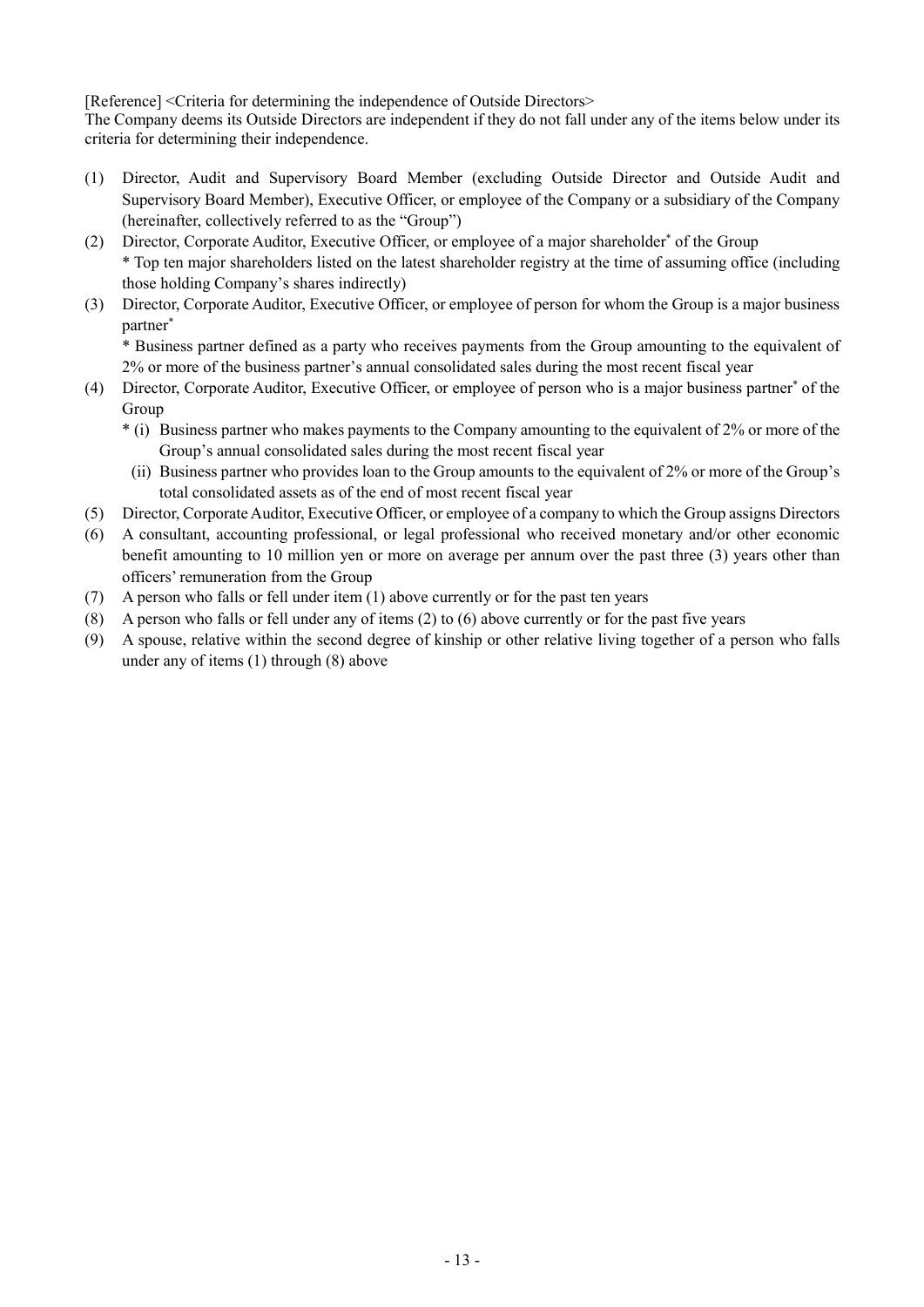| No. | Name<br>(Date of birth)                                                                                                                                                                                       |                                                                                                                                                                       | Past experience, positions and responsibilities in the Company                                                                                                                                                                                                                                                                                                                                                                                                                                                                                                                                                                                                                                                                                                                                                                                                                                            |                                                    |  |
|-----|---------------------------------------------------------------------------------------------------------------------------------------------------------------------------------------------------------------|-----------------------------------------------------------------------------------------------------------------------------------------------------------------------|-----------------------------------------------------------------------------------------------------------------------------------------------------------------------------------------------------------------------------------------------------------------------------------------------------------------------------------------------------------------------------------------------------------------------------------------------------------------------------------------------------------------------------------------------------------------------------------------------------------------------------------------------------------------------------------------------------------------------------------------------------------------------------------------------------------------------------------------------------------------------------------------------------------|----------------------------------------------------|--|
| 1   | Mikio Sakai<br>(October 6, 1959)<br>Male<br>Reelected<br>Attendance at the Board of<br>Directors meetings:<br>16/16 (100%)<br>Years of service (at the<br>conclusion of the Meeting):<br>7 years and 0 months | Apr. 1983<br>Apr. 2001<br>Apr. 2002<br>Oct. 2004<br>Apr. 2009<br>Apr. 2010<br>June 2012<br>Apr. 2013<br>June 2015<br>Apr. 2016<br>Apr. 2019<br>Apr. 2020<br>Apr. 2021 | Joined the Company<br>Head of Management Office, Soya Farm<br>Division<br>General Manager of Soya Farm Sales<br>Department, Soya Farm Division<br>General Manager of Specialty & Functional<br>Food Ingredients Sales Department, Specialty<br>& Functional Food Ingredients Business<br>Division<br>Chairman & President of Fuji Oil (Beijing)<br>Technology Trading Co., Ltd.<br>Chairman & President of Fuji Oil (Zhang Jia<br>Gang) Co., Ltd.<br>Chairman & President of Fuji Oil (Zhang Jia<br>Gang Free Trade Zone) Co., Ltd.<br>President of FUJI VEGETABLE OIL, INC.<br><b>Executive Officer</b><br>Director<br>Managing Executive Officer<br>Chief Strategy Officer (CSO)<br>Senior Executive Officer<br>Chairman of BLOMMER CHOCOLATE<br><b>COMPANY</b><br>President of FUJI SPECIALTIES, INC.<br>Representative Director, President (to present)<br>Chief Executive Officer (CEO) (to present) | Plan)<br>24,500 shares<br>$(1,600 \text{ shares})$ |  |
|     | [Reason for nomination as a candidate for Director]<br>business in North America.                                                                                                                             |                                                                                                                                                                       | Mr. Mikio Sakai was elected Director in June 2015 and has acted as Representative Director, President and CEO since<br>April 2021. He has been involved in the overall business management of the Group and has experience as President of<br>important subsidiaries of the Group in regions such as China and America. Since April 2019 after serving as Chief<br>Strategy Officer, he has taken the lead in the international business by making full use of his business execution and<br>management capabilities as Chairman of BLOMMER CHOCOLATE COMPANY which is the core of the chocolate<br>The Company expects him to be able to further contribute to the improvement of corporate value of the Group based on<br>his experience and the reasons listed above, etc., and therefore, it continues to nominate him as a candidate for Director.                                                   |                                                    |  |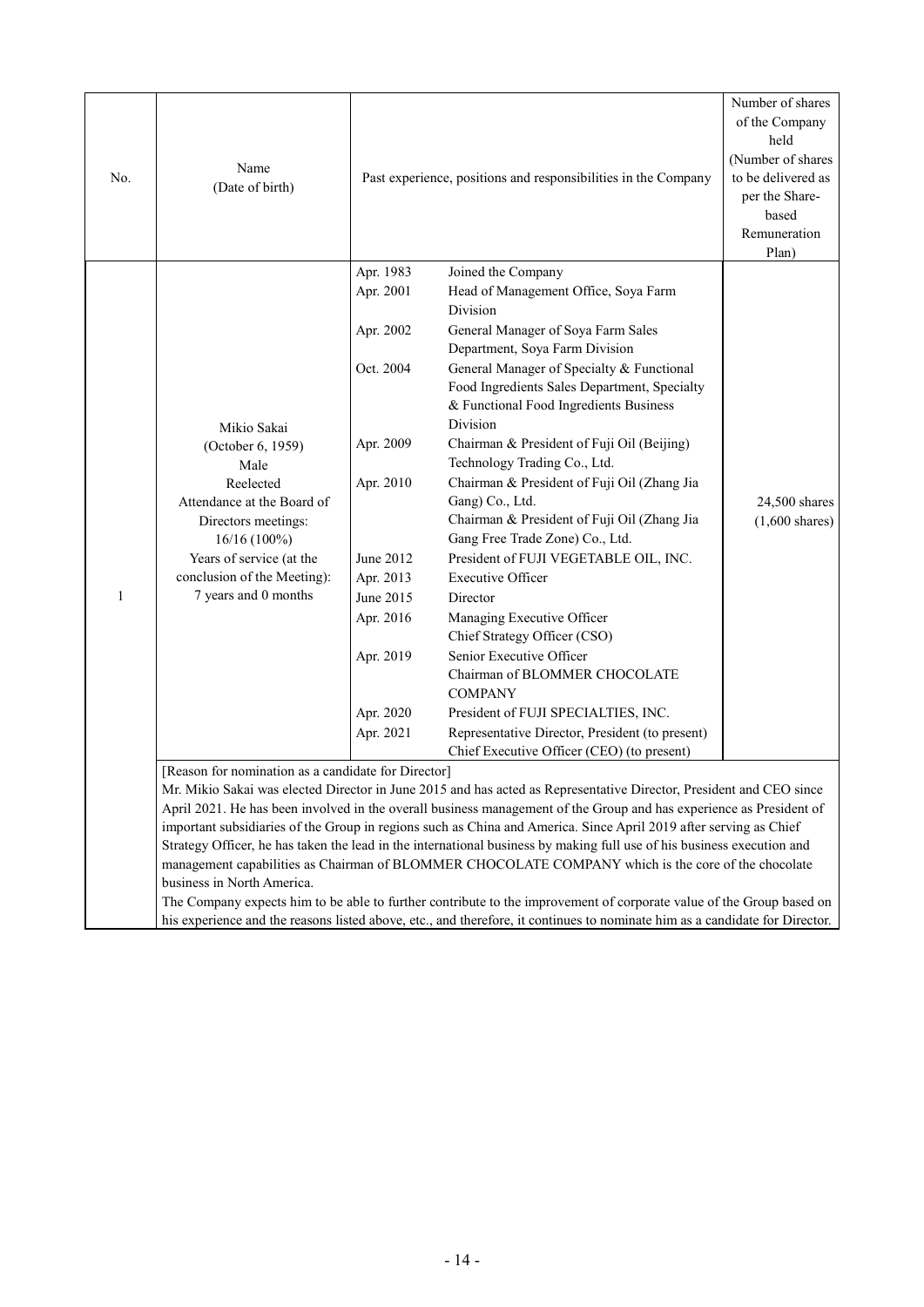| No.            | Name<br>(Date of birth)                                                                                                                                                                                                                                                                                                                     |                                                                                                             | Past experience, positions and responsibilities in the Company                                                                                                                                                                                                                                                                                                                                                                                                                                                                                                                                                                                                                                                                                                                                                                                                                                                                                                         | Number of shares<br>of the Company<br>held<br>(Number of shares<br>to be delivered as<br>per the Share-<br>based<br>Remuneration<br>Plan) |
|----------------|---------------------------------------------------------------------------------------------------------------------------------------------------------------------------------------------------------------------------------------------------------------------------------------------------------------------------------------------|-------------------------------------------------------------------------------------------------------------|------------------------------------------------------------------------------------------------------------------------------------------------------------------------------------------------------------------------------------------------------------------------------------------------------------------------------------------------------------------------------------------------------------------------------------------------------------------------------------------------------------------------------------------------------------------------------------------------------------------------------------------------------------------------------------------------------------------------------------------------------------------------------------------------------------------------------------------------------------------------------------------------------------------------------------------------------------------------|-------------------------------------------------------------------------------------------------------------------------------------------|
| $\overline{2}$ | Tomoki Matsumoto<br>(December 20, 1960)<br>Male<br>Reelected<br>Attendance at the Board of<br>Directors meetings:<br>$16/16(100\%)$<br>Years of service (at the<br>conclusion of the Meeting):<br>7 years and 0 months                                                                                                                      | Apr. 1985<br>Apr. 2008<br>Oct. 2010<br>Apr. 2013<br>June 2015<br>Oct. 2015<br>Apr. 2016<br>Apr. 2019        | Joined the Company<br>Head of Planning Office, Corporate Planning<br>Department<br>General Manager of Corporate Planning<br>Department, Corporate Planning Division<br><b>Executive Officer</b><br>Director (to present)<br>Chief Financial Officer (CFO) (to present)<br>Managing Executive Officer<br>Senior Executive Officer (to present)<br>[Major concurrent positions]<br>Director of FUJI OIL CO., LTD.                                                                                                                                                                                                                                                                                                                                                                                                                                                                                                                                                        | 13,200 shares<br>$(1,600 \text{ shares})$                                                                                                 |
|                | [Reason for nomination as a candidate for Director]<br>Company information.                                                                                                                                                                                                                                                                 |                                                                                                             | Mr. Tomoki Matsumoto has a wealth of business experience mainly in finance, accounting and corporate planning and<br>he was appointed Director in June 2015. He has worked as Chief Financial Officer since October 2015 when the<br>Company made the transition to a pure holding company structure and contributed to the proactive disclosure of the<br>The Company expects him to be able to further contribute to the improvement of corporate value of the Group based on<br>his experience and the reasons listed above, etc., and therefore, it continues to nominate him as a candidate for Director.                                                                                                                                                                                                                                                                                                                                                         |                                                                                                                                           |
| 3              | Takashi Kadota<br>(April 2, 1959)<br>Male<br>Reelected<br>Attendance at the Board of<br>Directors meetings:<br>$16/16(100\%)$<br>Years of service (at the<br>conclusion of the Meeting):<br>4 years and 0 months<br>[Reason for nomination as a candidate for Director]<br>in April 2022, taking charge of promoting technology management. | Apr. 1985<br>Apr. 2015<br>Apr. 2016<br>Apr. 2017<br>Apr. 2018<br><b>June 2018</b><br>Apr. 2019<br>Apr. 2022 | Joined the Company<br><b>Executive Officer</b><br>General Manager of Engineering Development<br>Department, Production Control Division<br>Executive Officer, General Manager of<br>Engineering Development Division of FUJI<br>OIL CO., LTD.<br>Executive Officer of the Company<br>Chief Quality Officer (CQO)<br>Director (to present)<br>Chief "ESG" Officer (C"ESG"O)<br>Senior Executive Officer (to present)<br>Chief Technology Officer (CTO) (to present)<br>Mr. Takashi Kadota has worked in the engineering development department for a long period of time, has been responsible<br>for overseeing safety, quality, and production, and has spent time living in the United States and China. After serving as<br>Chief Quality Officer (CQO) and Chief "ESG" Officer (C"ESG"O), he took office as Chief Technology Officer (CTO)<br>The Company expects him to be able to further contribute to the improvement of corporate value of the Group based on | 6,300 shares<br>$(1,300 \text{ shares})$                                                                                                  |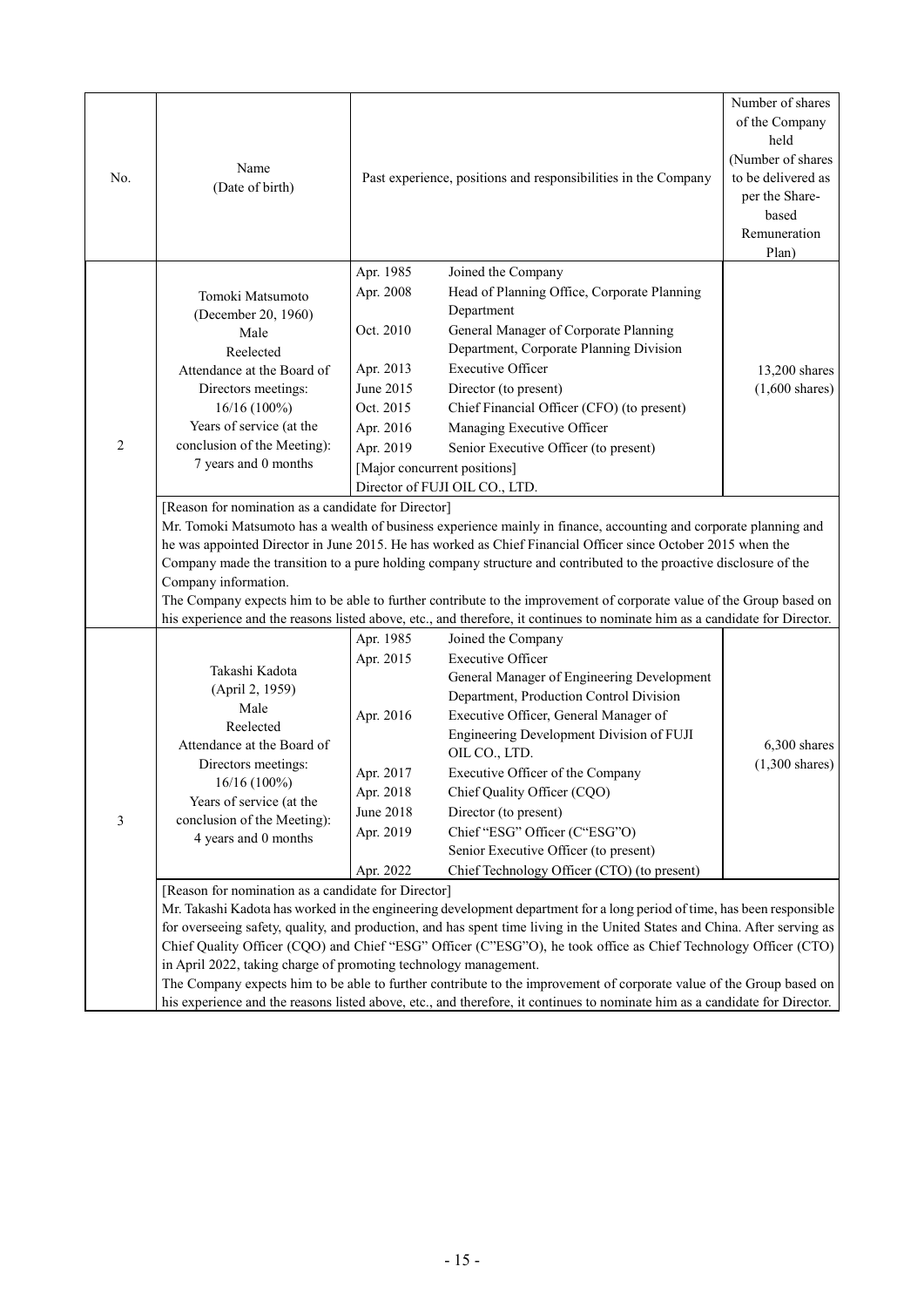| No.            | Name<br>(Date of birth)                                                                                                                                                                                                                                                                                                                                                                                                                                                                                                                                                                                                                                                                                                                                                                                                                                                        |                                                                                                                                 | Past experience, positions and responsibilities in the Company                                                                                                                                                                                                                                                                                                                                                                                                                                                                                                                                                                                                                                                                                                                                | Number of shares<br>of the Company<br>held<br>(Number of shares<br>to be delivered as<br>per the Share-<br>based<br>Remuneration<br>Plan) |  |  |
|----------------|--------------------------------------------------------------------------------------------------------------------------------------------------------------------------------------------------------------------------------------------------------------------------------------------------------------------------------------------------------------------------------------------------------------------------------------------------------------------------------------------------------------------------------------------------------------------------------------------------------------------------------------------------------------------------------------------------------------------------------------------------------------------------------------------------------------------------------------------------------------------------------|---------------------------------------------------------------------------------------------------------------------------------|-----------------------------------------------------------------------------------------------------------------------------------------------------------------------------------------------------------------------------------------------------------------------------------------------------------------------------------------------------------------------------------------------------------------------------------------------------------------------------------------------------------------------------------------------------------------------------------------------------------------------------------------------------------------------------------------------------------------------------------------------------------------------------------------------|-------------------------------------------------------------------------------------------------------------------------------------------|--|--|
| $\overline{4}$ | Hiroyuki Tanaka<br>(January 3, 1968)<br>Male<br>Newly elected                                                                                                                                                                                                                                                                                                                                                                                                                                                                                                                                                                                                                                                                                                                                                                                                                  | Apr. 1990<br>Apr. 2014<br>June 2015<br>Apr. 2017<br>Apr. 2019<br>Sept. 2020<br>Oct. 2020<br>Apr. 2021<br>Mar. 2022<br>Apr. 2022 | Joined ITOCHU Corporation<br>Seconded from ITOCHU Corporation to the<br>Company<br>Director, Chief Financial Officer (CFO) of<br>HARALD INDÚSTRIA E COMÉRCIO DE<br><b>ALIMENTOS LTDA</b><br>General Manager of the Grain & Feed and Oils<br>Department of the Provisions Division,<br><b>ITOCHU</b> Corporation<br>Substitute Director of the Provisions Division,<br>General Manager of the Grain & Feed and Oils<br>Department, ITOCHU Corporation<br>Seconded from ITOCHU Corporation to the<br>Company<br>Director of BLOMMER CHOCOLATE<br>COMPANY (to present)<br>Chairperson of HARALD INDÚSTRIA E<br>COMÉRCIO DE ALIMENTOS LTDA (to<br>present)<br>Left ITOCHU Corporation<br>Joined the Company<br>Senior Executive Officer (to present)<br>Chief Strategy Officer (CSO) (to present) | $0$ shares                                                                                                                                |  |  |
|                | [Reason for nomination as a candidate for Director]<br>Mr. Hiroyuki Tanaka has broad sales and management experience in the food division of a major Japanese trading<br>company, and has a wealth of experience in overseas business. When seconded to the Company, he dedicated himself to<br>PMI as a director of Harald and Blommer Chocolate Company, which are international group companies of the Company.<br>He has experience in food businesses in both Japan and overseas, and since April 2022, he has been playing a leading<br>role in promoting the global management of the Group as Chief Strategy Officer.<br>The Company expects him to be able to further contribute to the improvement of corporate value of the Group based on<br>his experience and the reasons listed above, etc., and therefore, it newly nominates him as a candidate for Director. |                                                                                                                                 |                                                                                                                                                                                                                                                                                                                                                                                                                                                                                                                                                                                                                                                                                                                                                                                               |                                                                                                                                           |  |  |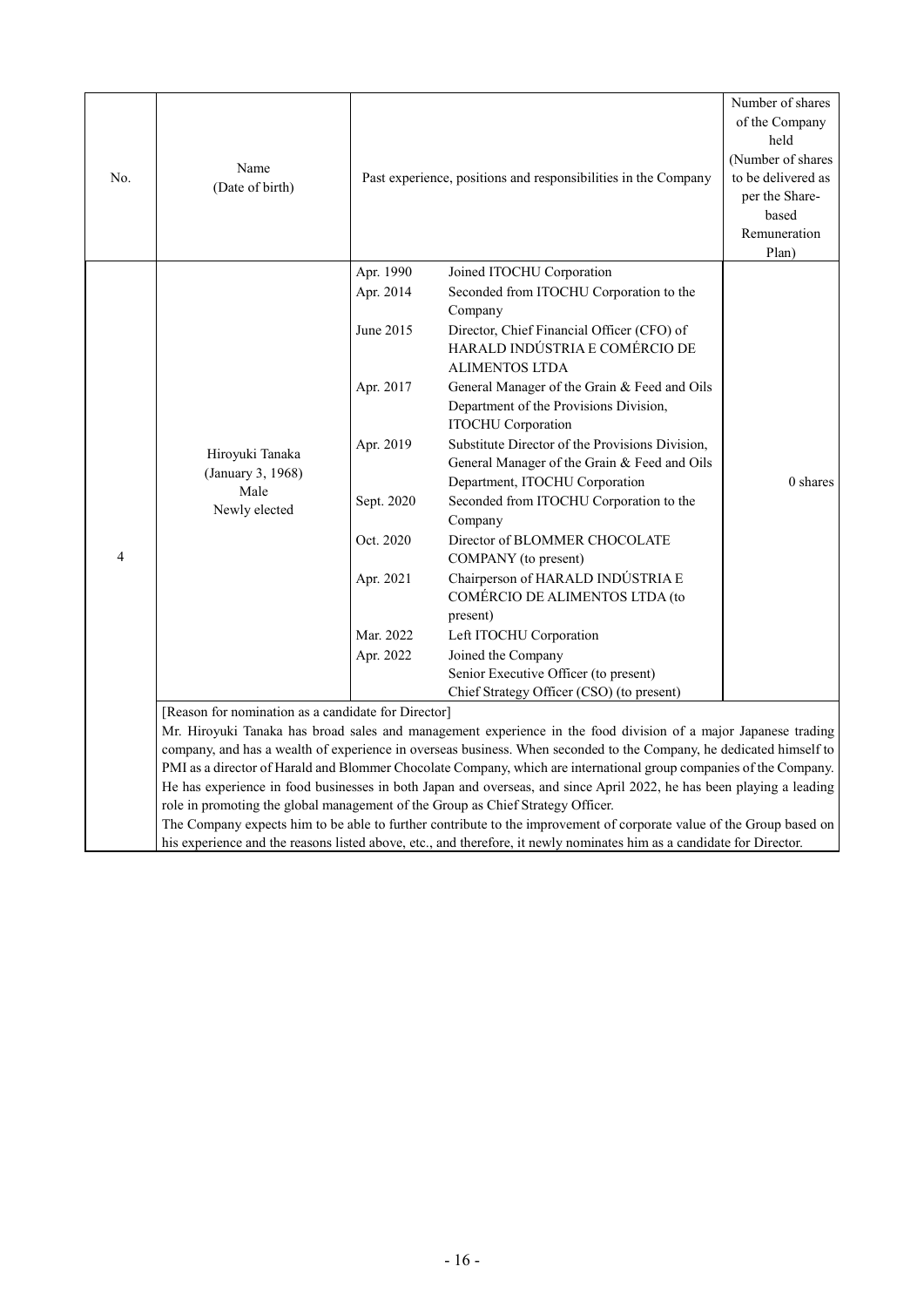| No. | Name<br>(Date of birth)                                                                                                                                                                                                                                                 |                                                                                                                                                        | Past experience, positions and responsibilities in the Company                                                                                                                                                                                                                                                                                                                                                                                                                                                                                                                                                                                                                                                                                                                                                                                                                                                                                                                                                                                                                                                                                                                                                                                                                                                               | Number of shares<br>of the Company<br>held<br>(Number of shares<br>to be delivered as<br>per the Share-<br>based<br>Remuneration<br>Plan) |
|-----|-------------------------------------------------------------------------------------------------------------------------------------------------------------------------------------------------------------------------------------------------------------------------|--------------------------------------------------------------------------------------------------------------------------------------------------------|------------------------------------------------------------------------------------------------------------------------------------------------------------------------------------------------------------------------------------------------------------------------------------------------------------------------------------------------------------------------------------------------------------------------------------------------------------------------------------------------------------------------------------------------------------------------------------------------------------------------------------------------------------------------------------------------------------------------------------------------------------------------------------------------------------------------------------------------------------------------------------------------------------------------------------------------------------------------------------------------------------------------------------------------------------------------------------------------------------------------------------------------------------------------------------------------------------------------------------------------------------------------------------------------------------------------------|-------------------------------------------------------------------------------------------------------------------------------------------|
| 5   | Yuko Ueno<br>(Yuko Misaka)<br>(July 7, 1954)<br>Female<br>Reelected<br>Outside<br><b>Independent Director</b><br>Attendance at the Board of<br>Directors meetings:<br>$16/16(100\%)$<br>Years of service (at the<br>conclusion of the Meeting):<br>4 years and 0 months | May 1981<br>Aug. 1990<br>Apr. 2004<br>June 2006<br>Apr. 2009<br>Sept. 2010<br>June 2014<br>June 2016<br>June 2018<br>Apr. 2020<br>Laboratory Co., Ltd. | Established World Design Corporation<br>Representative Director of Marketing<br>Dynamics Laboratory Co., Ltd.<br>Auditor of National University Corporation<br>Nara Women's University<br>Outside Director of GUNZE LIMITED<br>Visiting Professor of Faculty of Agriculture,<br>Ehime University<br>Representative Director of Ueno Distribution<br>Strategy Laboratory Co., Ltd. (to present)<br>Director of Incorporated Educational Institution<br>Osaka Sangyo University<br>Councilor of Incorporated Educational<br>Institution Kobe Shoin Women's University<br>Outside Director of the Company (to present)<br>Executive Director (part-time), Kobe<br>University (to present)<br>[Major concurrent positions]<br>Representative Director of Ueno Distribution Strategy<br>Executive Director (part-time), Kobe University                                                                                                                                                                                                                                                                                                                                                                                                                                                                                           | $1,100$ shares                                                                                                                            |
|     | for Directors, etc.<br>[Matters concerning independence]<br>director/auditor.                                                                                                                                                                                           |                                                                                                                                                        | Reason for nomination as a candidate for an Outside Director and outline of expected role<br>Ms. Yuko Ueno has worked as a marketing consultant for many years, providing consultation to many companies and<br>government agencies, etc. She also engages in management and talent development as an executive officer and instructor<br>of universities. In addition, she is involved in corporate management as a manager, works as an Outside Director for a<br>listed company, and thus has a wealth of experience as well as an advanced level of insight.<br>The Board of Directors expects her to be able to properly execute duties as Outside Director due to the above mentioned<br>reasons, and therefore, it has decided to nominate her as a candidate for an Outside Director. If she is reelected, she will<br>continue to be involved as a member of the Nomination and Compensation Advisory Committee from an objective and<br>neutral standpoint in the selection of candidates for the Company's Directors and in the determination of the remuneration<br>The Company has designated her as independent director/auditor under the provisions of the Tokyo Stock Exchange, and<br>has notified the Tokyo Stock Exchange to that effect. If she is reelected, she will continue to serve as independent |                                                                                                                                           |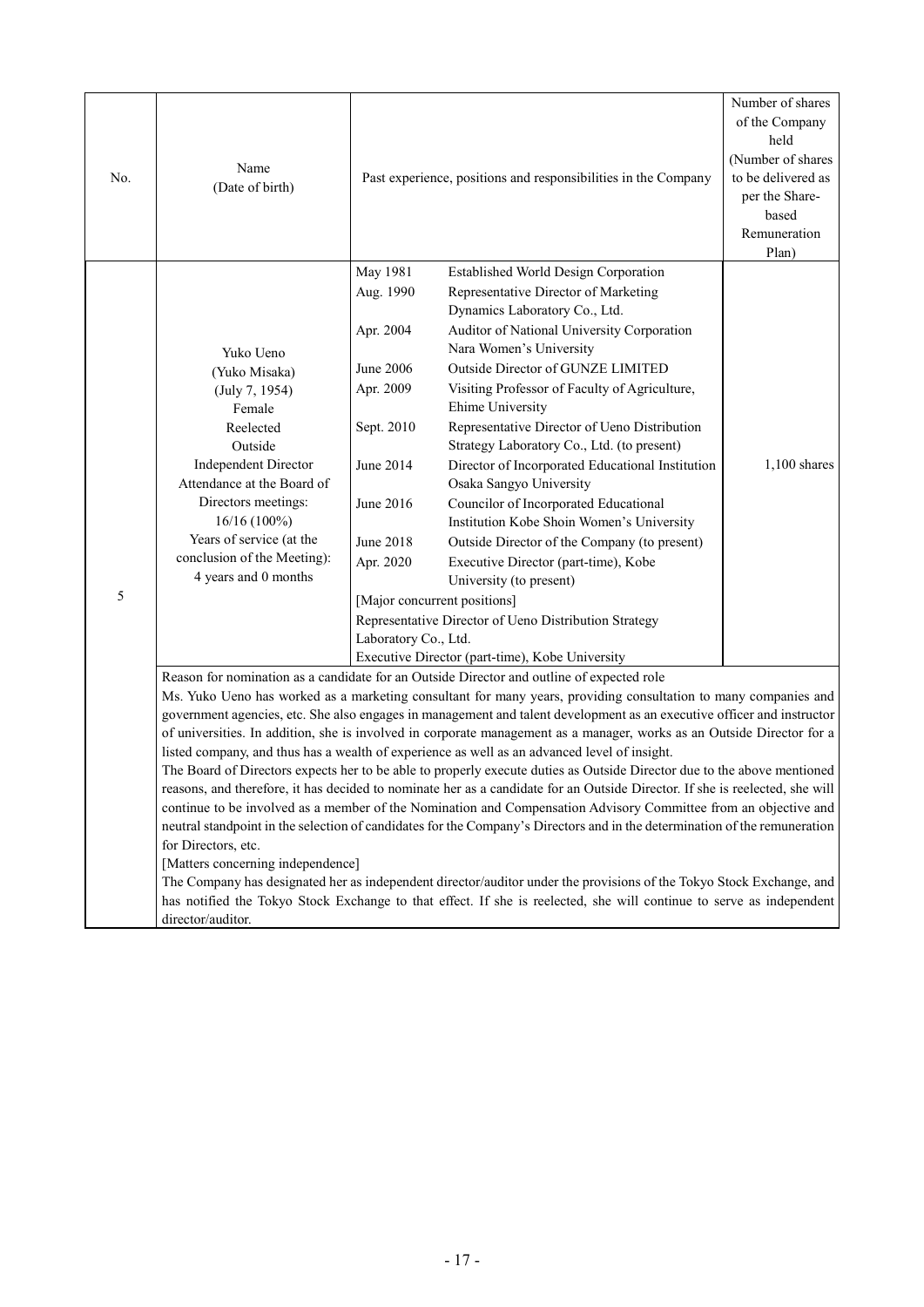| No. | Name<br>(Date of birth)                                                                                                                                                                                                                                                                                                                                                                                                                                                                                                                                                                                                                                                                                                                                                                                                                                                                                                                                                                                                                                                                                                                                                                                                                                                                                                                                                                                                                                                                                                                                                                                                                                                                                                                                                                                                                                                                                                                                                                                                                                                                                                                                                                                                                                                 | Past experience, positions and responsibilities in the Company                                                                                     |                                                                                                                                                                                                                                                                                                                                                                                                                                                                                                                                                                                                                                                                                                                                | Number of shares<br>of the Company<br>held<br>(Number of shares<br>to be delivered as<br>per the Share-<br>based<br>Remuneration<br>Plan) |
|-----|-------------------------------------------------------------------------------------------------------------------------------------------------------------------------------------------------------------------------------------------------------------------------------------------------------------------------------------------------------------------------------------------------------------------------------------------------------------------------------------------------------------------------------------------------------------------------------------------------------------------------------------------------------------------------------------------------------------------------------------------------------------------------------------------------------------------------------------------------------------------------------------------------------------------------------------------------------------------------------------------------------------------------------------------------------------------------------------------------------------------------------------------------------------------------------------------------------------------------------------------------------------------------------------------------------------------------------------------------------------------------------------------------------------------------------------------------------------------------------------------------------------------------------------------------------------------------------------------------------------------------------------------------------------------------------------------------------------------------------------------------------------------------------------------------------------------------------------------------------------------------------------------------------------------------------------------------------------------------------------------------------------------------------------------------------------------------------------------------------------------------------------------------------------------------------------------------------------------------------------------------------------------------|----------------------------------------------------------------------------------------------------------------------------------------------------|--------------------------------------------------------------------------------------------------------------------------------------------------------------------------------------------------------------------------------------------------------------------------------------------------------------------------------------------------------------------------------------------------------------------------------------------------------------------------------------------------------------------------------------------------------------------------------------------------------------------------------------------------------------------------------------------------------------------------------|-------------------------------------------------------------------------------------------------------------------------------------------|
| 6   | Hidenori Nishi<br>(January 6, 1951)<br>Male<br>Reelected<br>Outside<br><b>Independent Director</b><br>Attendance at the Board of<br>Directors meetings:<br>16/16 (100%)<br>Years of service (at the<br>conclusion of the Meeting):<br>3 years and 0 months                                                                                                                                                                                                                                                                                                                                                                                                                                                                                                                                                                                                                                                                                                                                                                                                                                                                                                                                                                                                                                                                                                                                                                                                                                                                                                                                                                                                                                                                                                                                                                                                                                                                                                                                                                                                                                                                                                                                                                                                              | Apr. 1975<br>Nov. 2002<br>June 2005<br><b>June 2008</b><br>Apr. 2009<br>Jan. 2014<br>June 2014<br>Mar. 2016<br>Mar. 2018<br>June 2019<br>June 2020 | Joined Kagome Co., Ltd.<br>Director, Beverages Business Unit of Kagome<br>Co., Ltd.<br>Director & Managing Executive Officer,<br>General Manager of Tokyo Sales Office,<br>Kagome Co., Ltd.<br>Director & Senior managing Executive Officer,<br>Head of Administration Department, Kagome<br>Co., Ltd.<br>President & Representative Director, Kagome<br>Co., Ltd.<br>Representative Director and Chairman,<br>Kagome Co., Ltd.<br>Outside Director, NAGASE & CO., LTD.<br>Director and Chairman, Kagome Co., Ltd.<br>Stepped down as Director and Chairman,<br>KAGOME Co., Ltd.<br>Outside Director of the Company (to present)<br>Independent Director of Terumo Corporation<br>(to present)<br>[Major concurrent positions] | $1,100$ shares                                                                                                                            |
|     | Outside Director of Terumo Corporation<br>Reason for nomination as a candidate for an Outside Director and outline of expected role<br>Mr. Hidenori Nishi has worked for many years in a global food products business and has abundant experience as a senior<br>corporate manager, a deep knowledge of marketing, and a high level of insight into the food industry, the Company's<br>core business area.<br>He also works as an Outside Director at the other publicly listed company. The Company believes that he will be able to<br>use his many years of management experience to improve the oversight of the Company's business operations and further<br>improve the effectiveness of the Board of Directors.<br>The Board of Directors expects him to be able to properly execute duties as Outside Director due to the above mentioned<br>reasons, and therefore, it has decided to nominate him as a candidate for an Outside Director. If he is reelected, he will<br>continue to be involved as a member of the Nomination and Compensation Advisory Committee from an objective and<br>neutral standpoint in the selection of candidates for the Company's Directors and in the determination of the remuneration<br>for Directors, etc.<br>[Matters concerning independence]<br>The Company has designated him as independent director/auditor under the provisions of the Tokyo Stock Exchange, and<br>has notified the Tokyo Stock Exchange to that effect. If he is reelected, he will continue to serve as independent<br>director/auditor. Kagome Co., Ltd., at which Mr. Nishi served as President & Representative Director and Representative<br>Director and Chairman, has engaged in food product development activities and has a business relationship with the<br>Company. The transaction amount in respect of this relationship is minimal (less than 0.1% of consolidated sales).<br>The Board of Directors confirms that he meets the requirements for Outside Directors under the Companies Act and the<br>requirements for independent director/auditor under the provisions of the Tokyo Stock Exchange, and that there are no<br>obstacles or issues that would prevent him from carrying out his duties as an Outside Director. |                                                                                                                                                    |                                                                                                                                                                                                                                                                                                                                                                                                                                                                                                                                                                                                                                                                                                                                |                                                                                                                                           |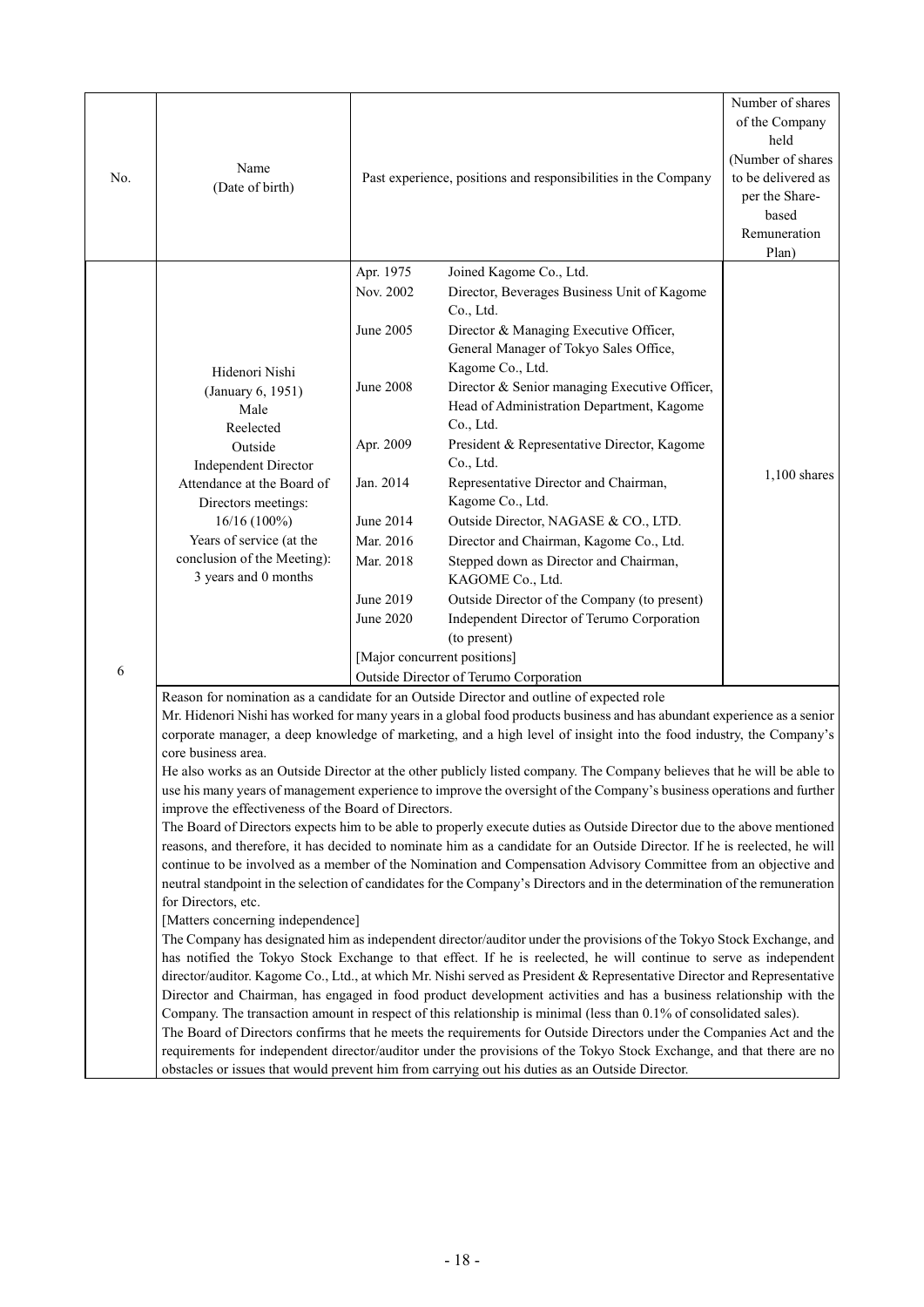| No. | Name<br>(Date of birth)                                                                                                                                                                                                                                                                                                                                                                                                                                                                                                                                                                                                                                                                                                                                                                                                                                                                                                                                                                                                                                                                                                                                                                                                                                                                                                                                                                                                                                                | Past experience, positions and responsibilities in the Company                                                                                                                                  |                                                                                                                                                                                                                                                                                                                                                                                                                                                                                                                                                                                                                                                                                                                                                                                                                                                                                                                                                                                                                                                                                                                                                                                                                                                                                   | Number of shares<br>of the Company<br>held<br>(Number of shares<br>to be delivered as<br>per the Share-<br>based<br>Remuneration<br>Plan) |  |
|-----|------------------------------------------------------------------------------------------------------------------------------------------------------------------------------------------------------------------------------------------------------------------------------------------------------------------------------------------------------------------------------------------------------------------------------------------------------------------------------------------------------------------------------------------------------------------------------------------------------------------------------------------------------------------------------------------------------------------------------------------------------------------------------------------------------------------------------------------------------------------------------------------------------------------------------------------------------------------------------------------------------------------------------------------------------------------------------------------------------------------------------------------------------------------------------------------------------------------------------------------------------------------------------------------------------------------------------------------------------------------------------------------------------------------------------------------------------------------------|-------------------------------------------------------------------------------------------------------------------------------------------------------------------------------------------------|-----------------------------------------------------------------------------------------------------------------------------------------------------------------------------------------------------------------------------------------------------------------------------------------------------------------------------------------------------------------------------------------------------------------------------------------------------------------------------------------------------------------------------------------------------------------------------------------------------------------------------------------------------------------------------------------------------------------------------------------------------------------------------------------------------------------------------------------------------------------------------------------------------------------------------------------------------------------------------------------------------------------------------------------------------------------------------------------------------------------------------------------------------------------------------------------------------------------------------------------------------------------------------------|-------------------------------------------------------------------------------------------------------------------------------------------|--|
| 7   | Toshiyuki Umehara<br>(September 3, 1957)<br>Male<br>Reelected<br>Outside<br><b>Independent Director</b><br>Attendance at the Board of<br>Directors meetings:<br>$13/13(100\%)$<br>Years of service (at the<br>conclusion of the Meeting):<br>1 year and 0 months                                                                                                                                                                                                                                                                                                                                                                                                                                                                                                                                                                                                                                                                                                                                                                                                                                                                                                                                                                                                                                                                                                                                                                                                       | Apr. 1984<br>May 2005<br><b>July 2009</b><br>June 2010<br>June 2013<br>Aug. 2014<br>June 2015<br>June 2017<br>Apr. 2018<br>June 2019<br>June 2020<br><b>July 2020</b><br>Aug. 2020<br>Jun. 2021 | Joined Nitto Denko Corporation<br>General Manager of Production Headquarters,<br>Optical Division, Nitto Denko Corporation<br>General Manager of Optical Division, Nitto<br>Denko Corporation<br>Vice President, General Manager of Optical<br>Division, Nitto Denko Corporation<br>Senior Vice President, Nitto Denko Corporation<br>Senior Vice President, CIO, General Manager<br>of Corporate Strategy Management Division,<br>and General Manager of IT Division, Nitto<br>Denko Corporation<br>Director, Executive Vice President, General<br>Manager of Automotive Products Sector, Nitto<br>Denko Corporation<br>Director, Senior Executive Vice President, Nitto<br>Denko Corporation<br>Director, Senior Executive Vice President,<br>CTO, CIO, General Manager of Corporate<br>Technology Sector, Nitto Denko Corporation<br>Representative Director, Senior Executive Vice<br>President, CTO, General Manager of Corporate<br>Technology Sector, Nitto Denko Corporation<br>Retired from Nitto Denko Corporation<br>Executive Director, Hokkaido University (part-<br>time) (to present)<br>Project Professor, Keio University<br>Outside Director of the Company (to present)<br>[Major concurrent positions]<br>Executive Director, Hokkaido University (part-time) | 100 shares                                                                                                                                |  |
|     | Reason for nomination as a candidate for an Outside Director and outline of expected role<br>Mr. Toshiyuki Umehara has worked for many years as an engineer and business manager at a manufacturer of electronic<br>materials, which has many top-share products in a wide range of fields such as FPD materials, automobiles, and medical.<br>He has a wealth of experience as a corporate manager and deep knowledge in the fields of technology and information<br>along with a high level of insight into technology management, where the Company has an advantage, and in the<br>information field, which the Company is enhancing.<br>The Board of Directors expects him to be able to properly execute duties as Outside Director due to the above mentioned<br>reasons, and therefore, it has decided to nominate him as a candidate for an Outside Director. If he is reelected, he will be<br>involved as a member of the Nomination and Compensation Advisory Committee from an objective and neutral<br>standpoint in the selection of candidates for the Company's Directors and in the determination of the remuneration for<br>Directors, etc.<br>[Matters concerning independence]<br>The Company has designated him as independent director/auditor under the provisions of the Tokyo Stock Exchange, and<br>has notified the Tokyo Stock Exchange to that effect. If he is reelected, he will continue to serve as independent<br>director/auditor. |                                                                                                                                                                                                 |                                                                                                                                                                                                                                                                                                                                                                                                                                                                                                                                                                                                                                                                                                                                                                                                                                                                                                                                                                                                                                                                                                                                                                                                                                                                                   |                                                                                                                                           |  |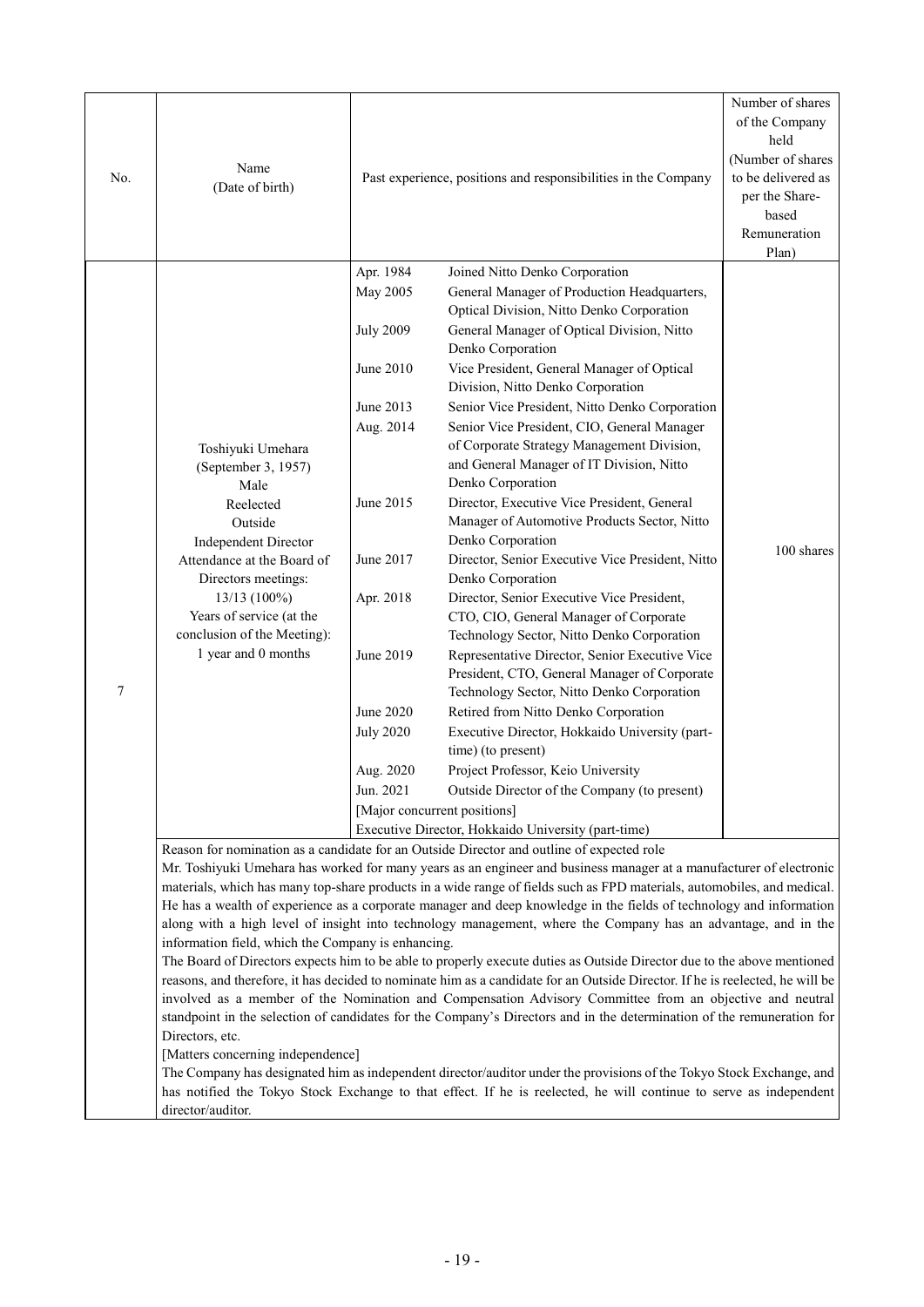| No. | Name<br>(Date of birth)                                                                                                                                                                                                              | Past experience, positions and responsibilities in the Company                                                                                                                                                                                                                                                                                                                                                                                                                                                                                                                                                                                                                                                                                                                                                                                                                                                                                                                                                                                                                                                                                                                                                                                                                                                                                                                                                                                                                                                                                                                                                                                                                                                                                                                                                                        |                                                                                                                                                                                                                                                                                                                                                                                                                                                                                                                                                                                                                                                                                                                                                                                                                                                                                                                                                                                                                                                                                                                                                       | Number of shares<br>of the Company<br>held<br>(Number of shares<br>to be delivered as<br>per the Share-<br>based<br>Remuneration<br>Plan) |
|-----|--------------------------------------------------------------------------------------------------------------------------------------------------------------------------------------------------------------------------------------|---------------------------------------------------------------------------------------------------------------------------------------------------------------------------------------------------------------------------------------------------------------------------------------------------------------------------------------------------------------------------------------------------------------------------------------------------------------------------------------------------------------------------------------------------------------------------------------------------------------------------------------------------------------------------------------------------------------------------------------------------------------------------------------------------------------------------------------------------------------------------------------------------------------------------------------------------------------------------------------------------------------------------------------------------------------------------------------------------------------------------------------------------------------------------------------------------------------------------------------------------------------------------------------------------------------------------------------------------------------------------------------------------------------------------------------------------------------------------------------------------------------------------------------------------------------------------------------------------------------------------------------------------------------------------------------------------------------------------------------------------------------------------------------------------------------------------------------|-------------------------------------------------------------------------------------------------------------------------------------------------------------------------------------------------------------------------------------------------------------------------------------------------------------------------------------------------------------------------------------------------------------------------------------------------------------------------------------------------------------------------------------------------------------------------------------------------------------------------------------------------------------------------------------------------------------------------------------------------------------------------------------------------------------------------------------------------------------------------------------------------------------------------------------------------------------------------------------------------------------------------------------------------------------------------------------------------------------------------------------------------------|-------------------------------------------------------------------------------------------------------------------------------------------|
| 8   | Shuichi Miyamoto<br>(May 5, 1965)<br>Male<br>Reelected<br>Outside<br>Director<br>Attendance at the Board of<br>Directors meetings:<br>13/13 (100%)<br>Years of service (at the<br>conclusion of the Meeting):<br>1 year and 0 months | Apr. 1989<br>Apr. 1996<br>Nov. 2001<br><b>June 2008</b><br>Apr. 2011<br>Apr. 2013<br>Apr. 2014<br>Apr. 2016<br>Apr. 2019<br>Apr. 2021<br>Jun. 2021                                                                                                                                                                                                                                                                                                                                                                                                                                                                                                                                                                                                                                                                                                                                                                                                                                                                                                                                                                                                                                                                                                                                                                                                                                                                                                                                                                                                                                                                                                                                                                                                                                                                                    | Joined ITOCHU Corporation<br>Stationed in Bangkok, ITOCHU (Thailand) Ltd.<br>Sugar and Confectionery Materials Division,<br>Grain and Sugar Department, ITOCHU<br>Corporation<br>Stationed in Tokyo, Executive Officer,<br>ITOCHU Food Sales and Marketing Co., Ltd.<br>General Manager of Sugar and Dairy Products<br>Department, ITOCHU Corporation<br>General Manager of Sugar, Confectionary<br>Materials, Coffee and Dairy Products<br>Department, ITOCHU Corporation<br>General Manager of ASEAN & Southwest Asia<br>Food Group and Singapore Representative,<br>ITOCHU Corporation, ITOCHU Singapore Pte<br>Ltd.<br>General Manager of Asia & Oceania Food<br>Group and Singapore Representative, ITOCHU<br>Corporation, ITOCHU Singapore Pte Ltd.<br>Chief Operating Officer of Provisions Division,<br><b>ITOCHU</b> Corporation<br>Associate Executive Officer, Chief Operating<br>Officer of Provisions Division, ITOCHU<br>Corporation (to present)<br>Outside Director of the Company (to present)<br>[Major concurrent positions]<br>Associate Executive Officer, Chief Operating Officer of<br>Provisions Division, ITOCHU Corporation | 0 shares                                                                                                                                  |
|     | [Matters concerning independence]                                                                                                                                                                                                    | Reason for nomination as a candidate for an Outside Director and outline of expected role<br>Mr. Shuichi Miyamoto joined a major Japanese trading company and has been consistently engaged in food-related<br>business since then. He has a wide range of experience, including handling raw materials, secondment to business<br>companies, and overseas assignments (Singapore and Thailand), and has been involved in overall food business and<br>business company management overseas. He has been active in a number of operations in Japan and overseas as a manager<br>since he became Chief Operating Officer of Provisions Division in April 2019.<br>The Board of Directors expects him to be able to properly execute duties as Outside Director due to the above mentioned<br>reasons, and therefore, it has decided to nominate him as a candidate for an Outside Director. If he is reelected, we expect<br>that he will contribute to the enhancement of the Company's corporate value by providing advice and opinions in the<br>areas of raw material procurement, new businesses, and overseas business management.<br>The Company and ITOCHU Corporation, at which Mr. Shuichi Miyamoto concurrently holds a position, have a business<br>relationship related to the transactions of raw materials and product sales, etc. between the Company and ITOCHU<br>Corporation and its group companies. In addition, ITOCHU FOOD INVESTMENT, LLC and ITOCHU SUGAR CO.,<br>LTD., both of which are subsidiaries of ITOCHU Corporation, are major shareholders of the Company and hold 39.9%<br>of the Company's total issued shares (net of treasury shares). Due to the above mentioned reasons, the Company will not<br>notify the Tokyo Stock Exchange of him as independent director/auditor under its provisions. |                                                                                                                                                                                                                                                                                                                                                                                                                                                                                                                                                                                                                                                                                                                                                                                                                                                                                                                                                                                                                                                                                                                                                       |                                                                                                                                           |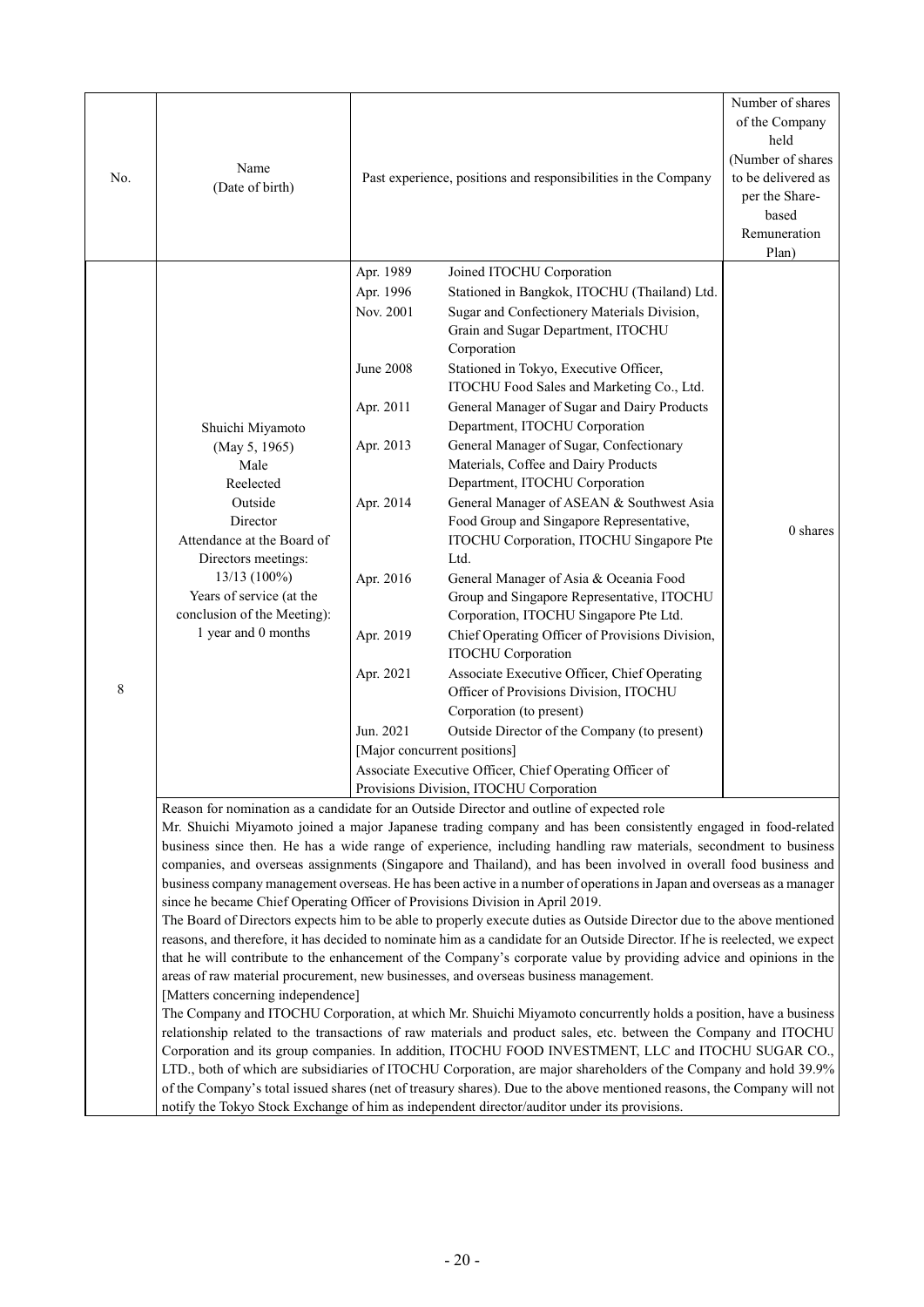| No. | Name<br>(Date of birth)                                                                                                                                                                                                                                                                                                                                                                                                                                                                                                                                                                                                                                                                                                                                                                                                                                                                                                                                                                                                                                                                                                                                                                                                                                                                                                                                                                                                                                                                                                                                                                                                                                                                                                                                                                                                                                                                                                                                                               |                                                                                                                                                 | Past experience, positions and responsibilities in the Company                                                                                                                                                                                                                                                                                                                                                                                                                                                                                                                                                                                                                                                                                                                                                                                                                                        | Number of shares<br>of the Company<br>held<br>(Number of shares<br>to be delivered as<br>per the Share-<br>based<br>Remuneration<br>Plan) |
|-----|---------------------------------------------------------------------------------------------------------------------------------------------------------------------------------------------------------------------------------------------------------------------------------------------------------------------------------------------------------------------------------------------------------------------------------------------------------------------------------------------------------------------------------------------------------------------------------------------------------------------------------------------------------------------------------------------------------------------------------------------------------------------------------------------------------------------------------------------------------------------------------------------------------------------------------------------------------------------------------------------------------------------------------------------------------------------------------------------------------------------------------------------------------------------------------------------------------------------------------------------------------------------------------------------------------------------------------------------------------------------------------------------------------------------------------------------------------------------------------------------------------------------------------------------------------------------------------------------------------------------------------------------------------------------------------------------------------------------------------------------------------------------------------------------------------------------------------------------------------------------------------------------------------------------------------------------------------------------------------------|-------------------------------------------------------------------------------------------------------------------------------------------------|-------------------------------------------------------------------------------------------------------------------------------------------------------------------------------------------------------------------------------------------------------------------------------------------------------------------------------------------------------------------------------------------------------------------------------------------------------------------------------------------------------------------------------------------------------------------------------------------------------------------------------------------------------------------------------------------------------------------------------------------------------------------------------------------------------------------------------------------------------------------------------------------------------|-------------------------------------------------------------------------------------------------------------------------------------------|
| 9   | Tomoko Tsuji<br>(August 16, 1956)<br>Female<br>Newly elected<br>Outside<br><b>Independent Director</b>                                                                                                                                                                                                                                                                                                                                                                                                                                                                                                                                                                                                                                                                                                                                                                                                                                                                                                                                                                                                                                                                                                                                                                                                                                                                                                                                                                                                                                                                                                                                                                                                                                                                                                                                                                                                                                                                                | Apr. 1979<br>Feb. 1987<br>Mar. 1988<br>Nov. 1988<br>Dec. 1989<br>May 1999<br>June 2007<br><b>May 2008</b><br>Apr. 2009<br>May 2015<br>June 2020 | Joined Ajinomoto Co., Inc.<br>Acquired Ph.D. in Agriculture (Former<br>Laboratory of Applied Microbial Chemistry,<br>University of Tokyo)<br>Postdoctoral Fellow, Rockefeller University,<br><b>USA</b><br>Postdoctoral Fellow, Pennsylvania State<br>University, USA<br>Joined Sagami Chemical Research Center<br>Joined FANCL CORPORATION<br>Director, Executive Officer, General Manager<br>of FANCL CORPORATION.<br>Advisor of Nippon Suisan Kaisha, Ltd.<br>General Manager of Human Life Science R&D<br>Center, Nippon Suisan Kaisha, Ltd<br>Executive Officer of YOSHINOYA<br>HOLDINGS CO., LTD. (to present)<br>General Manager of the Materials Development<br>Department, the Product Division,<br>YOSHINOYA HOLDINGS CO., LTD. (to<br>present)<br>Outside Director of Sundrug Co.Ltd. (to<br>present)<br>[Major concurrent positions]<br>Executive Officer of YOSHINOYA HOLDINGS CO., LTD. | $0$ shares                                                                                                                                |
|     |                                                                                                                                                                                                                                                                                                                                                                                                                                                                                                                                                                                                                                                                                                                                                                                                                                                                                                                                                                                                                                                                                                                                                                                                                                                                                                                                                                                                                                                                                                                                                                                                                                                                                                                                                                                                                                                                                                                                                                                       |                                                                                                                                                 | Outside Director of Sundrug Co.Ltd.                                                                                                                                                                                                                                                                                                                                                                                                                                                                                                                                                                                                                                                                                                                                                                                                                                                                   |                                                                                                                                           |
|     |                                                                                                                                                                                                                                                                                                                                                                                                                                                                                                                                                                                                                                                                                                                                                                                                                                                                                                                                                                                                                                                                                                                                                                                                                                                                                                                                                                                                                                                                                                                                                                                                                                                                                                                                                                                                                                                                                                                                                                                       |                                                                                                                                                 | Reason for nomination as a candidate for an Outside Director and outline of expected role                                                                                                                                                                                                                                                                                                                                                                                                                                                                                                                                                                                                                                                                                                                                                                                                             |                                                                                                                                           |
|     | After joining a major domestic food manufacturer, Ms. Tomoko Tsuji was awarded a Ph.D. in agriculture and engaged in<br>research on pharmaceutical seeds at universities in the United States, etc. Then, she worked in research and product<br>development related to nutrition and functions of food products at several companies for many years while serving as a<br>director of a major domestic health food manufacturer. In addition, she serves as an Outside Director for a listed company,<br>and has a wealth of experience and advanced knowledge.<br>The Board of Directors expects her to be able to properly execute duties as Outside Director due to the above mentioned<br>reasons, and therefore, it has decided to nominate her as a candidate for an Outside Director. In the event that she is<br>elected, we expect that she will help enhance the Company's corporate value by providing advice and opinions for the<br>areas of research, product development, sustainability, etc. of the Group.<br>[Matters concerning independence]<br>In the event that Ms. Tomoko Tsuji assumes the office of Director, the Company will designate her as independent<br>director/auditor under the provisions of the Tokyo Stock Exchange, and notify the Tokyo Stock Exchange to that effect.<br>YOSHINOYA HOLDINGS CO., LTD., where she concurrently serves as an Executive Officer, engages in food product<br>development activities and has a business relationship with the Company. However, the transaction amount in respect of<br>this relationship is minimal (less than 0.1% of consolidated sales).<br>The Board of Directors confirms that she meets the requirements for Outside Directors under the Companies Act and the<br>requirements for independent director/auditor under the provisions of the Tokyo Stock Exchange, and that there are no<br>obstacles or issues that would prevent her from carrying out her duties as an Outside Director. |                                                                                                                                                 |                                                                                                                                                                                                                                                                                                                                                                                                                                                                                                                                                                                                                                                                                                                                                                                                                                                                                                       |                                                                                                                                           |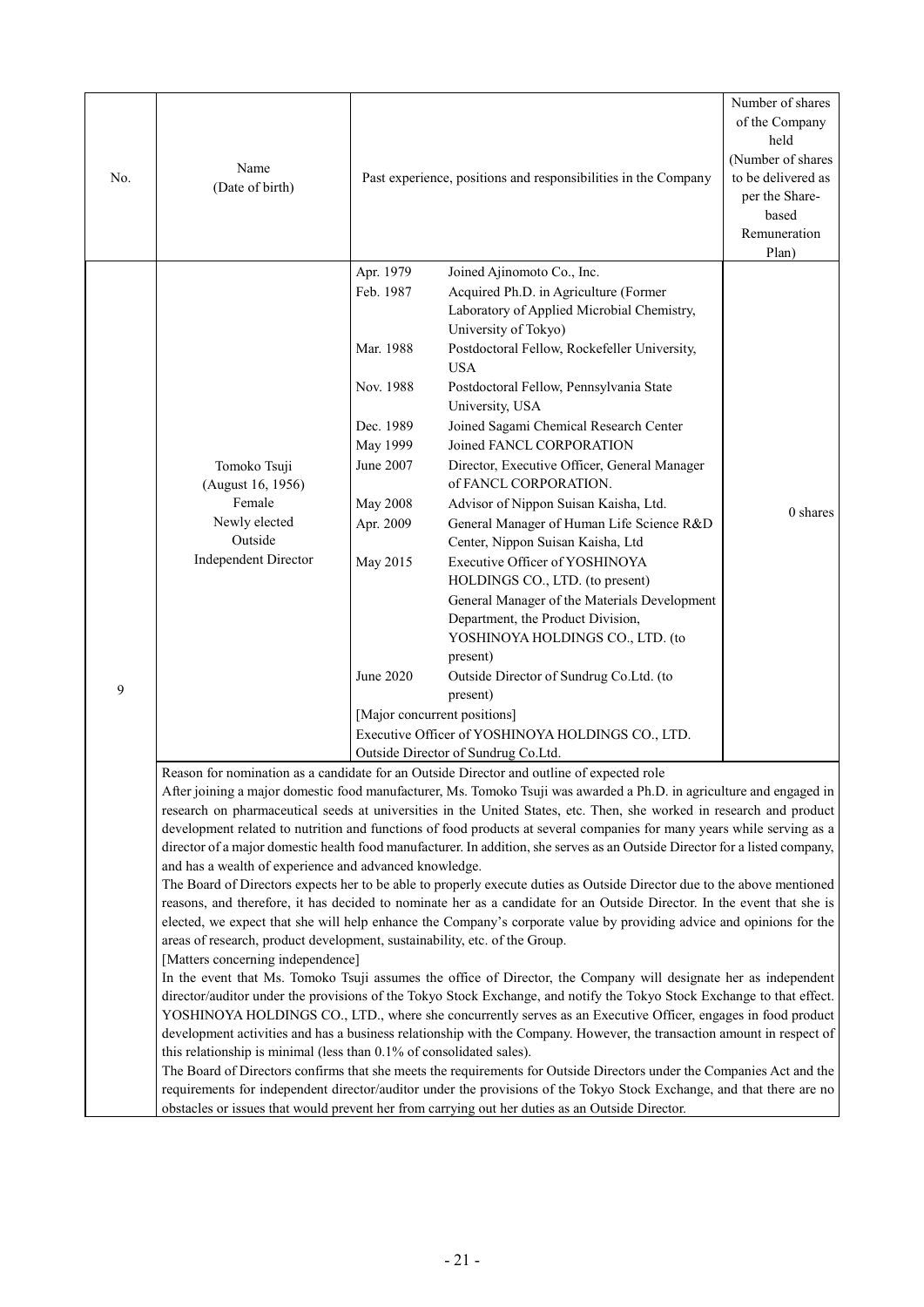[Matters of special mention concerning the candidates for Directors]

- Policies and processes for selecting candidates for Director
- Based on the "Fuji Oil Group Management Philosophy," the Company has a policy to select as Director candidates people who embody those values at a high level, possess rich real-world experience and great ability, are insightful, and can be expected to contribute to the further development of the Group. In accordance with this policy, after receiving a report from the Nomination and Compensation Advisory Committee, the Board of Directors determined such candidates.
- Special interests with the Company There are no special interests between the candidates and the Company.
- Matters concerning candidates for Outside Director Of the candidates for Director, Ms. Yuko Ueno, Mr. Hidenori Nishi, Mr. Toshiyuki Umehara, Mr. Shuichi Miyamoto and Ms. Tomoko Tsuji are candidates for Outside Directors.
- Outline of agreement limiting liability with candidates for Outside Director
- The Company has entered into an agreement limiting liability with Ms. Yuko Ueno, Mr. Hidenori Nishi, Mr. Toshiyuki Umehara and Mr. Shuichi Miyamoto in accordance with the provisions of Article 427, Paragraph 1 of the Companies Act and the Articles of Incorporation. The limit of liability for damages under the agreement is the minimum amount of liability set forth in Article 425, Paragraph 1 of the Companies Act, when the Outside Directors perform their duties in good faith and without gross negligence. If the reelection of Ms. Yuko Ueno, Mr. Hidenori Nishi, Mr. Toshiyuki Umehara and Mr. Shuichi Miyamoto is approved, the Company intends to extend the agreements with them on the same terms and conditions. If the election of Ms. Tomoko Tsuji is approved, the Company plans to enter into the same limited liability agreement with her.
- Outline of directors and officers liability insurance policy for the candidate for Director as the insured

The Company has entered into a directors and officers liability insurance policy with an insurance company as stipulated in Article 430- 3, Paragraph 1 of the Companies Act. This insurance policy covers the insured's losses and such costs as related litigation expenses incurred from claims for damages arising from acts (including nonfeasance) carried out by the insured, including the Company's Directors, as a person at a certain position of the Company. If each candidate is elected and assumes office as Director, he or she will become an insured person under the relevant insurance policy. The Company plans to renew the insurance policy on the same terms and conditions during the term of office.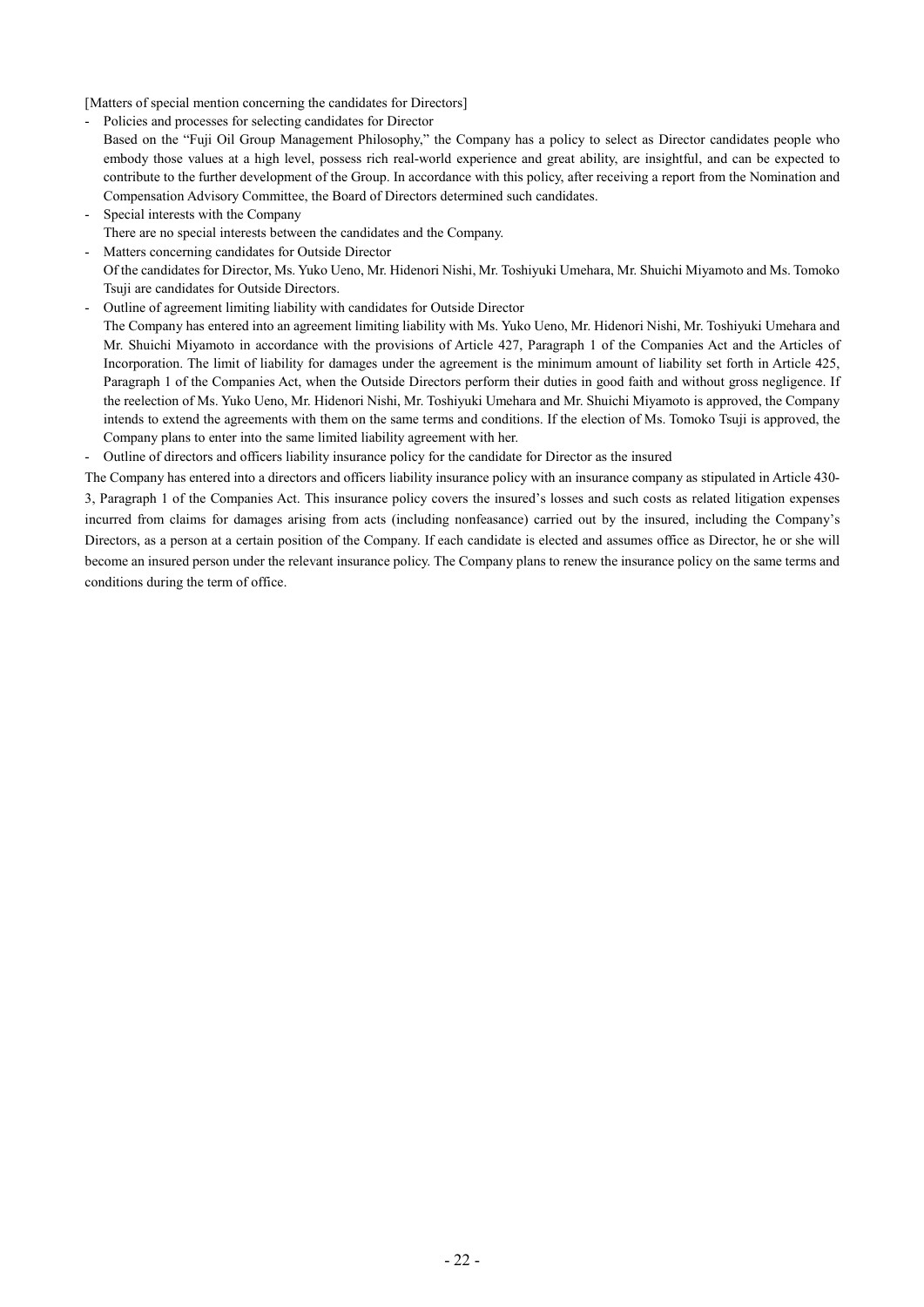**Proposal No. 4:** Election of Three (3) Directors who also serve as Audit and Supervisory Committee Members

If Proposal No. 2 "Partial Amendments to the Articles of Incorporation" is approved as originally proposed, the Company will become a company with an Audit and Supervisory Committee, and thus we propose to appoint three (3) Directors who also serve as Audit and Supervisory Committee Members.

The consent of the Board of Corporate Auditors has been obtained with respect to this proposal.

The Proposal will take effect on condition that the amendments to the Articles of Incorporation as described in No. 2 "Partial Amendments to the Articles of Incorporation" take effect.

The candidates for Directors who also serve as Audit and Supervisory Committee Members are as follows.

| No.            | Name<br>(Date of birth)                                |                                      | Gender | Current positions and responsibilities in<br>the Company | Years of<br>service as a<br>Corporate<br>Auditor<br>(at the<br>conclusion of<br>the Meeting) |
|----------------|--------------------------------------------------------|--------------------------------------|--------|----------------------------------------------------------|----------------------------------------------------------------------------------------------|
| 1              | Newly<br>elected                                       | Makoto Shibuya<br>(October 25, 1959) | Male   | Full-time Corporate Auditor                              | 5 years and<br>0 months                                                                      |
| $\overline{2}$ | Newly<br>elected<br>Outside<br>Independent<br>Director | Ryuta Uozumi<br>(February 24, 1948)  | Male   | Corporate Auditor                                        | 3 years and<br>0 months                                                                      |
| 3              | Newly<br>elected<br>Outside<br>Independent<br>Director | Hirohiko Ikeda<br>(June 21, 1960)    | Male   | Corporate Auditor                                        | 2 years and<br>0 months                                                                      |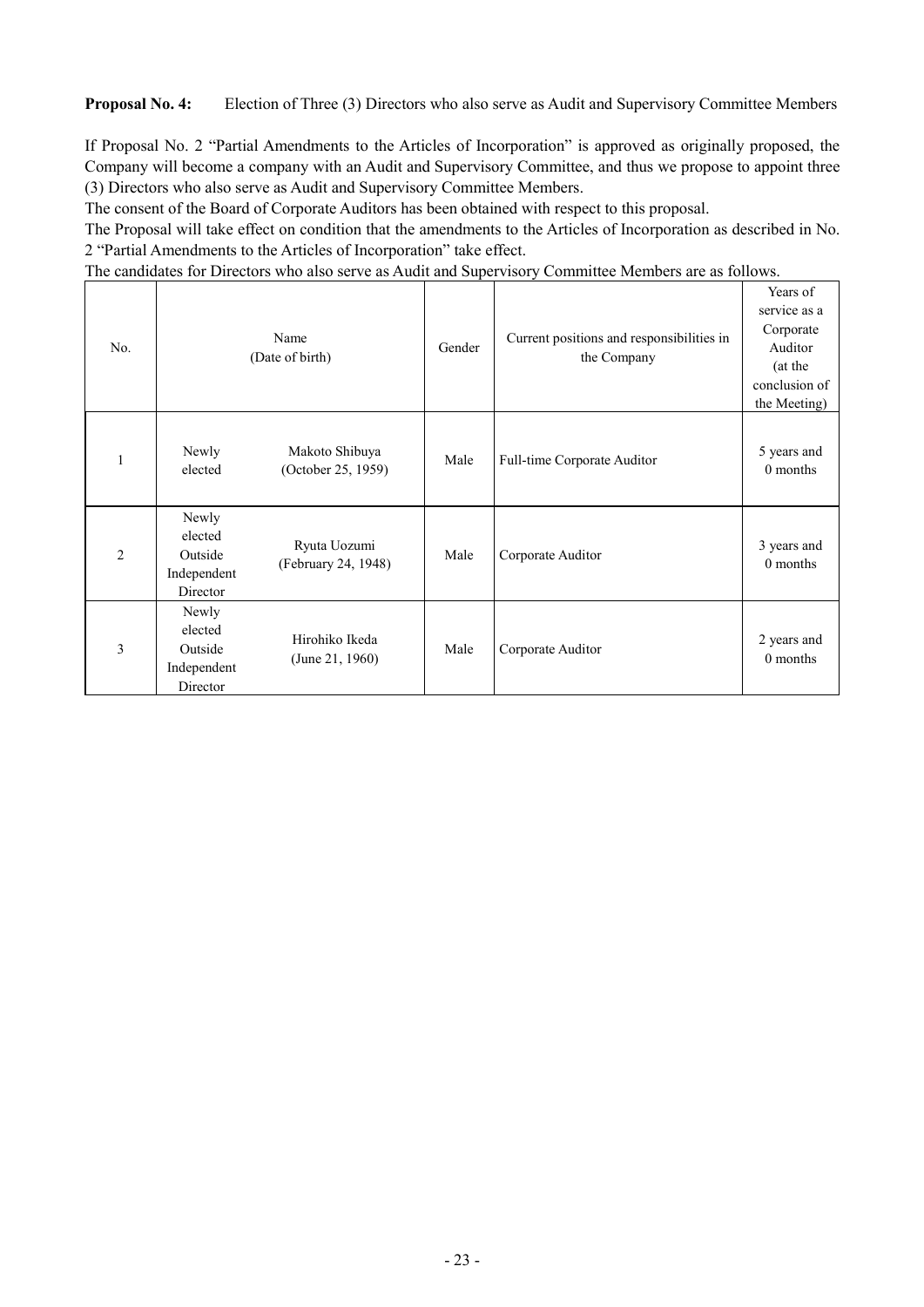| No.          | Name<br>(Date of birth)                                                                                                                                                                                                                                                                                                           |                                                                                                                                                                                                                                                                                                                                                                                                                                                                                                                                                                                                        | Past experience, positions and responsibilities in the Company                                                                                                                                                                                                                                                                                                                                                                                                                                                                                                                                                                            | Number of shares<br>of the Company<br>held |
|--------------|-----------------------------------------------------------------------------------------------------------------------------------------------------------------------------------------------------------------------------------------------------------------------------------------------------------------------------------|--------------------------------------------------------------------------------------------------------------------------------------------------------------------------------------------------------------------------------------------------------------------------------------------------------------------------------------------------------------------------------------------------------------------------------------------------------------------------------------------------------------------------------------------------------------------------------------------------------|-------------------------------------------------------------------------------------------------------------------------------------------------------------------------------------------------------------------------------------------------------------------------------------------------------------------------------------------------------------------------------------------------------------------------------------------------------------------------------------------------------------------------------------------------------------------------------------------------------------------------------------------|--------------------------------------------|
| $\mathbf{1}$ | Makoto Shibuya<br>(October 25, 1959)<br>Male<br>Newly elected<br>Attendance at the Board of<br>Directors meetings:<br>$16/16(100\%)$<br>Attendance at the Board of<br>Corporate Auditors meetings:<br>12/12 (100%)<br>Years of service as a Corporate<br>Auditor<br>(at the conclusion of the<br>Meeting)<br>5 years and 0 months | Oct. 1995<br>Apr. 1998<br>June 2005<br>June 2007<br>Jan. 2010<br>May 2010<br>Apr. 2013<br>Apr. 2014<br>Apr. 2017                                                                                                                                                                                                                                                                                                                                                                                                                                                                                       | Joined Miyairi Valve Mfg. Co., Ltd.<br>General Manager, General Affairs Department,<br>Administration Division, Miyairi Valve Mfg.<br>Co., Ltd.<br>Representative Director, IR Communications<br>Co., Ltd.<br>Representative Director and President, Banners<br>Co., Ltd.<br>Joined the Company<br>General Manager of General Affairs<br>Department, Personnel & General Affairs<br><b>Division</b><br>General Manager of President's Office,<br>Corporate Planning Division<br><b>Executive Officer</b><br>General Manager of Legal Department, Global<br><b>Strategy Division</b><br>Senior Manager of Legal & General Affairs<br>Group | $1,700$ shares                             |
|              |                                                                                                                                                                                                                                                                                                                                   | June 2017                                                                                                                                                                                                                                                                                                                                                                                                                                                                                                                                                                                              | Corporate Auditor (to present)<br>[Reason for nomination as a candidate for a Director who also serves as an Audit and Supervisory Committee Member]<br>Mr. Makoto Shibuya had experience of involvement in start-up of corporation and management at a listed company                                                                                                                                                                                                                                                                                                                                                                    |                                            |
|              | prior to joining the Company.<br>nominated him as a candidate for Director who also serves as an Audit and Supervisory Committee Member.                                                                                                                                                                                          | After joining the Company, he worked as an executive officer in charge of legal affairs and was involved in the<br>establishment of corporate governance, compliance system and whistle-blowing system of the Group. He also has<br>extensive experience in domestic and overseas legal matters, and as a qualified CFE (certified fraud examiner), he has<br>considerable experience and expertise in fraud investigation and compliance. Furthermore, he has five-year experience<br>as Corporate Auditor of the Company. Considering expertise and experience necessary for auditing, we have newly |                                                                                                                                                                                                                                                                                                                                                                                                                                                                                                                                                                                                                                           |                                            |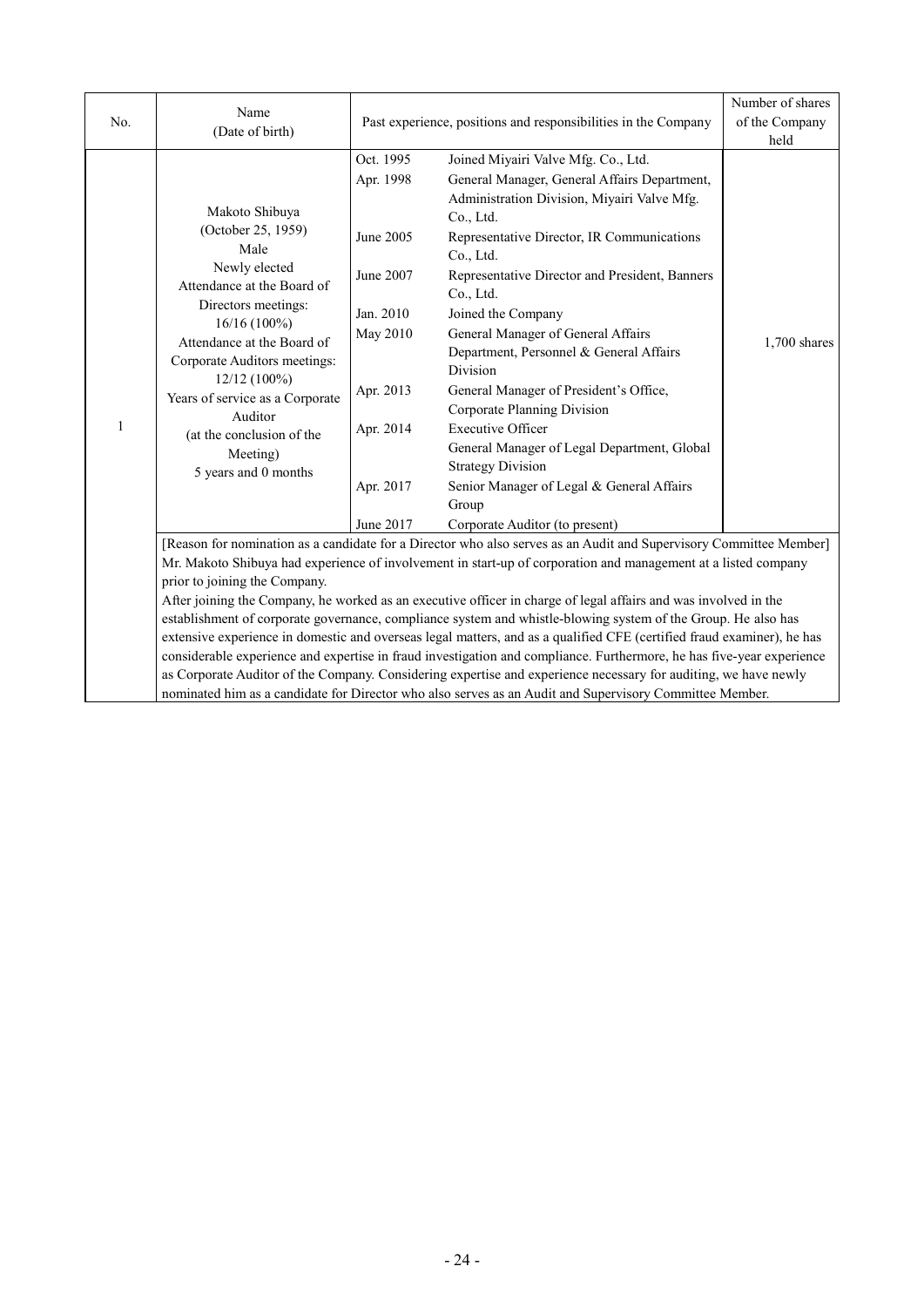| No.            | Name<br>(Date of birth)                                   |                                                                                                                        | Past experience, positions and responsibilities in the Company                                                       | Number of shares<br>of the Company<br>held |  |
|----------------|-----------------------------------------------------------|------------------------------------------------------------------------------------------------------------------------|----------------------------------------------------------------------------------------------------------------------|--------------------------------------------|--|
|                |                                                           | Apr. 1971                                                                                                              | Joined IWATSU ELECTRIC CO., LTD                                                                                      |                                            |  |
|                |                                                           | Apr. 1975                                                                                                              | Joined YAMAMOTO OIL COMPANY LTD.                                                                                     |                                            |  |
|                |                                                           |                                                                                                                        | (Current JFE Shoji Oil Co., Ltd.)                                                                                    |                                            |  |
|                |                                                           | Oct. 1985                                                                                                              | Joined Asahishinwa Accounting Audit                                                                                  |                                            |  |
|                |                                                           |                                                                                                                        | Corporation (current KPMG AZSA LLC)                                                                                  |                                            |  |
|                |                                                           | June 2003                                                                                                              | Senior Partner at Asahi and Co. (current KPMG                                                                        |                                            |  |
|                | Ryuta Uozumi                                              |                                                                                                                        | AZSA LLC)                                                                                                            |                                            |  |
|                | (February 24, 1948)                                       | Apr. 2004                                                                                                              | President and Representative Director, AZSA                                                                          |                                            |  |
|                | Male                                                      |                                                                                                                        | Sustainability Co., Ltd. (concurrent position)                                                                       |                                            |  |
|                | Newly elected                                             |                                                                                                                        | (current KPMG AZSA Sustainability Co., Ltd.)                                                                         |                                            |  |
|                | Outside                                                   | June 2010                                                                                                              | Stepped down from AZSA Audit Corporation                                                                             |                                            |  |
|                | <b>Independent Director</b>                               |                                                                                                                        | (current KPMG AZSA LLC)                                                                                              |                                            |  |
|                | Attendance at the Board of                                | <b>July 2010</b>                                                                                                       | Representative of Ryuta Uozumi Certified                                                                             |                                            |  |
|                | Directors meetings:                                       |                                                                                                                        | Public Accountant Office (to present)                                                                                | 0 shares                                   |  |
|                | 16/16 (100%)<br>Attendance at the Board of                | June 2013                                                                                                              | Stepped down from KPMG AZSA<br>Sustainability Co., Ltd.                                                              |                                            |  |
|                | Corporate Auditors meetings:                              | <b>July 2013</b>                                                                                                       | Representative of Uozumi Sustainability                                                                              |                                            |  |
|                | 12/12 (100%)                                              |                                                                                                                        | Research Institute (to present)                                                                                      |                                            |  |
|                | Years of service as a Corporate                           | June 2018                                                                                                              | Outside Auditor of Maruichi Steel Tube Ltd. (to                                                                      |                                            |  |
|                | Auditor                                                   |                                                                                                                        | present)                                                                                                             |                                            |  |
| $\overline{c}$ | (at the conclusion of the                                 | June 2019                                                                                                              | Outside Corporate Auditor (to present)                                                                               |                                            |  |
|                | Meeting)                                                  | June 2020                                                                                                              | Outside Auditor of DAIEI KANKYO Co., Ltd.                                                                            |                                            |  |
|                | 3 years and 0 months                                      |                                                                                                                        | (to present)                                                                                                         |                                            |  |
|                |                                                           | [Major concurrent positions]                                                                                           |                                                                                                                      |                                            |  |
|                |                                                           |                                                                                                                        | Representative of Ryuta Uozumi Certified Public Accountant                                                           |                                            |  |
|                |                                                           | Office                                                                                                                 |                                                                                                                      |                                            |  |
|                |                                                           |                                                                                                                        | Representative of Uozumi Sustainability Research Institute                                                           |                                            |  |
|                |                                                           |                                                                                                                        | Outside Auditor of Maruichi Steel Tube Ltd.                                                                          |                                            |  |
|                |                                                           |                                                                                                                        | Outside Auditor of DAIEI KANKYO Co., Ltd.                                                                            |                                            |  |
|                | Member and the outline of expected roles                  |                                                                                                                        | Reason for nomination as a candidate for an Outside Director who also serves as an Audit and Supervisory Committee   |                                            |  |
|                |                                                           |                                                                                                                        | Mr. Ryuta Uozumi has a wealth of expertise and knowledge as a Certified Public Accountant and has many years of      |                                            |  |
|                |                                                           |                                                                                                                        | experience in audit work at a major audit corporation. He also has a high level of insight and experience in         |                                            |  |
|                | sustainability issue, including environmental accounting. |                                                                                                                        |                                                                                                                      |                                            |  |
|                |                                                           |                                                                                                                        | We expect him to be able to properly execute duties as an Outside Director due to the above mentioned reasons, and   |                                            |  |
|                |                                                           | therefore, it has decided to newly nominate him as a candidate for an Outside Director who also serves as an Audit and |                                                                                                                      |                                            |  |
|                |                                                           |                                                                                                                        | Supervisory Committee Member. In the event that he is elected, we expect that he will supervise and advise on job    |                                            |  |
|                |                                                           |                                                                                                                        | execution of Directors, drawing on his expertise in financial accounting and sustainability.                         |                                            |  |
|                | [Matters concerning independence]                         |                                                                                                                        |                                                                                                                      |                                            |  |
|                |                                                           |                                                                                                                        | The Company has designated him as independent director/auditor under the provisions of the Tokyo Stock Exchange,     |                                            |  |
|                |                                                           |                                                                                                                        | and has notified the Tokyo Stock Exchange to that effect. If he is elected, he will continue to serve as independent |                                            |  |
|                | director/auditor.                                         |                                                                                                                        |                                                                                                                      |                                            |  |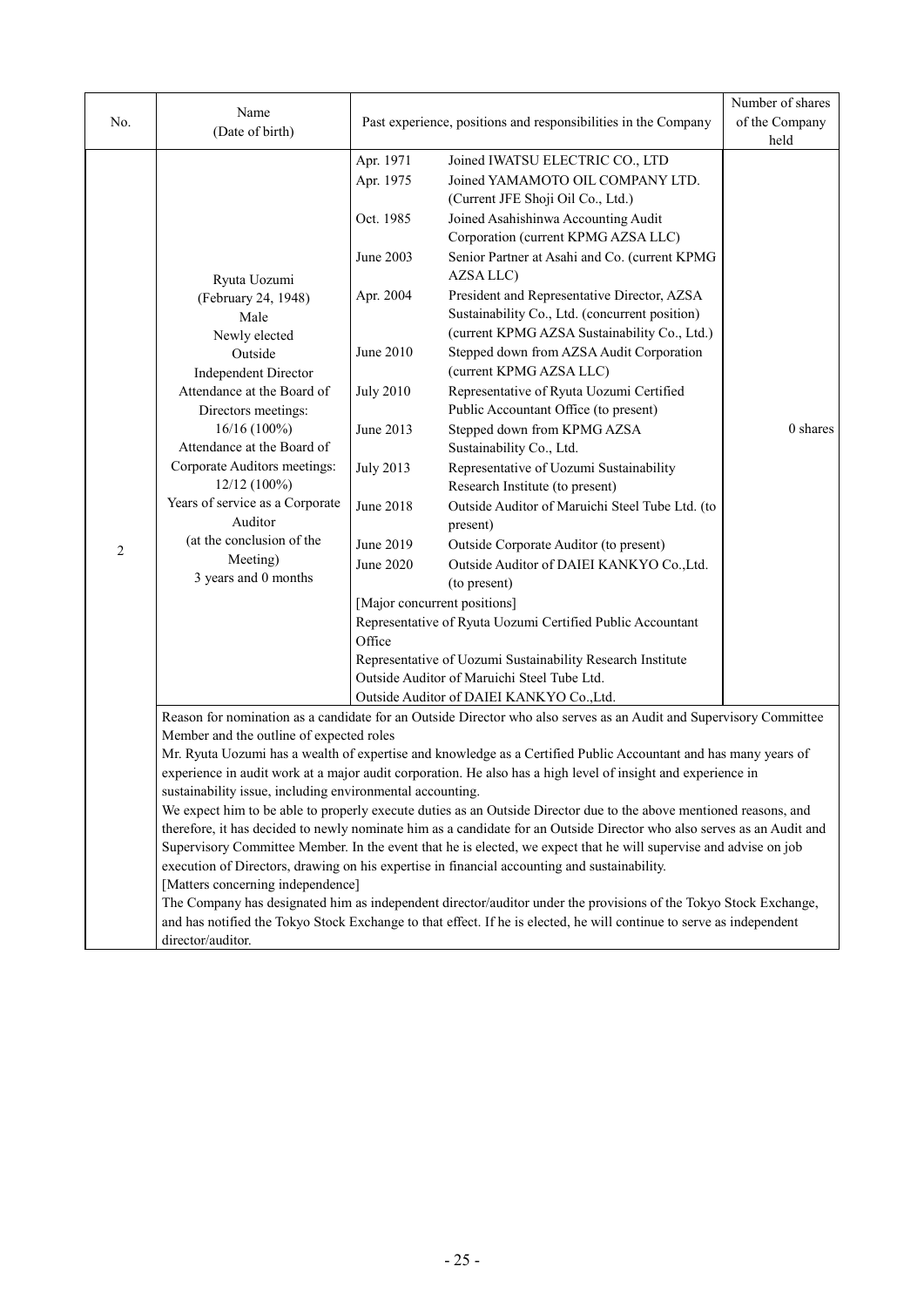| No. | Name<br>(Date of birth)                                                                                                                                                                                                                                                                                                                                                     |                                                                                                      | Past experience, positions and responsibilities in the Company                                                                                                                                                                                                                                                                                                                                                                                                                                                                    |                  |
|-----|-----------------------------------------------------------------------------------------------------------------------------------------------------------------------------------------------------------------------------------------------------------------------------------------------------------------------------------------------------------------------------|------------------------------------------------------------------------------------------------------|-----------------------------------------------------------------------------------------------------------------------------------------------------------------------------------------------------------------------------------------------------------------------------------------------------------------------------------------------------------------------------------------------------------------------------------------------------------------------------------------------------------------------------------|------------------|
| 3   | Hirohiko Ikeda<br>(June 21, 1960)<br>Male<br>Newly elected<br>Outside<br><b>Independent Director</b><br>Attendance at the Board of<br>Directors meetings:<br>$16/16(100\%)$<br>Attendance at the Board of<br>Corporate Auditors meetings:<br>$12/12(100\%)$<br>Years of service as a Corporate<br>Auditor<br>(at the conclusion of the<br>Meeting)<br>2 years and 0 months  | Oct. 1984<br>Apr. 1987<br>May 1991<br>Sept. 1991<br>June 1992<br>Apr. 1993<br>Apr. 2010<br>June 2020 | Passed the National Bar Examination<br>Registered as an attorney; joined Oh-Ebashi<br>LPC & Partners<br>Graduated from University of Virginia School<br>of Law<br>Worked at Weil, Gotshal & Manges LLP in<br>New York<br>Registered as an attorney in New York State<br>Partner of Oh-Ebashi LPC & Partners (to<br>present)<br>Visiting Professor, Osaka University Law<br>School (to present)<br>Outside Corporate Auditor of the Company (to<br>present)<br>[Major concurrent positions]<br>Partner of Oh-Ebashi LPC & Partners | held<br>0 shares |
|     |                                                                                                                                                                                                                                                                                                                                                                             |                                                                                                      | Visiting Professor, Osaka University Law School<br>Reason for nomination as a candidate for an Outside Director who also serves as an Audit and Supervisory Committee                                                                                                                                                                                                                                                                                                                                                             |                  |
|     | Member and the outline of expected roles                                                                                                                                                                                                                                                                                                                                    |                                                                                                      |                                                                                                                                                                                                                                                                                                                                                                                                                                                                                                                                   |                  |
|     | Mr. Hirohiko Ikeda is a corporate law specialist with specialized knowledge as an attorney at law. He has many years of<br>$\mu$ at $\mu$ 1, and $\mu$ 1, and $\mu$ 1, and $\mu$ 1, and $\mu$ 1, and $\mu$ 1, and $\mu$ 1, and $\mu$ 1, and $\mu$ 1, and $\mu$ 1, and $\mu$ 1, and $\mu$ 1, and $\mu$ 1, and $\mu$ 1, and $\mu$ 1, and $\mu$ 1, and $\mu$ 1, and $\mu$ 1, a |                                                                                                      |                                                                                                                                                                                                                                                                                                                                                                                                                                                                                                                                   |                  |

experience as an attorney at law, working on corporate legal and M&A projects. He has also worked as an attorney at law in America and has global legal experience through studying litigation and audit systems in the Asia Pacific region. As a university lecturer, he is committed to training young people, and has a wealth of experience and insight.

We expect him to be able to properly execute duties as an Outside Director due to the above mentioned reasons, and therefore, it has decided to newly nominate him as a candidate for an Outside Director who also serves as an Audit and Supervisory Committee Member. In the event that he is elected, we expect that he will supervise and advise on job execution of Directors, drawing on his expertise on corporate legal affairs.

[Matters concerning independence]

The Company has designated him as independent director/auditor under the provisions of the Tokyo Stock Exchange, and has notified the Tokyo Stock Exchange to that effect. If he is elected, he will continue to serve as independent director/auditor.

[Matters of special mention concerning the candidates for Directors who also serve as Audit and Supervisory Committee Members]

Special interests with the Company

There are no special interests between the candidates for Directors who also serve as Audit and Supervisory Committee Members and the Company.

- Matters concerning candidates for Outside Director Of the candidates for Directors who also serve as Audit and Supervisory Committee Members, Mr. Ryuta Uozumi and Mr. Hirohiko Ikeda are candidates for Outside Directors.
- Outline of the agreement limiting liability with candidates for Directors who also serve as Audit and Supervisory Committee Members

The Company has entered into an agreement limiting liability with Mr. Makoto Shibuya, Mr. Ryuta Uozumi and Mr. Hirohiko Ikeda in accordance with the provisions of Article 427, Paragraph 1 of the Companies Act and the Articles of Incorporation. The limit of liability for damages under the agreement is the minimum amount of liability set forth in Article 425, Paragraph 1 of the Companies Act, when the Corporate Auditor performs his duties in good faith and without gross negligence. If the election of Mr. Makoto Shibuya, Mr. Ryuta Uozumi and Mr. Hirohiko Ikeda is approved, the Company plans to enter into the similar agreements with them.

- Outline of directors and officers liability insurance policy for the candidates for Directors who also serve as Audit and Supervisory Committee Members as the insured

The Company has entered into a directors and officers liability insurance policy with an insurance company as stipulated in Article 430-3, Paragraph 1 of the Companies Act. This insurance policy covers the insured's losses and such costs as related litigation expenses incurred from claims for damages arising from acts (including nonfeasance) carried out by the insured, including the Company's Directors, as a person at a certain position of the Company. If each candidate is elected and assumes office as a Director who also serves as an Audit and Supervisory Committee Member, he will become an insured person under the relevant insurance policy. The Company plans to renew the insurance policy on the same terms and conditions during the term of office.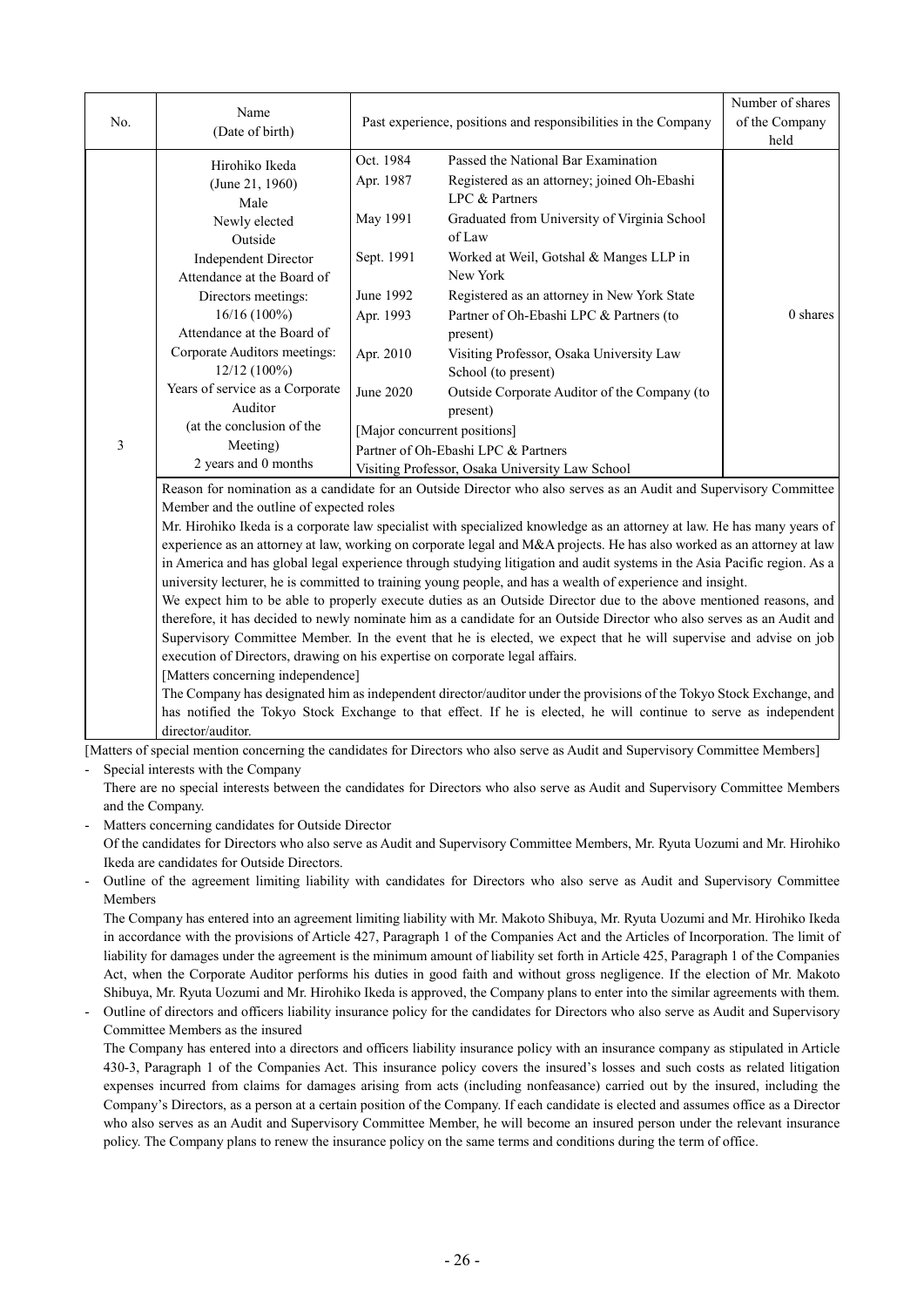# **Proposal No. 5:** Election of one (1) Substitute Director who also serves as an Audit and Supervisory Committee Member

If Proposal No. 2 "Partial Amendments to the Articles of Incorporation" is approved as originally proposed, the Company will become a company with an Audit and Supervisory Committee, and thus we propose to appoint one (1) Substitute Director who also serves as an Audit and Supervisory Committee Member in case the number of Directors who also serve as Audit and Supervisory Committee Members falls below the legally required minimum number.

The consent of the Board of Corporate Auditors has been obtained with respect to this proposal.

The Proposal will take effect on condition that the amendments to the Articles of Incorporation as described in No. 2 "Partial Amendments to the Articles of Incorporation" take effect.

|  | The candidate for a Substitute Director who is an Audit and Supervisory Committee Member is as follows. |  |  |  |
|--|---------------------------------------------------------------------------------------------------------|--|--|--|
|  |                                                                                                         |  |  |  |

| Name                                                                                          |                                                                                                 | Number of shares                                                                                                                                                                                                                                                                                                                                                                                                                                                                                                                                                                                                                                                                           |                  |
|-----------------------------------------------------------------------------------------------|-------------------------------------------------------------------------------------------------|--------------------------------------------------------------------------------------------------------------------------------------------------------------------------------------------------------------------------------------------------------------------------------------------------------------------------------------------------------------------------------------------------------------------------------------------------------------------------------------------------------------------------------------------------------------------------------------------------------------------------------------------------------------------------------------------|------------------|
| (Date of birth)                                                                               |                                                                                                 | Past experience, positions and responsibilities in the Company                                                                                                                                                                                                                                                                                                                                                                                                                                                                                                                                                                                                                             | of the Company   |
| Tadashi Fukuda<br>(March 4, 1953)<br>Male<br>Newly elected<br>Outside<br>Independent Director | Apr. 1986<br>June 2000<br>June 2015<br>Mar. 2016<br>June 2016<br>Mar. 2020<br>Committee Member) | Registered as an attorney at law<br>Joined Daiichi Law Office (current Daiichi Law Office,<br>P.C.<br>Outside Corporate Auditor of SHINYEI KAISHA<br>Outside Director of SHINYEI KAISHA<br>Outside Auditor of EXEDY Corporation (to present)<br>Representative Partner of Daiichi Law Office, P.C. (to<br>present)<br>Outside Corporate Auditor of Mitsubishi Tanabe Pharma<br>Corporation<br>Outside Director of ES-CON JAPAN Ltd. (Audit and<br>Supervisory Committee Member) (to present)<br>[Major concurrent positions]<br>Representative Partner of Daiichi Law Office, P.C.<br>Outside Auditor of EXEDY Corporation<br>Outside Director of ES-CON JAPAN Ltd. (Audit and Supervisory | held<br>0 shares |

Reason for nomination as a candidate for a Substitute Outside Director who also serves as an Audit and Supervisory Committee Member and the outline of expected roles

Mr. Tadashi Fukuda is a corporate law specialist with specialized knowledge as an attorney at law. He works as an Outside Director and outside auditor at multiple companies and has a wealth of experience as well as an advanced level of insight.

We expect him to be able to properly execute duties as an Outside Director due to the above mentioned reasons, and therefore, it has decided to newly nominate him as a candidate for a Substitute Outside Director who also serves as an Audit and Supervisory Committee Member. If he takes office, we expect him to supervise and advise on job execution of Directors, drawing on his expertise on corporate legal affairs.

[Matters concerning independence]

If he assumes office as an Outside Director who also serves as an Audit and Supervisory Committee Member, we intend to designate him as independent director/auditor under the provisions of the Tokyo Stock Exchange, and notify the Tokyo Stock Exchange to that effect.

[Matters of special mention concerning the candidates for Substitute Director who also serve as an Audit and Supervisory Committee Member]

Special interests with the Company

There are no special interests between him and the Company.

- Matters concerning the candidate for a Substitute Outside Director who also serves as an Audit and Supervisory Committee Member He is a candidate for a Substitute Outside Director who also serves as an Audit and Supervisory Committee Member.

- Outline of agreement limiting liability with candidates for Substitute Directors who also serve as Audit and Supervisory Committee Members

If he is elected as a Substitute Outside Director who also serves as an Audit and Supervisory Committee Member by approval and resolution of this proposal; and the number of Outside Directors who also serve as Audit and Supervisory Committee Members falls below the legally required minimum, and he assumes the said position, we intend to enter into an agreement limiting liability with him as per the provisions of Article 427, Paragraph 1 of the Companies Act and the Articles of Incorporation. The limit of liability for damages under the agreement is the minimum amount of liability set forth in Article 425, Paragraph 1 of the Companies Act, when the Director performs his duties in good faith and without gross negligence.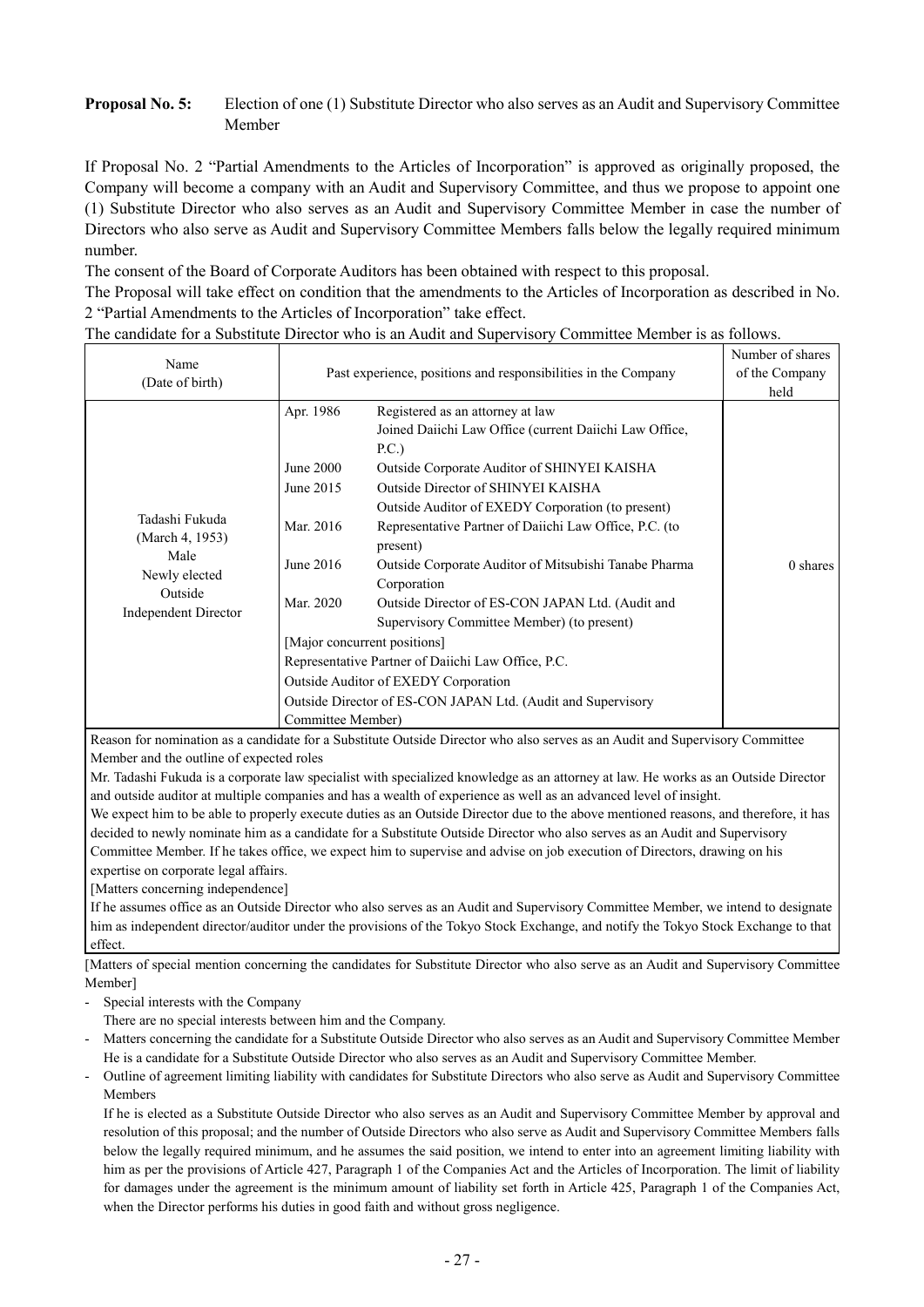- Outline of directors and officers liability insurance policy for candidates for Substitute Director who also serve as an Audit and Supervisory Committee Member as the insured

The Company has entered into a directors and officers liability insurance policy with an insurance company as stipulated in Article 430- 3, Paragraph 1 of the Companies Act. This insurance policy covers the insured's losses and such costs as related litigation expenses incurred from claims for damages arising from acts (including nonfeasance) carried out by the insured, including the Company's Directors, as a person at a certain position of the Company. If he is elected as a Substitute Director who also serves as an Audit and Supervisory Committee Member by approval and resolution of this proposal; and the number of the Outside Directors who also serve as Audit and Supervisory Committee Members falls below the legally required minimum and he assumes the said position, he will become an insured person under the insurance contract. The Company plans to renew the insurance policy on the same terms and conditions in the next round of update.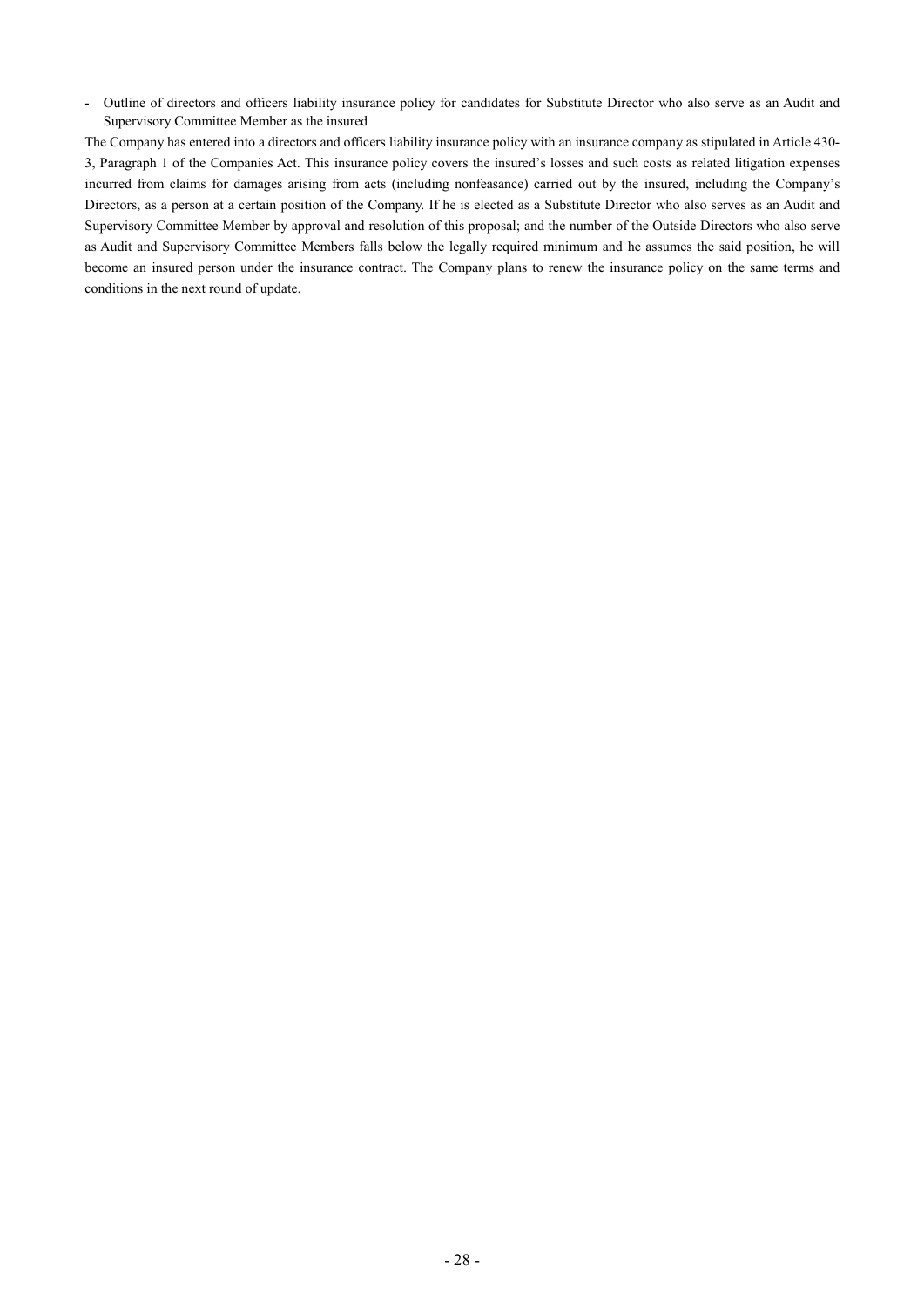## **Proposal No. 6:** Determination of Amounts of Remunerations, etc. for Directors (excluding Directors who also serve as Audit and Supervisory Committee Members)

The remunerations, etc. for Directors was approved during the 92nd Ordinary General Meeting of Shareholders held on June 18, 2020 to be up to 600 million yen per annum (including up to 50 million yen for Outside Directors, but excluding salaries for Directors who also serve as employees of the Company). However, if the Proposal No. 2 "Partial Amendments to the Articles of Incorporation" is approved as originally proposed, the Company will become a company with an Audit and Supervisory Committee. Therefore, in light of current economic circumstances etc, we request for approval of an annual allocation of up to 600 million yen (including up to 100 million yen for Outside Directors) for the remunerations, etc. to be distributed to Directors (excluding Directors who also serve as Audit and Supervisory Committee Members; the same applies below) after the Company transitions to a company with an Audit and Supervisory Committee. If the Proposal is approved, we intend to change the wording for eligible individuals in the resolution policies related to remunerations, etc. for individual Directors from "Directors" to "Directors (excluding Directors who also serve as Audit and Supervisory Committee Members)." However, as per the said policies, amounts of the remuneration, etc. related to the Proposal will consist of basic remunerations (fixed by position) and performance-linked cash remunerations (bonuses), and we deem this remuneration plan to be reasonable. The remunerations, etc. will not include salaries for Directors who also serve as employees of the Company.

Although the Board currently has eight (8) Directors (including four (4) Outside Directors), if the Proposal No. 2 "Partial Amendments to the Articles of Incorporation" and Proposal No. 3 "Election of Nine (9) Directors (excluding Directors who also serve as Audit and Supervisory Committee Members)" are approved as originally proposed, the number of Directors will be nine (9) (including five (5) Outside Directors).

The Proposal will take effect on condition that the amendments to the Articles of Incorporation as specified in Proposal No. 2 "Partial Amendments to the Articles of Incorporation" take effect.

**Proposal No. 7:** Determination of Amounts of Remuneration, etc. for Directors who also serve as Audit and Supervisory Committee Members

If Proposal No. 2 "Partial Amendments to the Articles of Incorporation" is approved as originally proposed, the Company will become a company with an Audit and Supervisory Committee. Therefore, in light of the current economic circumstances, etc., we request to approve allocating up to 100 million yen per annum for the remunerations, etc. to be distributed to Directors who also serve as Audit and Supervisory Committee Members after the Company transitions to a company with an Audit and Supervisory Committee. Amounts of the remuneration, etc. related to the Proposal are deemed to be reasonable for the duties and responsibilities of Directors who also serve as Audit and Supervisory Committee Members.

If Proposal No. 2 "Partial Amendments to the Articles of Incorporation" and Proposal No. 4 "Election of Three (3) Directors who also serve as Audit and Supervisory Committee Members" are approved as originally proposed, the number of Directors who also serve as Audit and Supervisory Committee Members will be three (3).

The Proposal will take effect on condition that the amendments to the Articles of Incorporation as specified in Proposal No. 2 "Partial Amendments to the Articles of Incorporation" take effect.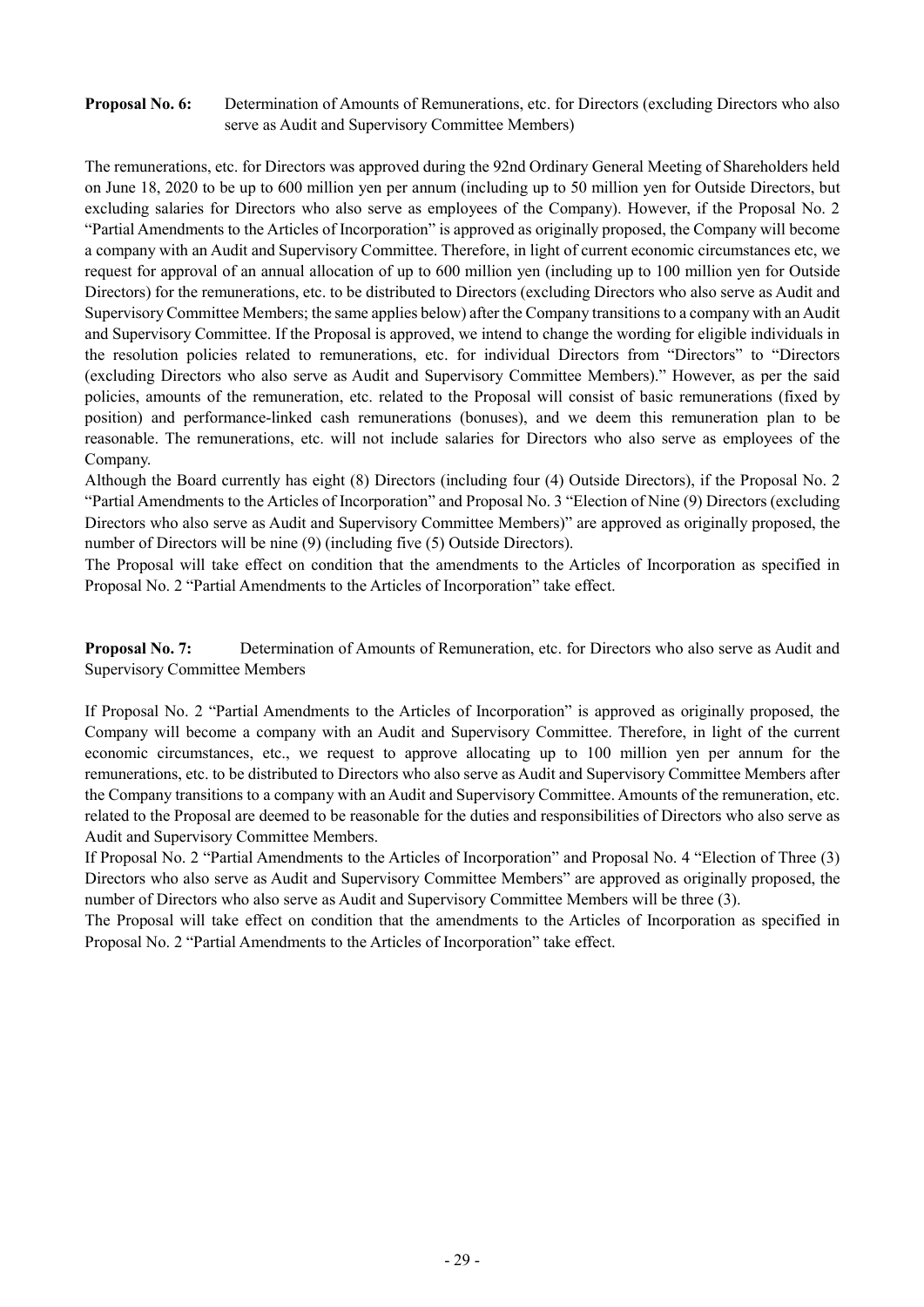# **Proposal No. 8:** Determination of Amounts of Remuneration, etc. under the Performance-linked Share-based Remuneration Plan for Directors (excluding Directors who also serve as Audit and Supervisory Committee Members) and Other Relevant Details

1. Reasons for the proposal and reasons for justifying the remuneration plan

The Performance-linked Share-based Remuneration Plan for Directors was approved and adopted at the 92nd Ordinary General Meeting of Shareholders on June 18, 2020. Meanwhile, if the Proposal No. 2 "Partial Amendments to the Articles of Incorporation" is approved as originally proposed, the Company will become a company with an Audit and Supervisory Committee. In conjunction with this transition, we request to newly establish a remuneration limit under a share-based remuneration plan (hereinafter the "Plan") for Directors (excluding Outside Directors and Directors who also serve as Audit and Supervisory Committee Members; the same applies below.), to replace the existing remuneration limit related to the Performance-linked Share-based Remuneration Plan.

Remuneration limits under this plan will be, as the remuneration limit under the existing Performance-linked Share-based Remuneration Plan, separately allocated from the remuneration limit proposed for approval under Proposal No. 6 "Determination of Amounts of Remunerations, etc. for Directors (excluding Directors who also serve as Audit and Supervisory Committee Members)."

The Proposal is associated with administrative procedures involved in the transitioning process to a company with an Audit and Supervisory Committee, and the remuneration plan is substantially the same as the Performance-linked Share-based Remuneration Plan approved at the 92nd Ordinary General Meeting of Shareholders on June 18 2020, except the new plan aims to boost the morale to help improve the business performance and increase the corporate value over a medium to long term by further visualizing the link among the remunerations for Directors, the Company's performance and share value and allowing Directors to update shareholders of profits and risks attributed to stock price fluctuations. If the Proposal is approved, the Company intends to revise the resolution policies on remunerations, etc. for individual Directors in accordance with the approved policies and pursuant to Proposal No. 6 "Determination of Amounts of Remunerations, etc. for Directors (excluding Directors who also serve as Audit and Supervisory Committee Members)" at the Board Meeting after the conclusion of the General Meeting of Shareholders. We deem the Proposal to be necessary to define details of the remuneration packages, etc. for individual Directors pursuant to the revised policies and to be reasonable.

Although there are currently four (4) Directors that are eligible for this plan, if the Proposal No. 2 "Partial Amendments to the Articles of Incorporation" and Proposal No. 3 "Election of Nine (9) Directors (excluding Directors who also serve as Audit and Supervisory Committee Members)" are approved as originally proposed, the number of Directors eligible for the plan will be four (4).

The Proposal will take effect on condition that the amendments to the Articles of Incorporation as specified in Proposal No. 2 "Partial Amendments to the Articles of Incorporation" take effect.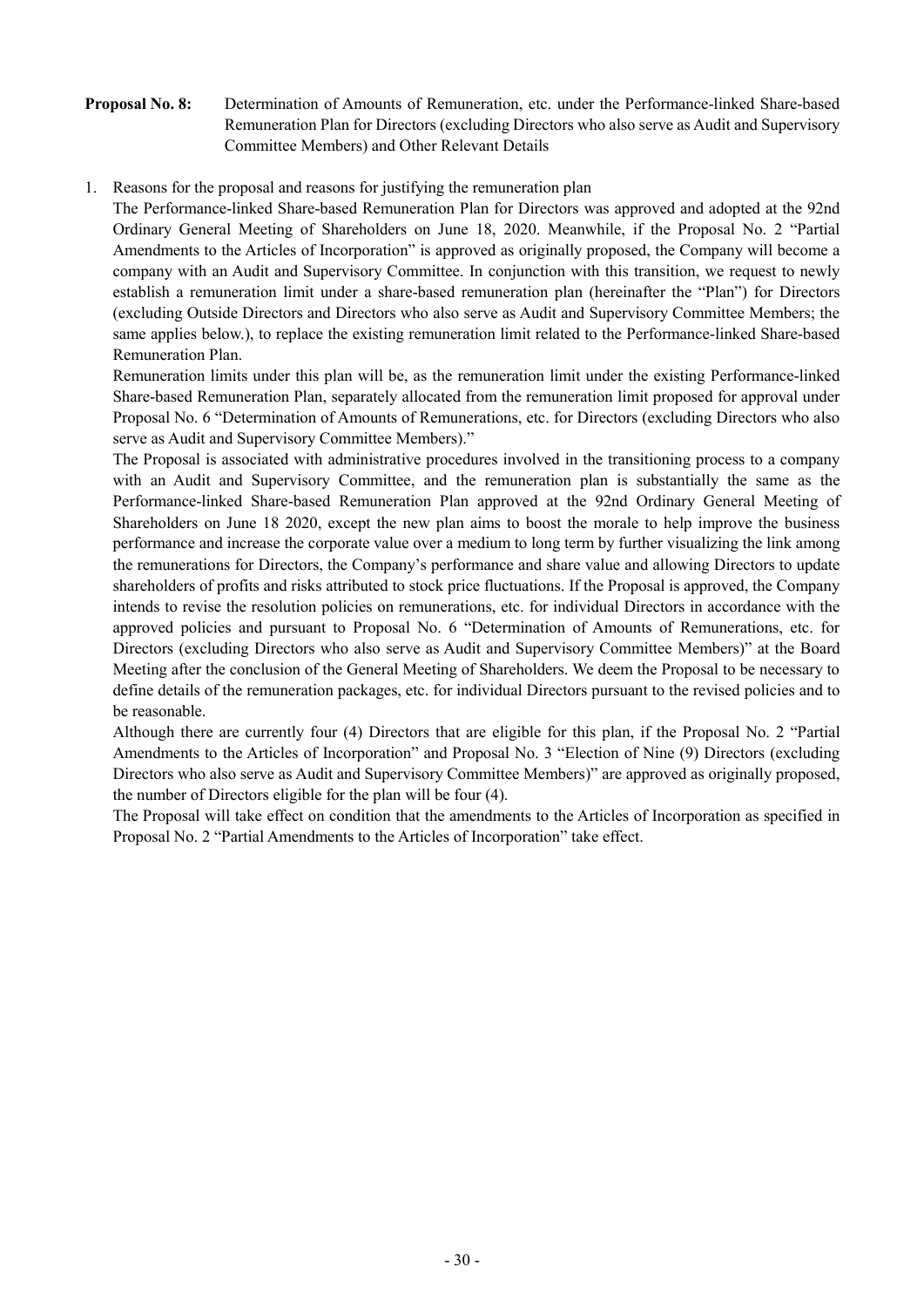- 2. Amounts of remuneration etc. and other details under the Plan
	- (1) Outline of the Plan

The Plan is a share-based remuneration plan, under which the Company contributes money and establishes a trust (already established; hereinafter the "Trust"). The Trust will acquire shares of the Company, and the number of such shares corresponding to the number of points granted to each Director by the Company, will be delivered to each Director through the Trust.

Shares of the Company will be delivered to each Director at the time of his/her retirement from office in principle.

| (i)     | Persons eligible for the Plan                                                                                                                                                                                                    | Directors of the Company (excluding Outside Directors and<br>Directors who also serve as Audit and Supervisory Committee<br>Members) |
|---------|----------------------------------------------------------------------------------------------------------------------------------------------------------------------------------------------------------------------------------|--------------------------------------------------------------------------------------------------------------------------------------|
| (ii)    | Applicable Period                                                                                                                                                                                                                | From the fiscal year ended March 31, 2021 to the fiscal year<br>ending March 31, 2023                                                |
| (iii)   | The maximum amount of money that the Company will<br>contribute as funds necessary to acquire the shares of the<br>Company for delivery to eligible Directors in (i) for the<br>three (3)-year Applicable Period covered by (ii) | Total: 600 million yen                                                                                                               |
| (iv)    | Method of acquisition of shares of the Company                                                                                                                                                                                   | Either through the stock market (including in after-hours<br>trading) or through the disposal of treasury shares                     |
| (v)     | The upper limit for the total number of points that the<br>Company will grant to Directors mentioned in (i)                                                                                                                      | 100,000 points for each fiscal year                                                                                                  |
| $(v_i)$ | Benchmark for granting points                                                                                                                                                                                                    | Grant the number of points in accordance with their position<br>and performance achievement level                                    |
| (vii)   | Period for delivering the shares of the Company to<br>Directors mentioned in (i)                                                                                                                                                 | At the time of retirement from office in principle                                                                                   |

(2) Maximum amount of money to be contributed by the Company

Initially the trust period of the Trust will be approximately three (3) years, and the Company will establish the Trust for the benefit of Directors who meet certain beneficiary requirements, by contributing, during the Applicable Period, up to 600 million yen in total, as funds necessary for the Trust to acquire shares of the Company to be delivered to Directors under the Plan, as the remuneration for the Directors in office during the period that applies to item (1)- (ii) above. The Trust shall, using money entrusted by the Company, acquire the shares of the Company either through the stock market (including in after-hours session) or through the disposal of treasury shares.

Note: The monetary amount to be actually entrusted to the Trust by the Company will be equal to the sum of the estimated necessary expenses such as trust fees and payment for the trust administrator, etc. on top of the abovementioned funds for acquiring shares of the Company.

Note that the Plan may be continued, by resolution of the Board of Directors of the Company, by extending the Applicable Period until any time within five (5) fiscal years prescribed each time and, in line with this, extending the trust period of the Trust (including the case where the trust property of the Trust is transferred to another trust established by the Company for the identical purpose, effectively extending the trust period; the same will apply hereinafter). In this instance, during the extended Applicable Period, the Company will contribute additional money of the amount up to 200 million yen multiplied by the number of fiscal years of the extended Applicable Period as the funds necessary to acquire additional shares of the Company to be delivered to Directors under the Plan, and continue to grant points and deliver shares of the Company described in (3) below.

Furthermore, even if the Company does not extend the Applicable Period as described above and does not continue the Plan, then if, upon the expiry of the Trust Period, there are still Directors who have already been granted points but not yet retired from office, the trust period of the Trust may be extended until said Directors retire from office and the delivery of shares of the Company to them has been completed.